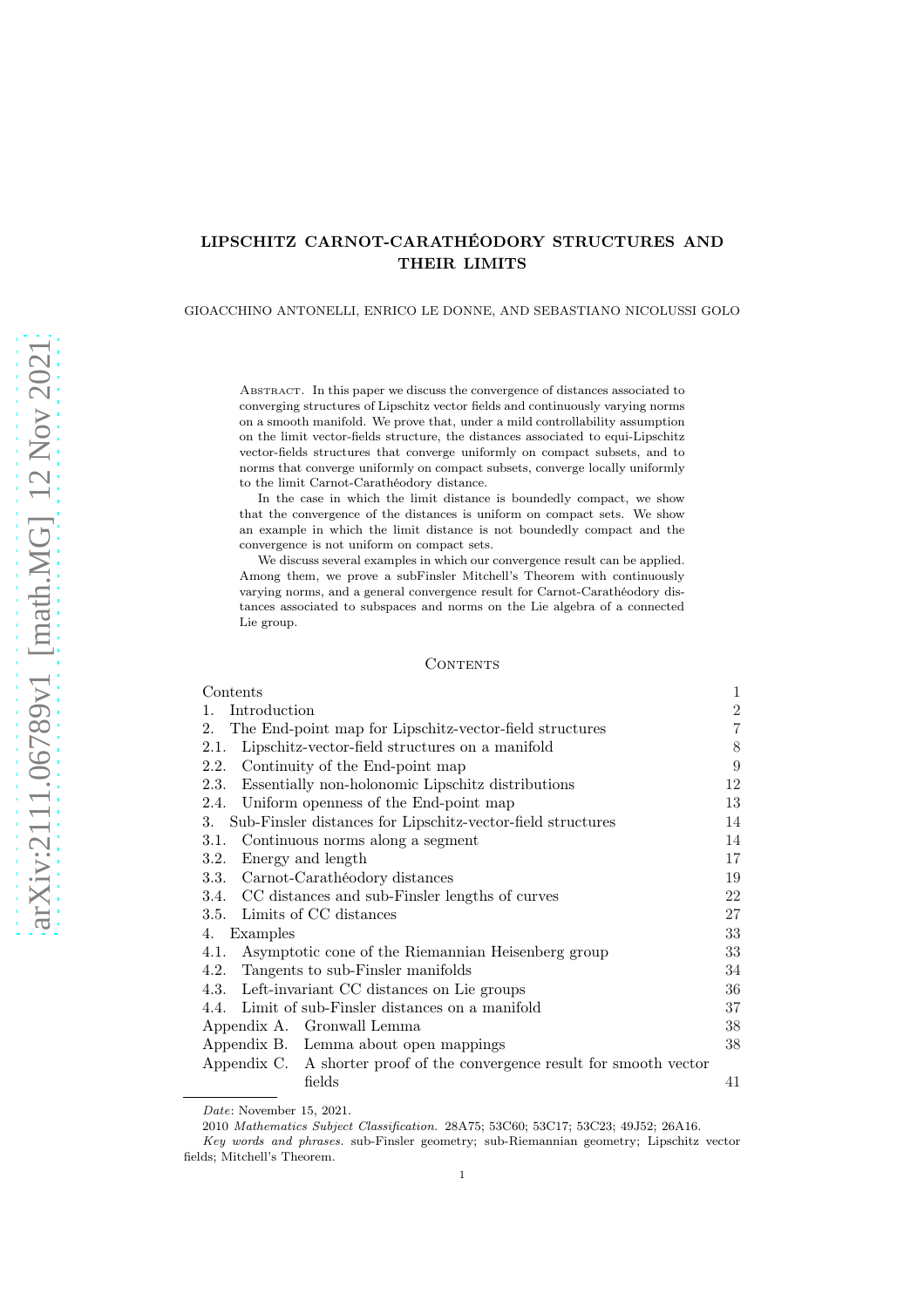## References and the set of the set of the set of the set of the set of the set of the set of the set of the set of the set of the set of the set of the set of the set of the set of the set of the set of the set of the set o

#### 1. INTRODUCTION

<span id="page-1-0"></span>This paper deals with the following general problem. Let  $M$  be a smooth manifold endowed with a family of vector fields and a continuously varying norm on the tangent spaces. Let us consider the length distance associated to the trajectories that infinitesimally follow such a family. What are the weakest notion of convergence and the most general assumptions on the family of vector fields and the norm that ensure the uniform convergence of the associated length distances?

Such a question is natural while studying metric geometry. For example, fixed a continuously varying norm on the tangents, a sub-Finsler distance on a manifold is defined as the length distance associated to a bracket-generating family of smooth vector fields. It is a classical fact that a sub-Finsler distance can be approximated from below by increasing sequences of Finsler distances, see, e.g., [\[9,](#page-45-0) [10\]](#page-45-1). Nevertheless, understanding whether a specific approximation of the vector fields (and, possibly, of the norm) gives raise to the convergence of the associated length distances seems not to have been deeply studied in the literature. A by-product of our study goes in this direction, since it gives an effective tool to approximate sub-Finsler distances with Finsler distances in a controlled way. We refer the reader to the examples discussed in Theorem [4.5](#page-36-1) and Theorem [1.6,](#page-6-1) which are consequences of the main Theorem [1.4](#page-3-0) below.

Another situation in which the convergence of the distance associated to converging subFinsler structures emerge is while studying asymptotic or tangent cones of subFinsler structures, see the celebrated works of Mitchell and Bellaiche [\[12,](#page-45-2) [4](#page-44-1)] (and the account in [\[7](#page-45-3)]), and the work of Pansu [\[14\]](#page-45-4). We refer the reader to the examples discussed in Proposition [4.1,](#page-32-2) and Theorem [1.5](#page-5-0) below.

We now introduce the language that we will adopt in the paper.

Let us fix from now on a finite-dimensional Banach space  $\mathbb{E}$ , and a smooth manifold M. A Lipschitz-vector-field structure  $\mathbf{f}: M \to \mathbb{E}^* \otimes TM$  on M modelled by E is a Lipschitz choice, for every point  $p \in M$ , of a linear map between E and  $T_pM$ , see Definition [2.3.](#page-7-1) We say that a sequence of Lipschitz-vector-field structure  ${f_n}_{n\in\mathbb{N}}$  converges to a Lipschitz-vector-field structure  $f_\infty$  if, on every compact subset of M,  $\{f_n\}_{n\in\mathbb{N}}$  is an equi-Lipschitz family that converges to  $f_\infty$  uniformly, see Definition [2.2](#page-7-2) for details. Attached to a Lipschitz-vector-field structure f we have the notion of an End-point map, as follows.

<span id="page-1-1"></span>**Definition 1.1** (End-point map). Let  $\mathbb{E}$  be a finite-dimensional Banach space, and M be a smooth manifold. Let  $f$  be a Lipschitz-vector-field structure on M modelled by E, and let  $u \in L^{\infty}([0,1]; \mathbb{E})$ . For  $o \in M$ , we define the *End-point map* 

<span id="page-1-2"></span>
$$
\text{End}_{o}^{\mathbf{f}}[u] := \text{End}(o, \mathbf{f}, u) := \gamma(1),
$$

where  $\gamma : [0, 1] \to M$  is the solution of the Cauchy problem

(1) 
$$
\begin{cases} \gamma'(t) & = \mathbf{f}|_{\gamma(t)}[u(t)], \\ \gamma(0) & = o, \end{cases}
$$

whenever it exists. Notice that  $\gamma(t) = \text{End}_{o}^{f}(tu)$  for every  $t \in [0,1]$  whenever the End-point map is well-defined.

Let  $f$  be a Lipschitz-vector-field structure on M modelled by  $E$ . We say that  $N : M \times \mathbb{E} \to \mathbb{R}$  is a continuously varying norm on  $M \times \mathbb{E}$  if N is continuous, and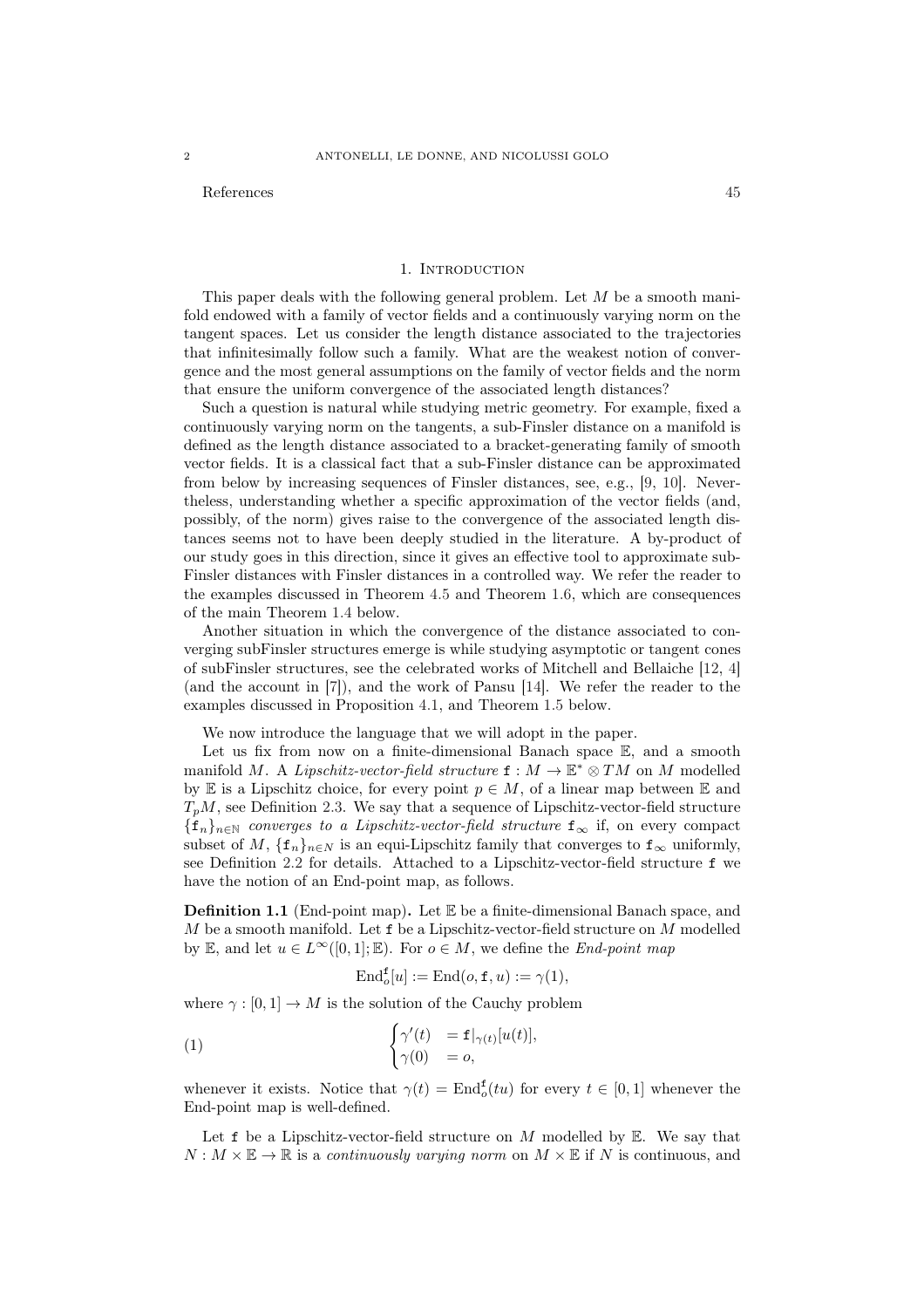$N(p, \cdot)$  is a norm on E for every  $p \in M$ . We aim now at describing how the couple  $(f, N)$  gives raise to a distance on M.

First, we define the energy and the length functionals working on the space  $L^{\infty}([0, 1]; \mathbb{E})$ , which we sometimes call space of controls. We stress that in our approach the energy and the length are not defined at the level of the curves, but instead on the controls that define them. In particular, if  $o \in M$ ,  $u \in L^{\infty}([0,1]; \mathbb{E})$ ,  $(o, f, u)$  is in the domain of the End-point map, see Definition [1.1,](#page-1-1) and N is a continuously varying norm on  $M \times \mathbb{E}$ , we define the *length*  $\ell$  (resp., the *energy* J) associated to  $(o, \mathbf{f}, u, N)$  to be  $\int_0^1 N(\gamma(t), u(t)) dt$  (resp., esssup $_{t \in [0,1]} N(\gamma(t), u(t))$ ), where  $\gamma(t) := \text{End}_{\mathfrak{O}}^{\mathbf{f}}(tu)$ . Given the notion of energy, we can define the distance as follows.

**Definition 1.2** (CC distance). Let  $\mathbb{E}$  be a finite-dimensional Banach space, and M be a smooth manifold. Let f be a Lipschitz-vector-field structure on M modelled by E, and let  $N : M \times E \to [0, +\infty)$  be a continuously varying norm. We define the Carnot-Carathéodory distance, or CC distance, between  $p$  and  $q$  as follows

<span id="page-2-0"></span>(2) 
$$
d_{(\mathbf{f},N)}(p,q) := \inf \{ \mathbf{J}(p,\mathbf{f},u,N) : \mathrm{End}_p^{\mathbf{f}}(u) = q \},
$$

where  $J(p, f, u, N)$  is the above defined energy associated to  $(p, f, u, N)$ .

In Lemma [3.5](#page-18-1) we shall show that a constant-speed reparametrization of a curve always exists, hence we can also equivalently take the infimum of the lengths in [\(2\)](#page-2-0). We remark that, without any further hypotheses on the couple  $(f, N)$ , it might happen that  $d_{(\mathbf{f},N)}(p,q) = +\infty$  for some points  $p, q \in M$ .

In Corollary [3.19,](#page-26-1) we shall show that, if f is a Lipschitz-vector-field structure on M modelled by E, and  $N : M \times E \to [0, +\infty)$  is a continuously varying norm, then, for every  $p, q \in M$ , we have also

$$
d_{(\mathbf{f},N)}(p,q) = \inf \left\{ \int_0^1 |\gamma'(t)|_{(\mathbf{f},N)} dt : \begin{array}{l} \gamma : [0,1] \to M \text{ absolutely continuous,} \\ \text{with } \gamma(0) = p, \ \gamma(1) = q \end{array} \right\},\
$$

where

<span id="page-2-1"></span>
$$
(3) \qquad |v|_{(\mathbf{f},N)} := \inf\{N(p,u) : u \in \mathbb{E}, \ \mathbf{f}(p,u) = v\}, \quad \text{for } p \in M \text{ and } v \in T_pM.
$$

This means that the definition of the distance  $d_{(f,N)}$  working with the controls, i.e., the one given in [\(2\)](#page-2-0), is equivalent to the definition of the distance as the infimum of the lengths evaluated with respect to the natural sub-Finsler metric associated to  $(f, N)$ , i.e.,  $(3)$ .

We now aim at understanding which kind of convergence is expected from the sequence of distances  $\{d_{(\mathbf{f}_n,N_n)}\}_n\in\mathbb{N}}$  when we have that the sequence  $\{(\mathbf{f}_n,N_n)\}_n\in\mathbb{N}}$ converges. The key hypothesis in order to have the local uniform convergence of the distances is a kind of essential non-holonomicity of the limit vector-fields structure  $f_{\infty}$ , which we next introduce.

First of all we introduce the notion of essentially open map. We say that a continuous map  $f: M \to N$  between two topological manifolds of the same dimension k is essentially open at  $p \in M$  at scale U if U is a neighborhood of p homeomorphic to the k-dimensional Euclidean ball, with  $\partial U$  homeomorphic to the sphere  $\mathbb{S}^{k-1}$ , and there exists V a neighborhood of  $f(p)$  homeomorphic to the k-dimensional Euclidean ball, such that  $f(\partial U) \subset V \setminus f(p)$  and the map  $f : \partial U \to V \setminus f(p)$  induces a nonconstant map between the  $(k - 1)$ -homology groups, see Definition [2.10.](#page-11-1)

Notice that the definition of essential openness at  $p \in M$  does depend on the scale  $U \ni p$ . Notice also that if the map induced between the local homology of p and  $f(p)$  is not trivial, i.e.,  $f_{\star}: H^k(M, M \setminus \{p\}) \to H^k(N, N \setminus f(p))$  is nonzero, then f is essentially open at  $p \in M$  at every sufficiently small neighborhood U of p. Essential opennes at a point p at scale U does not imply openness at p, but only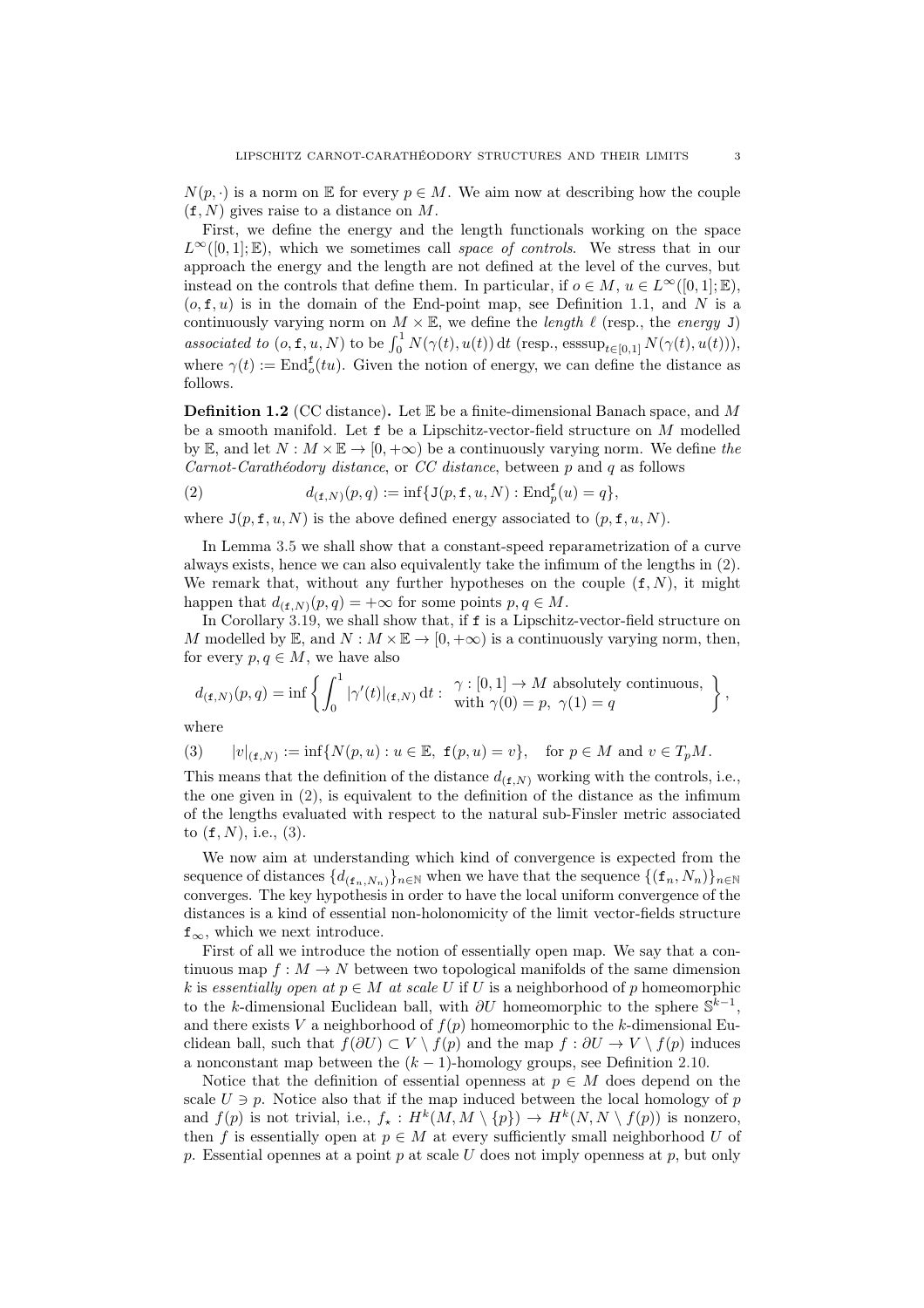that  $f(p)$  is in the interior of  $f(U)$ , cf. Remark [2.11.](#page-11-2) Still a local homeomorphism at p is indeed essentially open at p at some scale  $U \ni p$ . We further stress that

Then we are ready to give the following definition. We recall that we denote by  $\Phi_X^t$  the flow at time t of a vector field X on the smooth manifold M, whenever it exists.

<span id="page-3-1"></span>Definition 1.3 (Essentially non-holonomic). Let M be a smooth manifold of dimension m and let  $\mathscr F$  be a family of Lipschitz vector fields on M. We say that  $\mathscr F$  is essentially non-holonomic if for every  $T > 0$  and every  $o \in M$ , there are  $X_1, \ldots, X_m \in \mathscr{F}$  and  $\hat{t} \in \mathbb{R}^m$  with  $|\hat{t}|_1 < T$  such that there exists a neighborhood  $\Omega_{\hat{t}} \subseteq B(0,T) \subseteq \mathbb{R}^m$  of  $\hat{t}$  for which the map

$$
\phi(t_1,\ldots,t_m):=\Phi_{X_m}^{t_m}\circ\cdots\circ\Phi_{X_1}^{t_1}(o),
$$

is defined on  $\Omega_{\hat{t}}$  and, when restricted to  $\Omega_{\hat{t}}$ , is an essentially open map at  $\hat{t}$  in a neighborhood of it.

A Lipschitz-vector-field structure f on M modelled by a finite-dimensional Banach space E is said to be *essentially non-holonomic* if there is a basis  $(e_1, \ldots, e_r)$ of E such that  $\mathscr{F} = \{f(\cdot, e_1), \ldots, f(\cdot, e_r)\}\$ is essentially non-holonomic.

Let us explain the definition above. Equivalently, a set  $\mathscr F$  of Lipschitz vector fields on a smooth manifold  $M^m$  is essentially non-holonomic at a point  $p \in M$ whenever there exists a sequence of points  $p_n \in M$  that converges to p such that  $p_n$ is connected to p with the concatenation, starting at p, of line flows of  $m$  vector fields in  $\mathscr F$  for times  $(t_1, \ldots, t_m)$ , and moreover such concatenation is essentially open around  $(t_1, \ldots, t_m)$ . We stress that the latter notion is weaker than the bracketgenerating condition in the case the vector fields are smooth, cf. Proposition [2.12.](#page-12-1)

We are now ready to give the main theorem of the paper. The following theorem is proved at the end of Section [3.5.](#page-26-0)

<span id="page-3-0"></span>**Theorem 1.4.** Let M be a smooth manifold, and let  $E$  be a finite-dimensional Banach space. Let  $\hat{\mathbf{f}}$  be an essentially non-holonomic Lipschitz-vector-field structure modelled by  $\mathbb{E}$ , and let  $N : M \times \mathbb{E} \to [0, +\infty)$  be a continuously varying norm. Then the following hold.

- <span id="page-3-3"></span><span id="page-3-2"></span>(i) if M is connected, then  $d_{(\hat{\mathbf{f}}, \hat{N})}(p, q) < \infty$  for every  $p, q \in M$ ;
- (ii)  $d_{(\hat{\mathbf{f}}, \hat{N})}$  induces the manifold topology on M;
- <span id="page-3-4"></span>(iii) Let  $\{f_n\}_{n\in\mathbb{N}}$  be a sequence of Lipschitz-vector-field structures on M modelled by E, and let  $\{N_n\}_{n\in\mathbb{N}}$  be a sequence of continuously varying norms on  $M \times \mathbb{E}$ . Let us assume that  $f_n \to \hat{f}$  in the sense of Lipschitz-vector-field structures (see Definition [2.2\)](#page-7-2), and  $N_n \to \hat{N}$  uniformly on compact subsets of  $M \times \mathbb{E}$ .

Then  $d_{(\mathbf{f}_n,N_n)} \to d_{(\hat{\mathbf{f}},\hat{N})}$  locally uniformly on M, i.e., every  $o \in M$  has a neighborhood U such that  $d_{(\mathbf{f}_n,N_n)} \to d_{(\hat{\mathbf{f}},\hat{N})}$  uniformly on  $U \times U$  as  $n \to \infty$  $+\infty$ .

<span id="page-3-5"></span>(iv) If in the hypotheses of item (iii) we additionally have that  $d_{(\hat{\mathbf{f}},\hat{N})}$  is a boundedly compact (or equivalently complete) distance, we conclude that

$$
\lim_{n \to +\infty} d_{(\mathbf{f}_n, N_n)} = d_{(\hat{\mathbf{f}}, \hat{N})},
$$

uniformly on compact subsets of  $M \times M$ . Moreover, for every  $x \in M$ , we have  $(M, d_{(\mathbf{f}_n, N_n)}, x) \to (M, d_{(\hat{\mathbf{f}}, \hat{N})}, x)$  in the pointed Gromov–Hausdorff topology as  $n \to +\infty$ .

Let us comment on the latter statements. The first item is a Chow-Rashevskii type result for Lipschitz vector fields that satisfy the essentially non-holonomic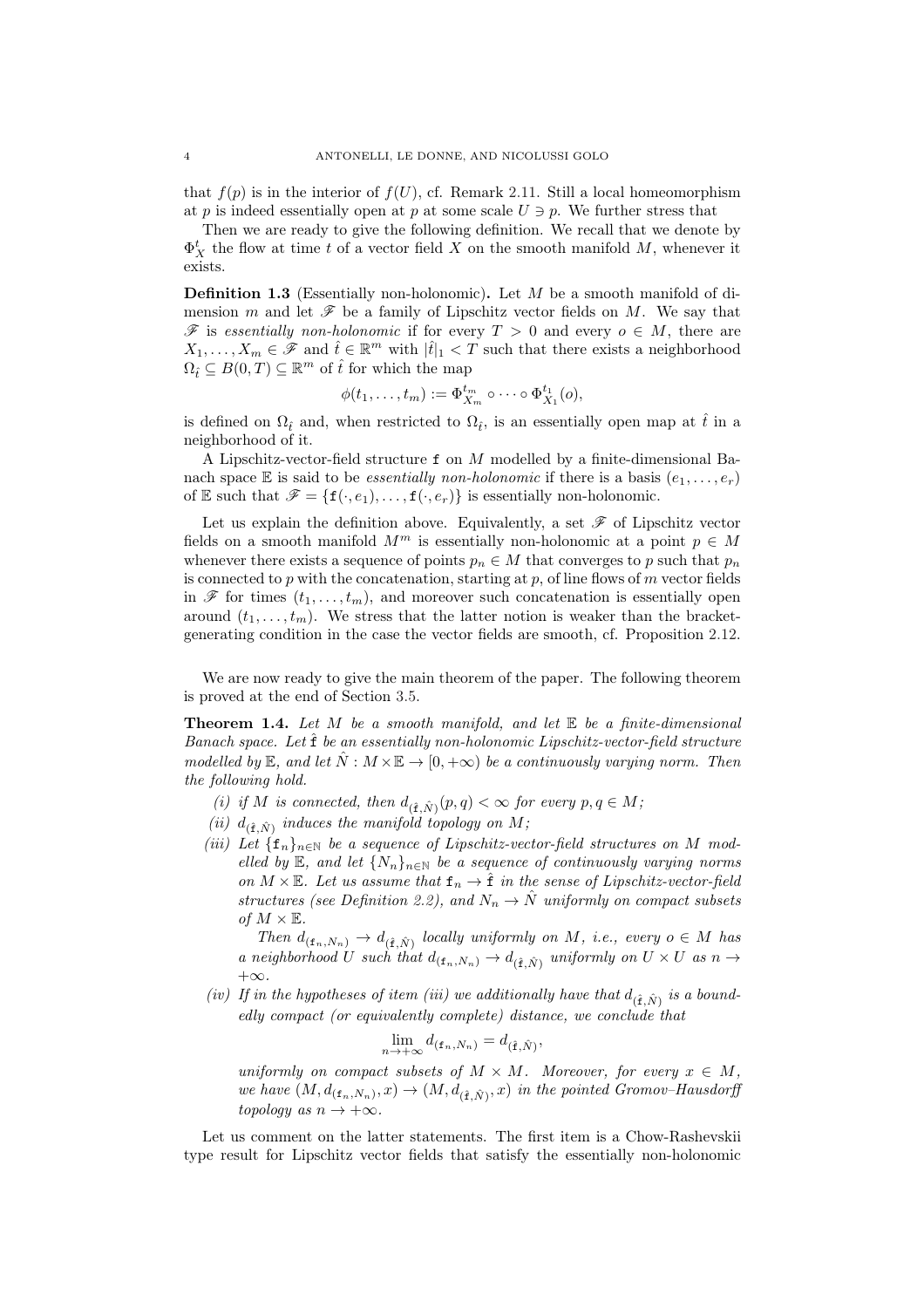condition. It implies in particular the classical Chow-Rashevskii theorem, [\[1\]](#page-44-2). The item (i) is easy since the fact that two sufficiently near points can be connected by a finite-length curve is guaranteed by Definition [1.3.](#page-3-1) Item (ii) requires the essentially non-holonomic condition. Indeed, for an arbitrary couple  $(f, N)$ , one only has that the topology induced by  $(f, N)$  is finer than the topology of the manifold, see Lemma [3.8](#page-19-0) and the discussion after it. Item (iii) is the main convergence result, and it only holds locally around every point. When one adds the hypothesis that the limit distance is boundedly compact, the uniform convergence on compact sets can be obtained, as stated in item (iv). Without the hypothesis on the boundedly compactness of the limit distance, the convergence result might be false, see the example in Remark [3.24.](#page-29-0)

Let us now describe the main steps of the proof of the Theorem [1.4.](#page-3-0) The first nontrivial achievement to obtain the proof is that, when  $\hat{f}$  is essentially non-holonomic, the topology of  $M$  is finer than the topology induced by  $d_{(\hat{\mathbf{f}}, \hat{N})}$ ; and thus equal taking into account that the other inclusion, i.e., the one in Lemma [3.8,](#page-19-0) holds in general. The nontrivial inclusion follows from the fact that when  $\hat{f}$  is essentially non-holonomic, the End-point map associated to  $\hat{\mathbf{f}}$  is open, see Theorem [2.13,](#page-12-2) and Lemma [3.21.](#page-27-0) Such an opennes property is a direct by-product of the essentially non-holonomic condition, see Remark [2.11.](#page-11-2)

The latter described opennes property is stable along a sequence  $\{f_n\}_{n\in\mathbb{N}}$  of Lipschitz-vector-field structures that converge to  $\hat{f}$ , and this is the key point to obtain item (iii). Such a stability is the content of Theorem [2.13.](#page-12-2) Its proof builds on the top of the joint continuity of the End-point map in the three variables  $o \in M$ , f a Lipschitz-vector-field structure on M modelled by E, and  $u \in L^{\infty}([0,1], \mathbb{E})$  (with the weak\* topology), see Theorem [2.5](#page-8-1) and Proposition [2.9,](#page-10-0) and on the topological Lemma [B.1](#page-37-2) proved with the aid of degree theory, which tells us that continuous functions that are near to an essentially open function are uniformly surjective.

To conclude the proof of item (iii) one exploits the latter stability property to prove that, on compact sets, the topology of M is uniformly finer than the topologies induced by the distances  $d_{(f_n,N_n)}$ , see Lemma [3.21.](#page-27-0) This directly implies that the functions  $\{d_{(f_n,N_n)}\}_n\in\mathbb{N}}$  are equicontinuous on compact sets, see Proposition [3.22.](#page-28-0) To end the proof of item (iii) one then finally uses the previous equicontinuity together with the fact that,  $d_{(\hat{f},\hat{N})}$  is locally obtained as a relaxation of  $d_{(f_n,N_n)}$ , see Proposition [3.20.](#page-26-2)

Item (iv) is then proved by exploiting Item (iii) and the general metric result in Lemma [3.25](#page-29-1) according to which one can pass from the local uniform convergence to the uniform converge on compact sets in a very general setting under mild assumptions, i.e., the metric spaces are length spaces and the limit distance is boundedly compact.

In Appendix [C](#page-40-0) we offer a shorter proof of Theorem  $1.4(iv)$  $1.4(iv)$  assuming that the vector-fields structures are smooth. In this case we can argue directly by using Gronwall's Lemma [A.1,](#page-37-3) and the quantitative open-mapping type result in Lemma [B.3,](#page-39-0) which does not need degree theory since we have enough regularity of the flow maps.

Let us now discuss some corollaries of the general convergence result in Theorem [1.4.](#page-3-0) In Section [4](#page-32-0) we list some examples in which a direct application of Theorem [1.4](#page-3-0) gives nontrivial consequences. We record here a couple of them. The first is Mitchell's Theorem for subFinsler manifolds with continuously varying norms.

Let us give some preliminary notation and definitions. Let  $M<sup>m</sup>$  be a smooth manifold of dimension  $m \in \mathbb{N}$ , and let  $\mathcal{X} := \{X_1, \ldots, X_k\}$  be a bracket-generating family of smooth vector fields on M. Let  $\mathbb{E} := \mathbb{R}^k$ , and let  $N : M \times \mathbb{E} \to [0, +\infty)$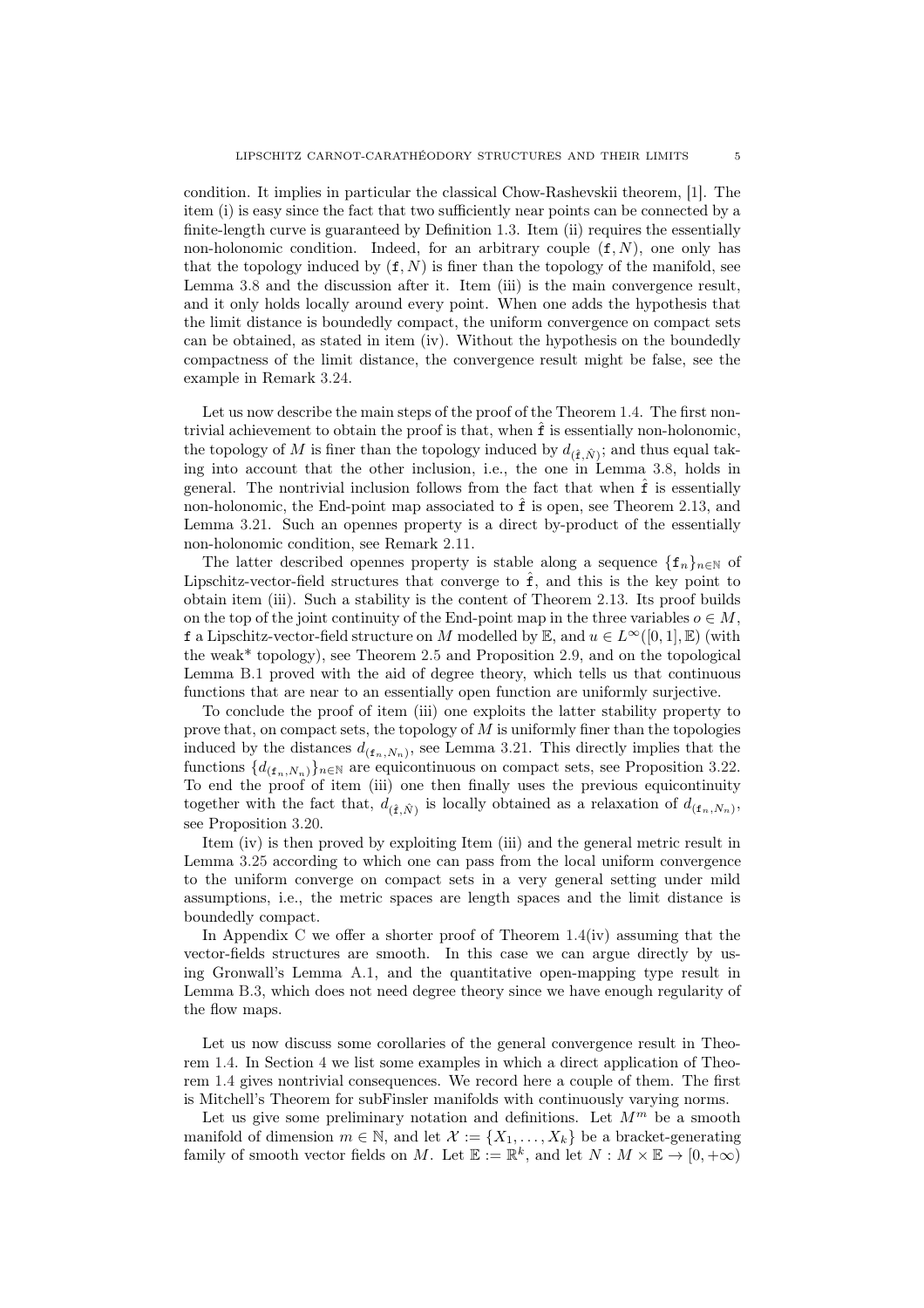be a continuously varying norm. For every  $p \in M$  and  $v \in T_pM$ , let  $|\cdot|_{\mathcal{X},N}$  be the sub-Finsler metric defined as follows

<span id="page-5-1"></span>(4) 
$$
|v|_{\mathcal{X},N} := \inf \left\{ N(p, u) : u \in \mathbb{E}, \sum_{i=1}^{k} u_i X_i(p) = v \right\}.
$$

The subFinsler distance between  $p, q \in M$  is (5)

<span id="page-5-2"></span>
$$
d_{(\mathcal{X},N)}(p,q) := \inf \left\{ \int_0^1 |\gamma'(t)|_{\mathcal{X},N} dt : \gamma : [0,1] \to M \text{ is AC}, \, \gamma(0) = p, \gamma(1) = q \right\}.
$$

We recall that the definition of a regular point can be found, e.g., in [\[7,](#page-45-3) Definition 2.4]. The following theorem is proved at the end of Section [4.2.](#page-33-0)

<span id="page-5-0"></span>Theorem 1.5 (Mitchell's Theorem for subFinsler manifolds with continuously varying norm). Let  $M^m, \mathcal{X}, N$  be as above. Let us fix  $o \in M$ . There exists a bracket-generating family of polynomial vector fields  $\hat{\mathcal{X}} := \{\hat{X}_1, \ldots, \hat{X}_k\}$  on  $\mathbb{R}^m$ such that the following holds.

Let N<sub>o</sub> be the continuously varying norm on  $\mathbb{R}^m \times \mathbb{E}$  such that  $N_o(p, \cdot) \equiv N(o, \cdot)$ for every  $p \in \mathbb{R}^m$ . Let  $|\cdot|_{\hat{\mathcal{X}},N_o}$  be the subFinsler metric on  $T\mathbb{R}^m$  defined as in [\(4\)](#page-5-1), and let  $d_{(\hat{X},N_o)}$  be the subFinsler distance on  $\mathbb{R}^m$ , defined as in [\(5\)](#page-5-2), by using the  $subFinsler$  metric  $|\cdot|_{\hat{\mathcal{X}},N_o}$ .

Then, the Gromov–Hausdorff tangent of  $(M, d_{(\mathcal{X},N)})$  at  $o \in M$  is isometric to  $(\mathbb{R}^m, d_{(\hat{\mathcal{X}},N_o)}, 0)$ . Moreover,  $(\mathbb{R}^m, d_{(\hat{\mathcal{X}},N_o)})$  is isometric to a quotient of a subFinsler Carnot group by one of its closed subgroups. If o is regular,  $(\mathbb{R}^m, d_{(\hat{\mathcal{X}},N_o)})$  is isometric to a subFinsler Carnot group.

We remark that the construction of  $\hat{\mathcal{X}}$ , which is usually called the *homogeneous* nilpotent approximation of  $\mathcal X$  at  $o$ , can be made explicitely with respect to  $\mathcal X$ , compare with [\[7,](#page-45-3) Section 2.1], and does not depend on N.

Giving for granted the construction of privileged coordinates, for which we give precise references in Section [4.2,](#page-33-0) the proof of the Theorem [1.5](#page-5-0) is a direct consequence of the application of Theorem [1.4\(](#page-3-0)iv), see Section [4.2.](#page-33-0)

The last consequence we want to discuss is in the setting of Lie groups. We introduce some notation. Let  $\mathbb G$  be a connected Lie group, and  $\mathfrak g$  its Lie algebra. Given a vector subspace  $\mathcal{H} \subseteq \mathfrak{g}$  of  $\mathfrak{g}$ , and a norm b on  $\mathcal{H}$ , we associate to  $(\mathcal{H}, b)$  a left-invariant subFinsler structure  $(D, b)$  as follows

<span id="page-5-4"></span>(6) 
$$
\mathcal{D}_p := dL_p(\mathcal{H}), \quad b_p(X) := b((dL_p)^{-1}X), \quad \forall p \in \mathbb{G}, \forall X \in T_p\mathbb{G},
$$

where  $L_p(q) := p \cdot q$  for  $p, q \in \mathbb{G}$ .

To each  $(\mathcal{H}, b)$ , one attaches the (possibly infinite-valued) distance between  $p, q \in$ G as

<span id="page-5-3"></span>(7) 
$$
d^{(\mathcal{H},b)}(p,q) := \inf \Big\{ \int_a^b b_{\gamma(t)}(\gamma'(t)) : \gamma : [a,b] \to \mathbb{G} \text{ AC}, \gamma(a) = p, \gamma(b) = q, \gamma'(t) \in \mathcal{D}_{\gamma(t)} \text{ for a.e. } t \in [a,b] \Big\}.
$$

Notice that if  $\mathcal H$  is a bracket-generating vector subspace of  $\mathfrak g$ , the sub-Finsler structure  $(\mathbb{G}, \mathcal{D}, b)$  satisfies the bracket-generating condition and thus  $d^{(\mathcal{H},b)}$  is finitevalued. Let us denote by  $\text{Gr}_{\mathfrak{g}}(k)$  the Grassmannian of k-planes endowed with the usual topology of the Grassmannian of a vector space. The proof of the following result is at the end of Section [4.3](#page-35-0) and it is an immediate consequence of Theorem  $1.4(iv)$  $1.4(iv)$ .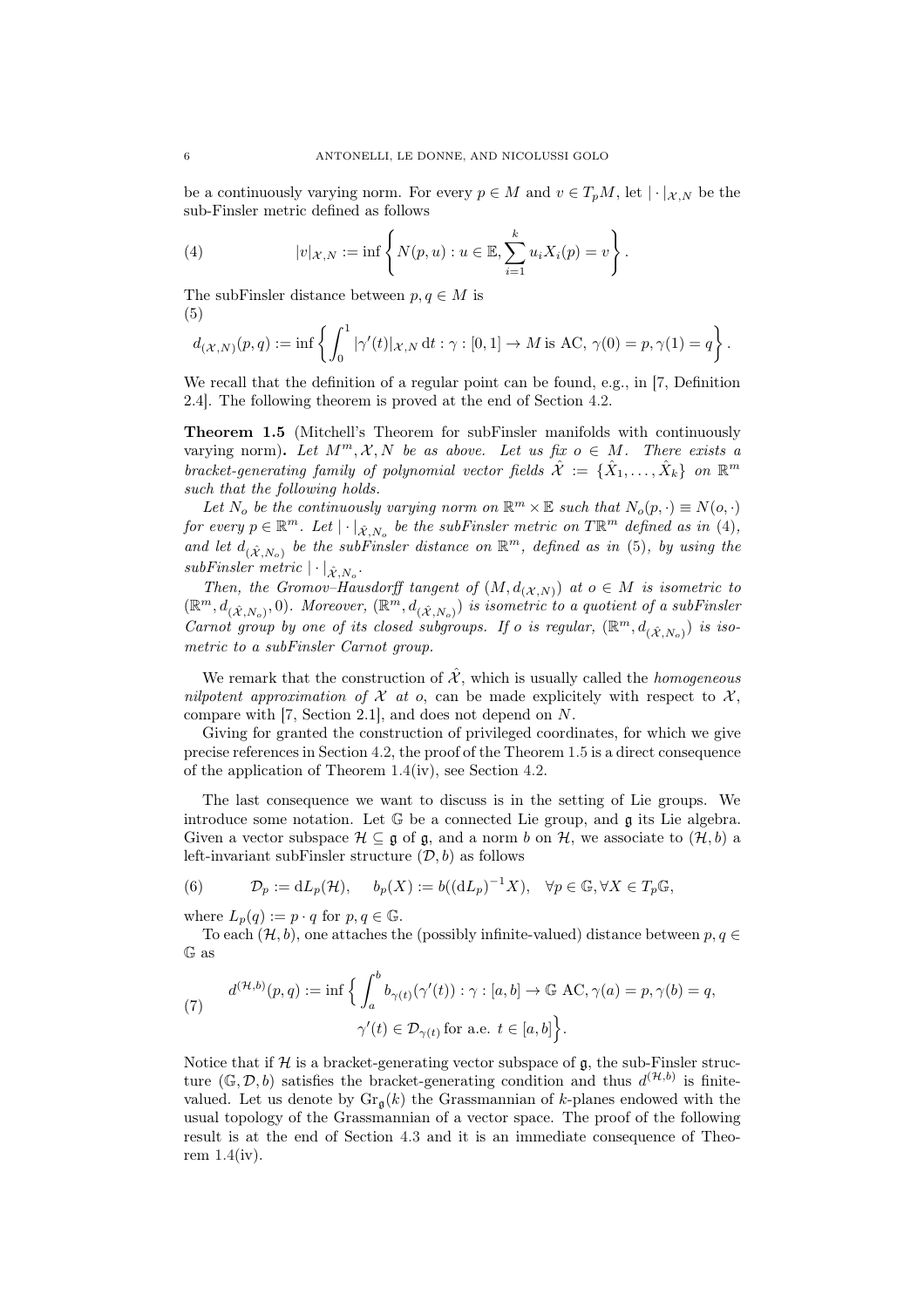<span id="page-6-1"></span>**Theorem 1.6** (Convergence of distances on Lie groups). Let  $G$  be a connected Lie group with Lie algebra  $\mathfrak{g}$ , and let  $\mathcal{H} \subseteq \mathfrak{g}$  be a bracket-generating vector subspace of dimension k.

Let  $\{\mathcal{H}_n\}_{n\in\mathbb{N}}$  be a sequence of vector subspaces of  $\mathfrak g$  that converges in the topology of  $\text{Gr}_{\mathfrak{a}}(k)$  to H, and let  $\{b_n\}_{n\in\mathbb{N}}$  be a sequence of norms on  $\mathfrak g$  that converges uniformly on compact sets to a norm b on  $\mathfrak{g}$ . Then, being  $d^{(\mathcal{H}_n,b_n)}$  and  $d^{(\mathcal{H},b)}$  the distances defined as in [\(7\)](#page-5-3), we have

$$
d^{(\mathcal{H}_n, b_n)} \to d^{(\mathcal{H}, b)},
$$
 uniformly on compact subsets of  $\mathbb{G} \times \mathbb{G}$ .

Moreover, for any  $p \in \mathbb{G}$ ,  $(\mathbb{G}, d^{(\mathcal{H}_n, b_n)}, p) \to (\mathbb{G}, d^{(\mathcal{H},b)}, p)$  in the pointed Gromov-Hausdorff topology as  $n \to +\infty$ .

We briefly describe the structure of the paper and we refer the reader to the introductions of the sections for more details.

In Section [2](#page-6-0) we introduce the main notation and definitions of the paper, we study the continuity property of the End-point map, the notion of essentially open map and essentially non-holonomic set of vector fields, and we finally prove the open property of the End-point map associated to an essentially non-holonomic structure.

In Section [3](#page-13-0) we define and study the length, the energy and the

Carnot-Carathéodory distance associated to a Lipschitz-vector-field structure and a continuously varying norm. We thus study how the distances behave under taking limit of the corresponding structures, and we prove the main Theorem [1.4.](#page-3-0)

In Section [4](#page-32-0) we discuss some examples in which Theorem [1.4](#page-3-0) applies, namely the fact that the asymptotic cone of the Riemannian Heisenberg group is the subRiemannian Heisenberg group; the subFinsler Mitchell's Theorem with continuously varying norms; a general convergence result for Carnot-Carathéodory distances on connected Lie groups; and a general convergence result for Carnot-Carathéodory distances on manifolds.

In the Appendix we give a self-contained proof of the version of the Gronwall Lemma that we need, we prove some ancillary lemmas about open maps, and we finally give a shorter and more direct proof of Theorem [1.4\(](#page-3-0)iv) in the case in which the vector fields are smooth.

Acknowledgements. The authors are partially supported by the European Research Council (ERC Starting Grant 713998 GeoMeG 'Geometry of Metric Groups'). E.L.D. was partially supported by the Academy of Finland (grant 288501 'Geometry of subRiemannian groups' and by grant 322898 'Sub-Riemannian Geometry via Metric-geometry and Lie-group Theory'.

Part of this research was done while the first author was visiting the second author at the University of Fribourg. The excellent work atmosphere is acknowledged.

<span id="page-6-0"></span>The authors express their gratitute to Emilio Lauret for his interest in this work and his encouragement to add more material to a preliminary version of this article.

## 2. The End-point map for Lipschitz-vector-field structures

In this section we introduce the notion of Lipschitz-vector-field structure on a smooth manifold modelled by a finite-dimensional Banach space, see Definition [2.1](#page-7-3) and Definition [2.3.](#page-7-1) We give the definitions of the convergence of Lipschitz-vectorfield structures, see Definition [2.2.](#page-7-2)

After the discussion of the basic definitions, we are going to prove the first main theorem of this section, see Theorem [2.5,](#page-8-1) which says that the domain of the Endpoint map associated to a Lipschitz-vector-field structure is open and the End-point map is continuous. The proof of Theorem [2.5](#page-8-1) heavily relies on Proposition [2.9,](#page-10-0)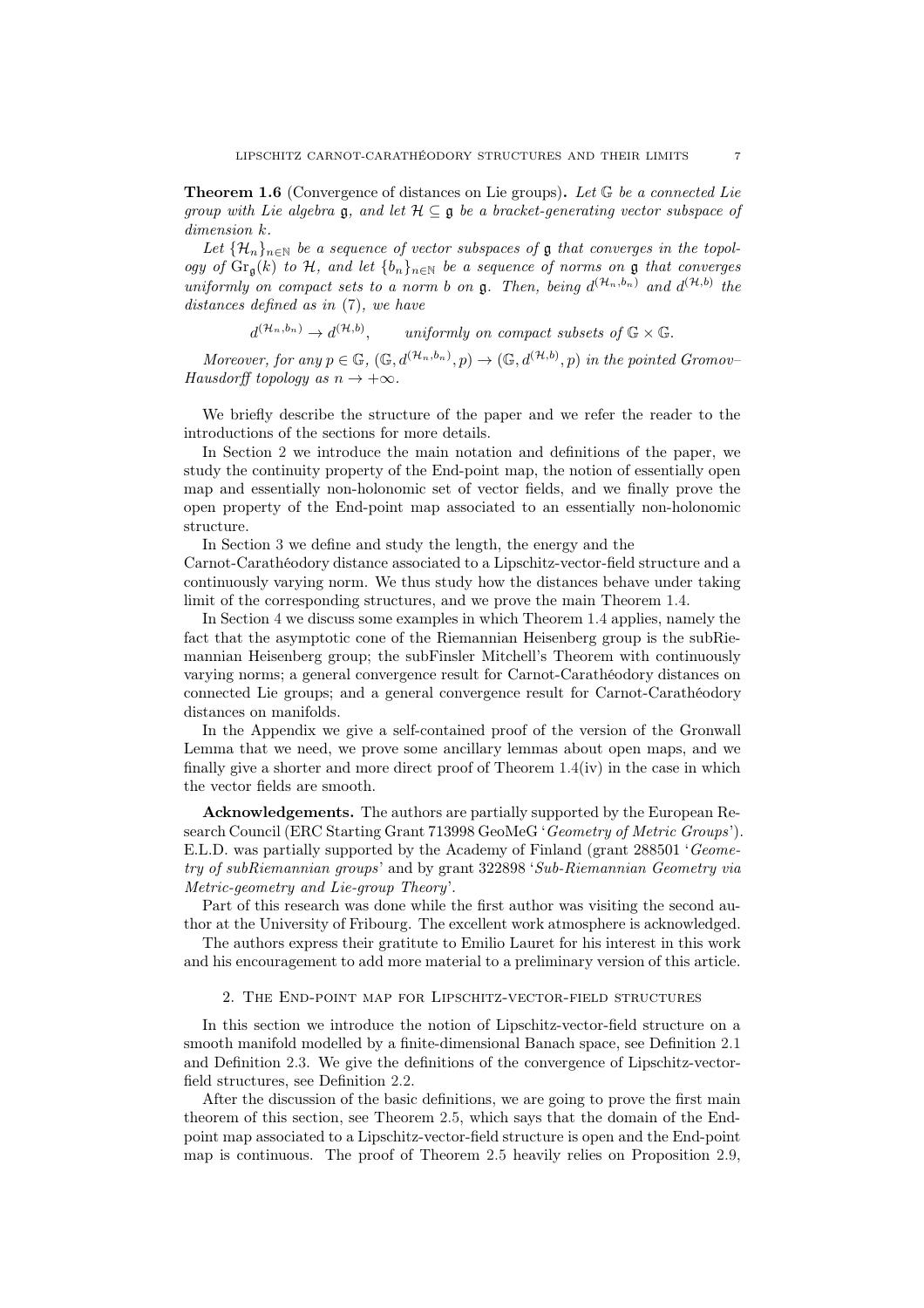according to which the curves satisfying the Cauchy system [\(1\)](#page-1-2) starting from a converging sequence  $(o_n, \mathbf{f}_n, u_n) \in M \times \text{Lip}\Gamma(\mathbb{E}^* \otimes TM) \times L^{\infty}([0,1]; \mathbb{E})$  uniformly converge. The latter result relies on a general convergence criterion for flow lines of (not necessarily smooth) vector fields, see Propostion [2.6.](#page-8-2)

In Section [2.3](#page-11-0) we introduce the notion of essentially open map between two topological manifolds of the same dimension, see Definition [2.10.](#page-11-1) We recall that such a notion is used to give the notion of essentially non-holonomic distribution of vector fields, see Definition [1.3.](#page-3-1)

In Section [2.4](#page-12-0) we finally show the second main result of this section. Namely, we show that whenever a Lipschitz-vector-field structure  $\hat{f}$  modelled by  $E$  is essentially non-holonomic, the End-point map of fˆ enjoys a uniform openness property, see Theorem [2.13](#page-12-2) for further details. Such a uniform openness result, which fol-lows both from the continuity result proved in Theorem [2.5,](#page-8-1) and from the ancillary Lemma [B.1,](#page-37-2) strongly requires the essentially non-holonomicity property. Eventually, the latter uniform openness result will be of key importance in proving Lemma [3.21,](#page-27-0) which is one of the main steps to prove the main result of the next section, see Theorem  $1.4(iv)$  $1.4(iv)$ . We refer the reader to the introduction of the next section for further details.

<span id="page-7-0"></span>2.1. Lipschitz-vector-field structures on a manifold. In this subsection we study basic facts about Lipschitz-vector-field structures.

<span id="page-7-3"></span>**Definition 2.1** (Uniformly locally Lipschitz sections LipΓ). Let M be a smooth manifold and  $E \to M$  a vector bundle. We say that a family X of sections of E is uniformly locally Lipschitz if for every  $p \in M$  there exist a coordinate neighborhood of p that trivializes E and a constant  $L > 0$  so that every element of X is L-Lipschitz in this trivialization. We denote by  $\text{Lip}\Gamma(E)$  the collection of all locally Lipschitz sections of E, i.e., sections X so that the singleton  $\{X\}$  is uniformly locally Lipschitz.

It is a direct consequence of the definition that a family  $\mathcal X$  of sections is uniformly locally Lipschitz if and only if it is uniformly Lipschitz on compact sets on every trivialization of E.

<span id="page-7-2"></span>Definition 2.2 (Sequential topology on uniformly locally Lipschitz sections). We define a sequential topology on  $\text{Lip}\Gamma(E)$  as follows. We say that a sequence

 ${X_n}_{n\in\mathbb{N}} \subset \text{Lip}\Gamma(E)$  converges to  $X_\infty \in \text{Lip}\Gamma(E)$  if and only if  ${X_n}_{n\in\mathbb{N}}$  is uniformly locally Lipschitz and  $X_n \to X$  uniformly on compact subsets of M, that is, if every  $p \in M$  has a coordinate neighborhood that trivializes E on which  $X_n$ converge to X uniformly on compact sets.

<span id="page-7-1"></span>**Definition 2.3** (Lipschitz-vector-field structure). Let  $\mathbb E$  be a finite-dimensional Banach space and M a smooth manifold. We denote by  $\mathbb{E}^* \otimes TM$  the vector bundle on M whose fibers are  $\mathbb{E}^* \otimes T_pM$ . A section f of  $\mathbb{E}^* \otimes TM$  is a choice, for each  $p \in M$ , of a linear map  $f|_p : \mathbb{E} \to T_pM$ . An element  $f \in \text{Lip}\Gamma(\mathbb{E}^* \otimes TM)$  will be called a Lipschitz-vector-field structre on M modelled by E.

The definition of the Banach spaces  $L^p([0,1];\mathbb{E})$  does not depend on the choice of a Banach norm on E. The predual of  $L^{\infty}([0,1];\mathbb{E})$  is  $L^{1}([0,1];\mathbb{E}^{*})$  with pairing

$$
\langle v|u\rangle := \int_0^1 \langle v(t)|u(t)\rangle dt,
$$

for  $u : [0,1] \to \mathbb{E}$  and  $v : [0,1] \to \mathbb{E}^*$ . So, a sequence  $\{u_n\}_{n \in \mathbb{N}} \subset L^{\infty}([0,1];\mathbb{E})$ weakly<sup>\*</sup> converges to  $u_{\infty} \in L^{\infty}([0,1];\mathbb{E})$  if for every  $v \in L^{1}([0,1];\mathbb{E}^{*})$  it verifies  $\lim_{n\to\infty}\langle v|u_n\rangle = \langle v|u_\infty\rangle.$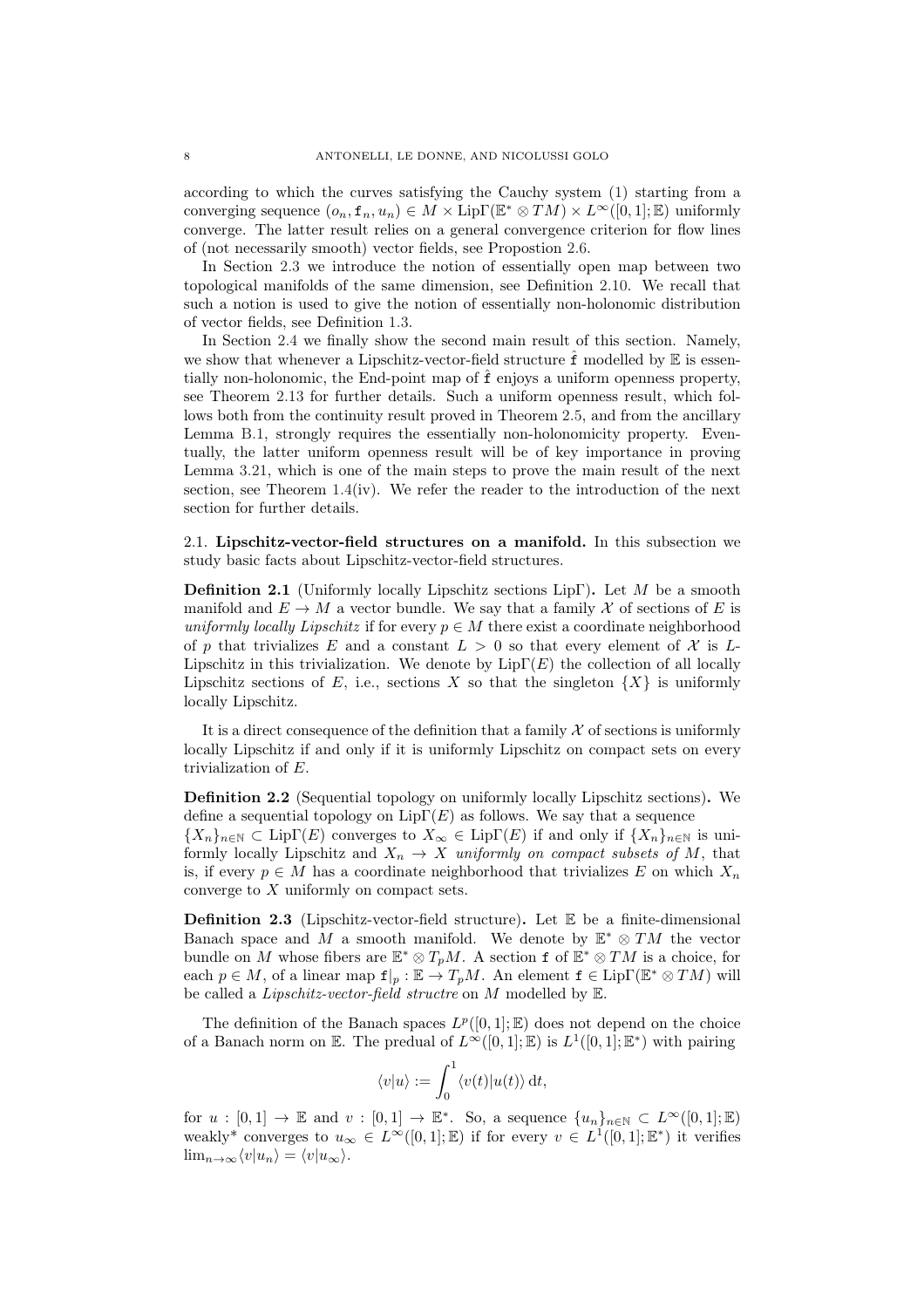We denote by  $\mathscr{D}_{\text{End}} \subset M \times \text{Lip}\Gamma(\mathbb{E}^* \otimes TM) \times L^{\infty}([0,1];\mathbb{E})$  the domain of the End-point map, as defined in Definition [1.1.](#page-1-1)

**Remark 2.4** (Concatenation of flows of vector fields). Let  $X_1, \ldots, X_\ell$  be locally Lipschitz vector fields on M. Take  $\mathbb{E} = \mathbb{R}^{\ell}$  with the standard Euclidean norm, and with the canonical basis  $\{e_1, \ldots, e_\ell\}$ , and define  $\mathbf{f} \in \text{Lip}\Gamma(\mathbb{E}^* \otimes TM)$  by extending linearly

$$
f_p(e_i) := X_i(p)
$$
, for all  $p \in M$  and  $i \in 1, ..., \ell$ .

The Cauchy system in Equation [\(1\)](#page-1-2), for any  $u : [0,1] \to \mathbb{R}^{\ell}$ , becomes

$$
\begin{cases} \gamma'(t) & = \sum_{i=1}^{\ell} u_i(t) X_i(\gamma(t)), \\ \gamma(0) & = o. \end{cases}
$$

Fix  $j \in \mathbb{N}, (t_1, \ldots, t_j) \in \mathbb{R}^j$  and  $e_{i_1}, \ldots, e_{i_j} \in \{e_1, \ldots, e_\ell\}$ . If we define the controls

$$
u_{(t_1,\ldots,t_j)}(s) := T \sum_{k=1}^j \chi_{\left[\frac{\sum_{i=1}^{k-1} |t_i|}{T}, \frac{\sum_{i=1}^k |t_i|}{T}\right]}(s) \operatorname{sgn}(t_k) e_{i_k},
$$

where  $T := \sum_{i=1}^{j} |t_i|$ , and

$$
v_{(t_1,\ldots,t_j)}(s) := j \sum_{k=1}^j \chi_{\left[\frac{k-1}{j},\frac{k}{j}\right]}(s) t_k e_{i_k},
$$

we have that

<span id="page-8-5"></span>(8) 
$$
\gamma_{(o,\mathbf{f},u_{(t_1,...,t_j)})}(1) = \gamma_{(o,\mathbf{f},v_{(t_1,...,t_j)})}(1) = \Phi_{X_{i_j}}^{t_j} \circ \dots \Phi_{X_{i_1}}^{t_1}(o),
$$

whenever one of the terms exists. We recall that  $\Phi^t_X(o)$  is the flow line at time t of the vector field  $X$  starting at  $o$ .

<span id="page-8-0"></span>2.2. Continuity of the End-point map. In this section we shall prove the following continuity theorem for the End-point map. On  $\mathscr{D}_{\mathrm{End}} \subset M \times \mathrm{Lip}\Gamma(\mathbb{E}^* \otimes$  $TM$  ×  $L^{\infty}([0,1];\mathbb{E})$  we consider the topology that is the product of the manifold topology on M, the sequential topology defined in Definition [2.2](#page-7-2) on Lip $\Gamma(\mathbb{E}^* \otimes TM)$ , and the weak\* topology on  $L^{\infty}([0, 1]; \mathbb{E})$ .

<span id="page-8-1"></span>**Theorem 2.5.** Let  $M$  be a smooth manifold and let  $E$  be a finite-dimensional Banach space. Then the domain  $\mathscr{D}_{\text{End}}$  of the End-point map is open and the function End :  $\mathscr{D}_{\text{End}} \to M$  is continuous.

Moreover, given  $(\hat{o}, \hat{f}, \hat{u}) \in \mathcal{D}_{End}$ , and given a weak\*-compact neighborhood  $\mathcal{U}$  of  $\hat{u}$  such that  $(\hat{o}, \hat{f}, u) \in \mathscr{D}_{End}$  for every  $u \in \mathscr{U}$ , we have that that the limit

(9) 
$$
\lim_{(o,\mathbf{f}) \to (\hat{o},\hat{\mathbf{f}})} \mathrm{End}_{o}^{\mathbf{f}} = \mathrm{End}_{\hat{o}}^{\hat{\mathbf{f}}}
$$

is uniform on  $\mathscr U$ .

<span id="page-8-4"></span>Inspired by [\[11](#page-45-5), Proposition 3.6], we prove the following ancillary proposition.

<span id="page-8-2"></span>**Proposition 2.6.** Let  $M \subset \mathbb{R}^N$  be a closed subset and for  $n \in \mathbb{N} \cup \{\infty\}$  let  $X_n : [0,1] \times M \to \mathbb{R}^N$  be measurable (thought as non-autonomous vector-fields) such that there are  $R, L \geq 0$  with  $||X_n||_{L^{\infty}} \leq R$  and there exists a full measure subset  $\mathcal{T} \subset [0,1]$  such that  $|X_n(t,p) - X_n(t,q)| \leq L|p-q|$  for all  $p,q \in M$ , and for all  $t \in \mathcal{T}$ . For each n, let  $\gamma_n : [0,1] \to M$  be an integral curve of  $X_n$ . Suppose that  $\gamma_n(0) \to \gamma_\infty(0)$  and that, for every  $t \in [0,1],$ 

<span id="page-8-3"></span>(10) 
$$
\lim_{n \to \infty} \int_0^t X_n(s, \gamma_\infty(s)) ds = \int_0^t X_\infty(s, \gamma_\infty(s)) ds.
$$

Then  $\gamma_n \to \gamma_\infty$  uniformly.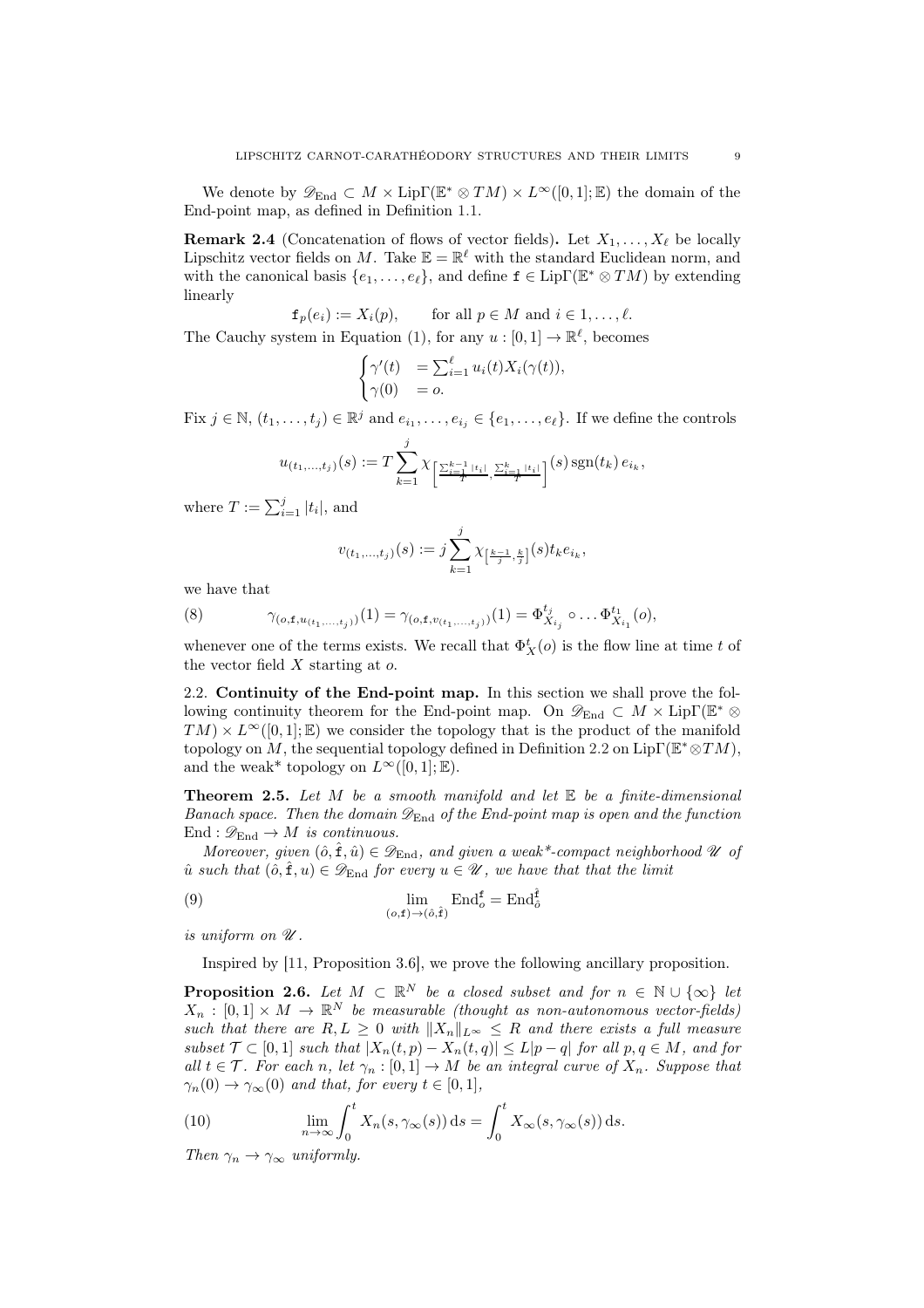*Proof.* The family of curves  $\gamma_n$  is equibounded and equicontinuous with values in  $\mathbb{R}^N$ . By Ascoli-Arzelà,  $\{\gamma_n\}_n$  is precompact. Let  $\xi : [0,1] \to M$  be a limit curve. We will show that  $\xi = \gamma_{\infty}$ , thus proving that the whole sequence  $\gamma_n$  uniformly converge to  $\gamma_{\infty}$ .

For each *n*, define  $o_n := \gamma_n(0)$  and

$$
\eta_n(t) := o_n + \int_0^t X_n(s, \gamma_\infty(s)) \, \mathrm{d} s.
$$

By the assumption [\(10\)](#page-8-3),  $\eta_n(t) \to \gamma_\infty(t)$  for every  $t \in [0,1]$ . Next,

$$
|\gamma_n(t) - \gamma_\infty(t)| \le |o_n - o_\infty| + \int_0^t |X_n(s, \gamma_n(s)) - X_n(s, \gamma_\infty(s))| ds
$$
  
+ 
$$
\left| \int_0^t (X_n(s, \gamma_\infty(s)) - X_\infty(s, \gamma_\infty(s))) ds \right|
$$
  

$$
\le 2|o_n - o_\infty| + L \int_0^t |\gamma_n(s) - \gamma_\infty(s)| ds + |\eta_n(t) - \gamma_\infty(t)|.
$$

Letting  $n \to \infty$ , we obtain, for every  $t \in [0, 1]$ ,

$$
|\xi(t) - \gamma_{\infty}(t)| \le L \int_0^t |\xi(s) - \gamma_{\infty}(s)| ds.
$$

Starting with  $\|\xi - \gamma_\infty\| \leq C$  and iterating this inequality, we get  $\xi = \gamma_\infty$ . The latter implication is actually an instance of the Gronwall inequality  $f' \leq Lf$ .  $\Box$ 

Remark 2.7. Suppose that the hypothesis of Proposition [2.6](#page-8-2) except [\(10\)](#page-8-3) are satisfied. We claim that, if  $X_n \to X_\infty$  pointwise a.e. on  $[0,1] \times M$ , then [\(10\)](#page-8-3) is satisfied on every curve  $\gamma$ . Indeed, first, for a.e.  $t \in [0,1]$ , we have that  $X_n(t, \cdot) \to X_\infty(t, \cdot)$ almost everywhere on  $M$ . Since  $X_n$  are uniformly Lipschitz and bounded in the spatial variable, for a.e.  $t \in [0,1]$ , actually the convergence  $X_n(t, \cdot) \to X_\infty(t, \cdot)$  is uniform on compact subsets of M. Therefore, since  $\gamma([0,1])$  is compact, for almost every  $s \in [0,1]$ ,  $\lim_{n\to\infty} X_n(s,\gamma(s)) = X_\infty(s,\gamma(s))$ . Since  $X_n$  are uniformly bounded, by the Lebesgue dominated convergence theorem, we can exchange the limit and the integral in the left-hand side of [\(10\)](#page-8-3).

<span id="page-9-1"></span>**Lemma 2.8.** Let  $\mathbb{E}_1$  and  $\mathbb{E}_2$  be two finite-dimensional Banach spaces. Suppose that  ${u_n}_{n\in\mathbb{N}} \subset L^\infty([0,1];\mathbb{E}_1)$  is a sequence weakly\* converging to  $u_\infty$  and that  $A_s: \mathbb{E}_1 \to \mathbb{E}_2$  is a continuous family of linear maps, with  $s \in [0,1]$ . Then  $v_n(s) :=$  $A_s[u_n(s)]$  is a sequence in  $L^{\infty}([0,1];\mathbb{E}_2)$  weakly\* converging to  $v_{\infty}$ .

*Proof.* We denote by  $\langle \cdot | \cdot \rangle$  the pairing of a Banach space with its dual space. We need to show that, for every  $\alpha \in L^1([0,1];\mathbb{E}_2^*),$ 

(11) 
$$
\lim_{n \to \infty} \langle \alpha | v_n \rangle = \langle \alpha | v_{\infty} \rangle.
$$

Since A is continuous in s, the operator norm of the adjoint operators  $A_s^*$  is bounded uniformly in  $s \in [0,1]$ , by R say. Hence  $\int_0^1 ||A_s^* \alpha(s)|| ds \le R ||\alpha||_{L^1} < \infty$ , that is,  $A^*\alpha : s \mapsto A^*_s\alpha(s)$  is an element of  $L^1([0,1];\mathbb{E}_1^*)$ . We conclude that, for every  $\alpha \in L^1([0,1];\mathbb{E}_2^*),$ 

<span id="page-9-0"></span>
$$
\lim_{n \to \infty} \langle \alpha | v_n \rangle = \lim_{n \to \infty} \int_0^1 \langle \alpha(s) | A_s [u_n(s)] \rangle ds = \lim_{n \to \infty} \int_0^1 \langle A_s^* \alpha(s) | u_n(s) \rangle ds
$$
  
= 
$$
\lim_{n \to \infty} \langle A^* \alpha | u_n \rangle = \langle A^* \alpha | u_\infty \rangle = \langle \alpha | A u_\infty \rangle,
$$

hence [\(11\)](#page-9-0) indeed holds for every  $\alpha \in L^1([0,1];\mathbb{E}_2^*$ ).  $\qquad \qquad \Box$ 

The next proposition will be at the core of the proof of Theorem [2.5.](#page-8-1)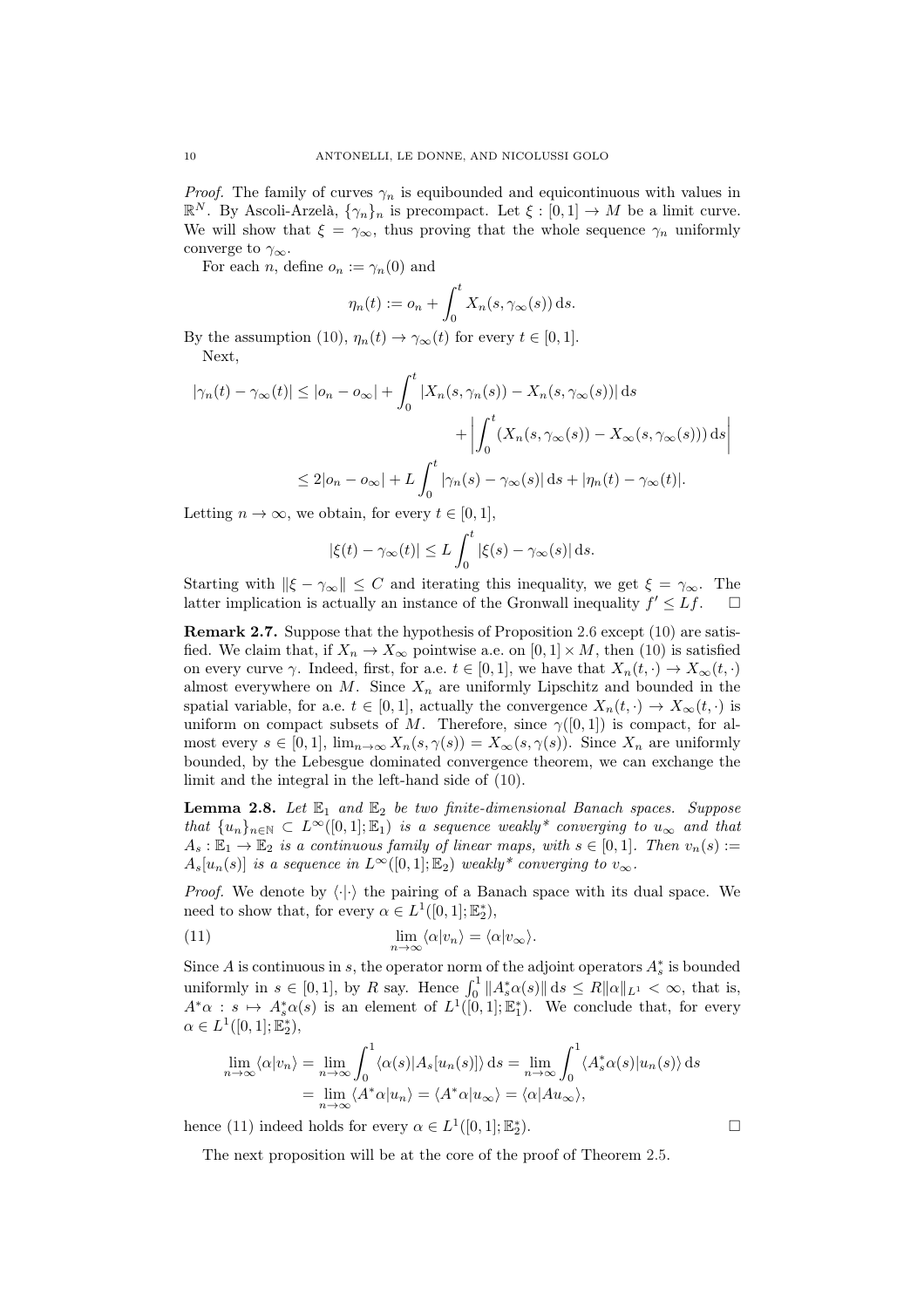<span id="page-10-0"></span>**Proposition 2.9.** Let  $\{(o_n, \mathbf{f}_n, u_n)\}_{n \in \mathbb{N}} \subset M \times \text{Lip}\Gamma(\mathbb{E}^* \otimes TM) \times L^{\infty}([0, 1]; \mathbb{E})$  be a sequence converging to  $(o_\infty, \mathbf{f}_\infty, u_\infty) \in \mathscr{D}_{\text{End}}$ . Then the following hold:

- <span id="page-10-2"></span>(1) There is  $N \in \mathbb{N}$  such that  $\{(o_n, \mathbf{f}_n, u_n)\}_{n \geq N} \subset \mathscr{D}_{\text{End}}$ , that is, for every  $n \geq N$ the Cauchy system [\(1\)](#page-1-2) has an integral curve  $\gamma_{(o_n,f_n,u_n)}$  defined on [0,1];
- <span id="page-10-3"></span>(2) The sequence of integral curves  $\gamma_{(o_n, f_n, u_n)}$  uniformly converge to  $\gamma_{(o_\infty, f_\infty, u_\infty)}$ .

*Proof.* The convergence in the assumptions means that  $o_n \to o_\infty$  in  $M$ ,  $u_n \to u_\infty$ weakly<sup>\*</sup> in  $L^{\infty}([0,1];\mathbb{E}),$   $f_n \to f_{\infty}$  uniformly on compact sets of every trivialization of  $\mathbb{E}^* \otimes TM$ , and  $\{\mathbf{f}_n\}_n$  is uniformly locally Lipschit on compact sets of every trivialization of  $\mathbb{E}^* \otimes TM$ . For  $n \in \mathbb{N} \cup \{\infty\}$ , denote by  $\gamma_n : [0, T_n) \to M$  the maximal integral curve of the Cauchy system  $(1)$  with control  $u_n$  and initial point o<sub>n</sub>. Notice that  $\gamma_n$  can be extended to  $T_n$  if and only if  $T_n = 1$ , if and only if  $\gamma_n([0,T_n))$  is contained in a compact subset of M.

Let  $\rho$  be a complete Riemannian metric on M and let  $\iota : M \hookrightarrow \mathbb{R}^N$  be a Riemannian isometric embedding. The  $\rho$ -length of curves in M is thus equal to their Euclidean length in  $\mathbb{R}^N$ . We denote by  $d_{\rho}$  and  $\text{diam}_{\rho}$  the Riemannian distance and the corresponding diameter on M defined by  $\rho$ . Notice that, for every  $r \geq 0$ and  $p \in M$ , the closed  $\rho$ -ball of radius r and center p in M,  $\bar{B}_{\rho}(p,r)$ , is a compact subset of  $\mathbb{R}^N$ .

By means of the isometric embedding  $\iota$ , we interpret the sections  $f_n \in \text{Lip}\Gamma(\mathbb{E}^*\otimes$  $TM$ ) as locally uniformly Lipschitz maps  $f_n: M \to \mathbb{E}^* \otimes \mathbb{R}^N$ . We will denote by  $\|\mathbf{f}_n(p)\|$  the operator norm of the linear map  $\mathbf{f}_n(p): \mathbb{E} \to \mathbb{R}^N$ .

Let  $D = \text{diam}_{\rho}(\gamma_{\infty}([0,1]))$ ,  $H = \sup\{\|\mathbf{f}_n(p)\| : n \in \mathbb{N}, p \in \bar{B}_{\rho}(\mathfrak{o}_{\infty}, 4D)\} < \infty$ , and  $R = \sup_n ||u_n||_{L^{\infty}} < \infty$ .

We claim that, for every  $\hat{t} \in [0, 1]$ , if there is N such that  $\hat{t} < T_n$  for every  $n \geq N$ and if  $\gamma_n(\hat{t}) \to \gamma_\infty(\hat{t})$ , then there is  $\hat{N} \geq N$  such that, for all  $n \geq \hat{N}$ , the curve  $\gamma_n$  is defined on  $[\hat{t}, \hat{t} + \frac{D}{RH}] \cap [0,1]$  and  $\gamma_n([0, \hat{t} + \frac{D}{RH}] \cap [0,1]) \subset \bar{B}_{\rho}(\mathfrak{o}_{\infty}, 4D)$  for all  $n \geq \hat{N}$ .

To prove the claim, first notice that there is  $\hat{N} \in \mathbb{N}$  such that  $\gamma_n(\hat{t}) \in \bar{B}(o_{\infty}, 2D)$ for all  $n \geq \hat{N}$ . Next, for almost every  $s \in [0,1]$  with  $\gamma_n(s) \in \bar{B}_{\rho}(\overline{o}_{\infty}, 4D)$ , we have

(12) 
$$
|\gamma'_n(s)| = |\mathbf{f}_n(\gamma_n(s))u_n(s)| \leq ||\mathbf{f}_n(\gamma_n(s))|| |u_n(s)| \leq HR,
$$

and so, if  $\gamma_n(r) \in \bar{B}_{\rho}(o_{\infty}, 4D)$  for all  $r \in [\hat{t}, s]$ , then

(13) 
$$
|\gamma_n(s) - \gamma_\infty(\hat{t})| \le |\gamma_n(s) - \gamma_n(\hat{t})| + |\gamma_n(\hat{t}) - \gamma_\infty(\hat{t})| \le HR|s - \hat{t}| + 2D.
$$

Now, fix  $n > \hat{N}$  and define

<span id="page-10-1"></span>
$$
\hat{s} = \min\left\{\hat{t} + \frac{D}{HR}, \ \inf\{r \ge \hat{t} : \gamma_n(r) \in \partial \bar{B}_\rho(o_\infty, 4D)\}, \ T_n\right\}.
$$

If  $\hat{s} = T_n$ , then  $\gamma_n([0, T_n)) \subset \bar{B}_{\rho}(\sigma_\infty, 4D)$ , which is compact, and thus  $T_n = 1$  and  $\gamma_n$  is defined on [0, 1]. Suppose  $\hat{s} < T_n$ . From [\(13\)](#page-10-1), we obtain  $|\gamma_n(\hat{s}) - \gamma_\infty(\hat{t})| \le 3D$ and thus we deduce that  $\hat{s} = \hat{t} + \frac{D}{HR}$ . We conclude that  $\gamma_n$  is defined on  $[0, \hat{s}] =$  $[0, \hat{t} + \frac{D}{HR}] \cap [0,1]$  and that  $\gamma_n([\hat{t}, \hat{s}]) \subset \bar{B}_{\rho}(o_{\infty}, 4D)$  for all  $n \geq \hat{N}$ .

Since  $\frac{D}{HR}$  is a fixed positive quantity, the above claim readily implies the first part of the lemma. For the second part of the proof, we assume that  $\gamma_n$  is defined on  $[0, 1]$  for all n.

We claim that, for every  $\hat{t} \in [0,1]$ , if  $\gamma_n(\hat{t}) \to \gamma_\infty(\hat{t})$ , then  $\gamma_n|_{[\hat{t},\hat{t}+\frac{D}{RH}]}$  uniformly converge to  $\gamma_{\infty}|_{[\hat{t},\hat{t}+\frac{D}{RH}]}$ .

To prove the latter claim, notice that from the previous claim we have that there is  $\hat{N} \geq N$  such that, for all  $n \geq \hat{N}$ ,  $\gamma_n([0, \hat{t} + \frac{D}{RH}] \cap [0, 1]) \subset \bar{B}_{\rho}(o_{\infty}, 4D)$ . We next apply Proposition [2.6,](#page-8-2) whose hypotheses must be met. Define the vector fields  $X_n$ :  $[0,1] \times M \to TM$ ,  $X_n(t,p) = \mathbf{f}_n|_p[u_n(t)]$ . Since  $\bar{B}_\rho(o_\infty, 4D)$  is compact, there is L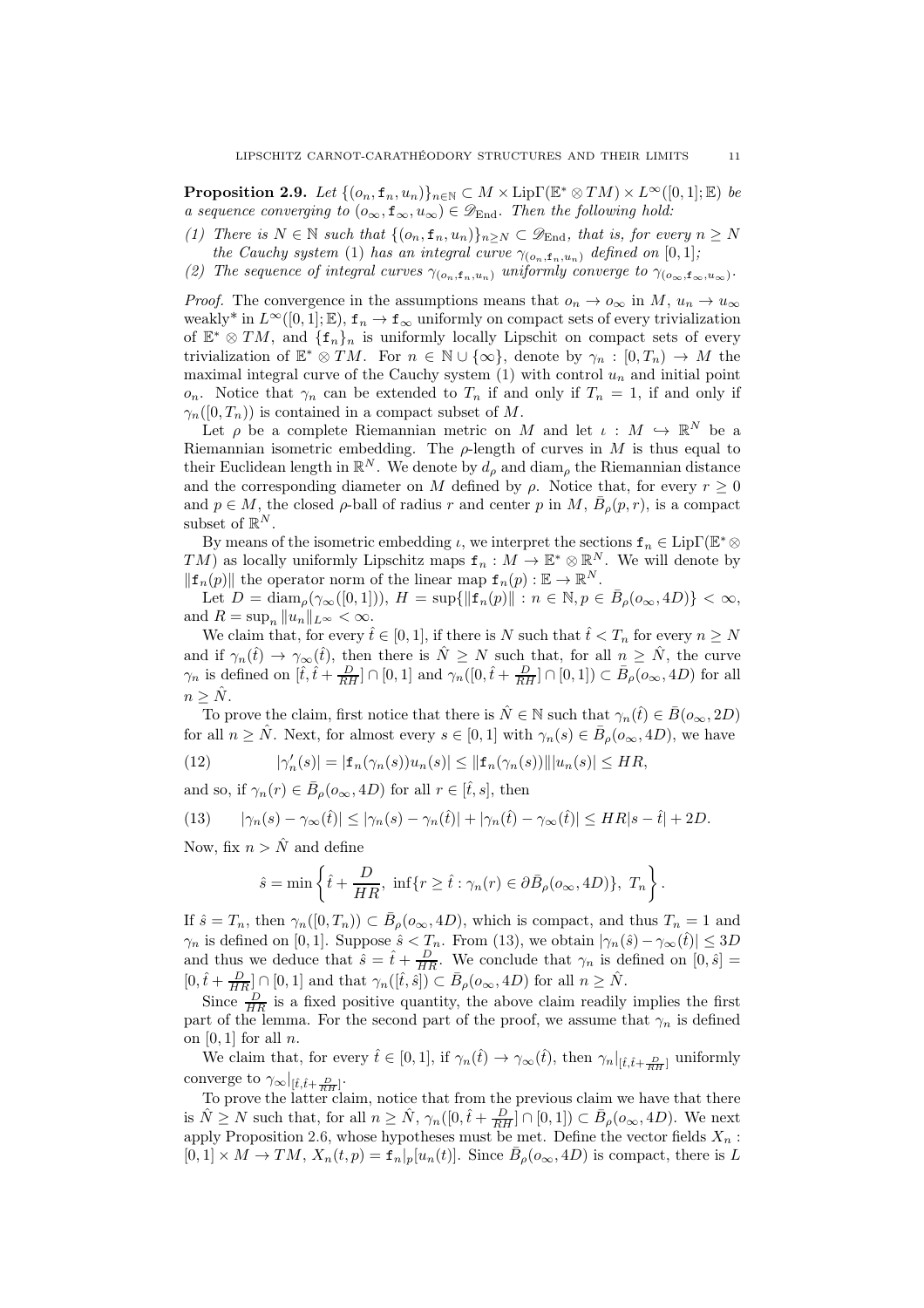so that  $f_n$  is L-Lipschitz on  $\bar{B}_{\rho}(o_{\infty}, 4D)$  for all  $n \in \mathbb{N}$ . Thus, if  $p, q \in \bar{B}_{\rho}(o_{\infty}, 4D)$ , then

 $|X_n(t, p) - X_n(t, q)| \leq ||\mathbf{f}_n(p) - \mathbf{f}_n(q)|| ||u_n||_{L^{\infty}} \leq LR|p - q|.$ If  $\gamma : [0, 1] \to M$  is a continuous curve, then

$$
\int_0^t X_n(s,\gamma(s)) ds = \int_0^t \mathbf{f}_{\infty}|_{\gamma(s)}[u_n(s)] ds + \int_0^t \mathbf{f}_n|_{\gamma(s)}[u_n(s)] - \mathbf{f}_{\infty}|_{\gamma(s)}[u_n(s)] ds,
$$
  
where

where

$$
\lim_{n \to \infty} \left| \int_0^t \mathbf{f}_n|_{\gamma(s)}[u_n(s)] - \mathbf{f}_{\infty}|_{\gamma(s)}[u_n(s)] \, ds \right| \leq \lim_{n \to \infty} \|\mathbf{f}_n - \mathbf{f}_{\infty}\|_{L^{\infty}} Rt = 0
$$

and  $v_n(s) := \mathbf{f}_{\infty}|_{\gamma(s)}[u_n(s)]$  weakly\* converge to  $v_{\infty}(s) := \mathbf{f}_{\infty}|_{\gamma(s)}[u_{\infty}(s)]$  by Lemma [2.8.](#page-9-1) Since  $v \mapsto \int_0^t v(s) ds$  is a continuous linear operator from  $L^{\infty}([0,1]; \mathbb{R}^N)$  to  $\mathbb{R}^N$ , we then have

$$
\lim_{n \to \infty} \int_0^t \mathbf{f}_{\infty}|_{\gamma(s)}[u_n(s)] ds = \int_0^t \mathbf{f}_{\infty}|_{\gamma(s)}[u_{\infty}(s)] ds.
$$

We have thus shown that the non-autonomous vector fields  $X_n$  satisfy all con-ditions in Proposition [2.6](#page-8-2) on  $\bar{B}_{\rho}(\rho_{\infty}, 4D)$ . Since  $\gamma_n([\hat{t}, \hat{t}+\frac{D}{HR}]) \subset \bar{B}_{\rho}(\rho_{\infty}, 4D)$  for all  $n \geq \hat{N}$  and  $\gamma_n(\hat{t}) \to \gamma_\infty(\hat{t})$ , Proposition [2.6](#page-8-2) ensures that  $\gamma_n|_{[\hat{t},\hat{t}+\frac{D}{RH}]}$  uniformly converge to  $\gamma_{\infty}|_{[\hat{t},\hat{t}+\frac{D}{RH}]}.$  The claim is proven.

Finally, since the constant  $\frac{D}{RH}$  does not depend on  $\hat{t}$ , we can subdivide [0, 1] into intervals of length less than  $\frac{D}{RH}$  and apply the above claim iteratively to each interval, concluding the proof of the proposition.  $\Box$ 

*Proof of Theorem [2.5.](#page-8-1)* Proposition [2.9](#page-10-0)[.\(1\)](#page-10-2) implies that  $\mathscr{D}_{\text{End}}$  is open, while Proposition [2.9](#page-10-0)[.\(2\)](#page-10-3) implies that End is continuous. The uniform limit [\(9\)](#page-8-4) is a direct consequence of the continuity of End simultaneously in the three variables  $(o, f, u)$ , and a standard compactness argument.  $\hfill \square$ 

<span id="page-11-0"></span>2.3. Essentially non-holonomic Lipschitz distributions. In this section we discuss the notions of essentially open maps and essentially non-holonomic distributions of vector fields.

<span id="page-11-1"></span>**Definition 2.10** (Essentially open map). A continuous map  $f : M \to N$  between topological manifolds of the same dimension  $k$  is said to be *essentially open at*  $p \in M$  at scale U if

- (1) U is a neighborhood of p such that U is homeomorphic to the Euclidean k-dimensional ball, and  $\partial U$  is homeomorphic to the  $(k-1)$ -dimensional Euclidean sphere  $\mathbb{S}^{k-1}$ ;
- (2) there exists a neighborhood V of  $f(p)$  such that V is homeomorphic to the Euclidean k-dimensional ball;
- (3)  $f(\partial U) \subseteq V \setminus f(p);$
- (4) The induced group homomorphism  $f_* : H_{k-1}(\partial U) \cong \mathbb{Z} \to H_{k-1}(V \setminus f(p)) \cong$ Z is not constant.

<span id="page-11-2"></span>**Remark 2.11.** We claim that if a map f is essentially open at p, then  $f(p)$  is contained in the interior of  $f(U)$ . Indeed, up to homeomorphism, f induces by restriction a map  $f: \overline{B}(0,r_1) \subseteq \mathbb{R}^k \to B(0,r_2) \subseteq \mathbb{R}^k$ , for some radii  $r_1, r_2$ , such that  $f(0) = 0$ ,  $f(\partial B(0,r_1)) \subseteq B(0,r_2) \setminus \{0\}$ , and such that  $f|_{\partial B(0,r_1)} : \partial B(0,r_1) \to$  $B(0, r<sub>2</sub>) \setminus \{0\}$  induces a non-constant group homomorphism between the  $(k-1)$ -th homology groups. Hence, arguing as in the first few lines of the proof of Lemma [B.2,](#page-38-0) the map  $\widetilde{f}: \mathbb{S}^{k-1} \to \mathbb{S}^{k-1}$  defined as

$$
\widetilde{f}(x) := \frac{f(r_1 x)}{|f(r_1 x)|},
$$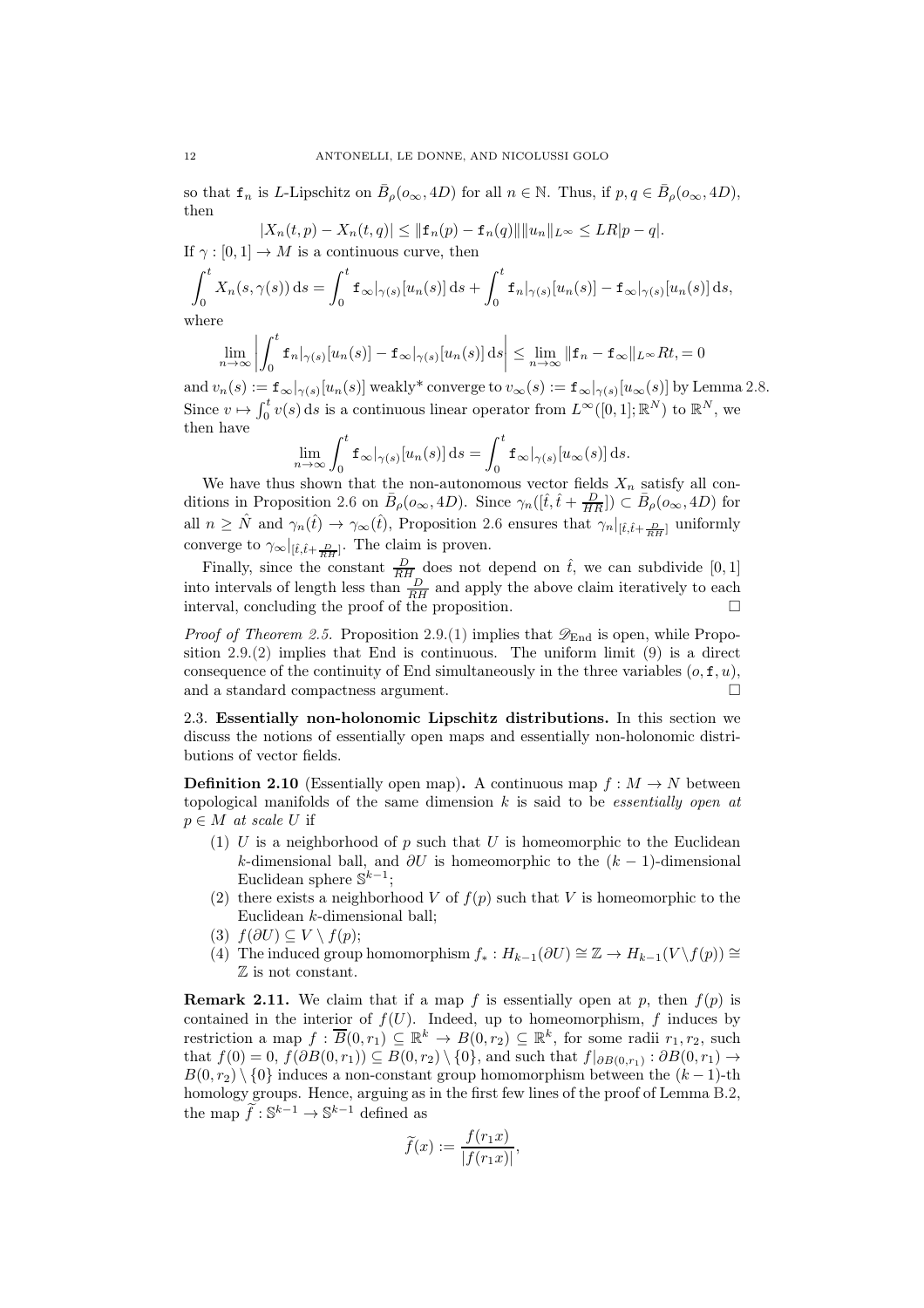has nonzero degree. Then we can apply Lemma [B.1](#page-37-2) with the constant sequence  $f_n := f$  to obtain that  $f(0)$  is contained in the interior of  $f(B(0, r_1))$ .

We notice that by virtue of Lemma [B.1,](#page-37-2) the essential openness at a point  $p$ at some scale, implies a surjectivity property at  $p$  which is stable with respect to uniform convergence. This stability is of crucial importance in Definition [1.3.](#page-3-1) Indeed, if we naïvely only require that  $\phi$  in Definition [1.3](#page-3-1) is open at  $\hat{t}$ , it is not possible to prove the uniform openness in Theorem [2.13,](#page-12-2) because the property of being open is not stable under uniform convergence. For example, consider the functions  $f_t(x) := tx$  defined on [0, 1] and let  $t \to 0$ .

We show in the next proposition that the condition of essential non-holonomicity (as in Definition [1.3\)](#page-3-1) is a weakening of the bracket-generating condition for smooth vector fields.

<span id="page-12-1"></span>**Proposition 2.12.** Every bracket-generating family of smooth vector fields is essentially non-holonomic.

*Proof.* Let  $\mathscr{F} \subset \Gamma(TM)$  be a bracket-generating family of smooth vector fields. Due to [\[1](#page-44-2), Lemma 3.33], cf. also [\[2,](#page-44-3) Section 5.4], we have that for every  $T > 0$  and every  $o \in M$ , there are  $X_1, \ldots, X_m \in \mathscr{F}$  such that the map

$$
\phi(t_1,\ldots,t_m):=\Phi_{X_m}^{t_m}\circ\cdots\circ\Phi_{X_1}^{t_1}(o)
$$

is a topological embedding into M from an open subset U of  $\mathbb{R}^m$  contained in the set  $\{t \in \mathbb{R}^m : |t|_1 < T\}$ . Then an application of Lemma [B.2](#page-38-0) gives the sought conclusion.

<span id="page-12-0"></span>2.4. Uniform openness of the End-point map. In this final part of Section [2,](#page-6-0) we prove that whenever a Lipschitz-vector-field  $\hat{f}$  is essentially non-holonomic, and a point  $o \in M$  is given, then the End-point map  $\text{End}_{o}^{\mathbf{f}}(\cdot)$  is open at 0 uniformly as f varies in a neighborhood of  $\hat{f}$ .

<span id="page-12-2"></span>**Theorem 2.13.** Let  $\hat{\mathbf{f}} \in \text{Lip}\Gamma(\mathbb{E}^* \otimes TM)$  be essentially non-holonomic, let  $o \in M$ , and  $R > 0$ . Then there are neighborhoods  $\mathscr F$  of  $\hat{\mathbf{f}}$  and U of o such that

$$
\mathbf{f} \in \mathscr{F} \Rightarrow U \subset \text{End}^{\mathbf{f}}_{o}(B_{L^{\infty}}(0,R)).
$$

*Proof.* Let  $m$  be the dimension of the manifold  $M$ . Arguing by contradiction, suppose that there are  $f_n \to \hat{f}$  and  $p_n \to o$  such that  $p_n \notin \text{End}_{o}^{\tilde{f}_n}(\tilde{B}_{L^{\infty}}(0,R)).$ 

Let  $e_1, \ldots, e_r$  be a basis of E as in Definition [1.3.](#page-3-1) Given  $\sigma : \{1, \ldots, m\} \rightarrow$  $\{1,\ldots,r\}$  and  $f \in \text{Lip}\Gamma(\mathbb{E}^* \otimes TM)$ , define, for every  $j = 1,\ldots,m$ ,

$$
X_j^{\sigma, \mathbf{f}}(p) = \mathbf{f}(p, e_{\sigma(j)}),
$$

and, for every  $(s_1, \ldots, s_m, t_1, \ldots, t_m) \in \mathbb{R}^{2m}$ , let us define

$$
\psi^{\sigma,\mathbf{f}}(s_1,\ldots,s_m,t_1,\ldots,t_m):=\Phi_{-X_1^{\sigma,\mathbf{f}}}^{s_1}\circ\cdots\circ\Phi_{-X_m^{\sigma,\mathbf{f}}}^{s_m}\circ\Phi_{X_m^{\sigma,\mathbf{f}}}^{t_m}\circ\cdots\circ\Phi_{X_1^{\sigma,\mathbf{f}}}^{t_1}(o),
$$

whenever it exists. Notice that

$$
\psi^{\sigma,\mathbf{f}}(s_1,\ldots,s_m,t_1,\ldots,t_m)=\mathrm{End}^{\mathbf{f}}_{\sigma}(u(s_1,\ldots,s_m,t_1,\ldots,t_m))
$$

where, for every  $t \in [0, 1]$ ,

$$
u(s_1,\ldots,s_m,t_1,\ldots,t_m)(t) = 2m\left(\sum_{j=1}^m t_j e_{\sigma(j)} \chi_{(\frac{j-1}{2m},\frac{j}{2m})}(t) - \sum_{j=1}^m s_j e_{\sigma(j)} \chi_{(\frac{2m-j}{2m},\frac{2m-j+1}{2m})}(t)\right),
$$

and there is  $C > 0$  such that  $||u(s_1, \ldots, s_m, t_1, \ldots, t_m)||_{L^{\infty}} \leq C \sum_j (|t_j| + |s_j|).$ 

Since  $\hat{\mathbf{f}}$  is essentially non-holonomic, there are  $\hat{t} \in \mathbb{R}^m$ , a neighborhood  $\Omega$  of  $\hat{t}$ , and  $\sigma$  such that  $2C|t|_1 \leq R$  for all  $t \in \Omega$ , and  $\hat{f} = \psi^{\sigma, \hat{f}}(\hat{t}, \cdot)$  restricted to  $\Omega$  is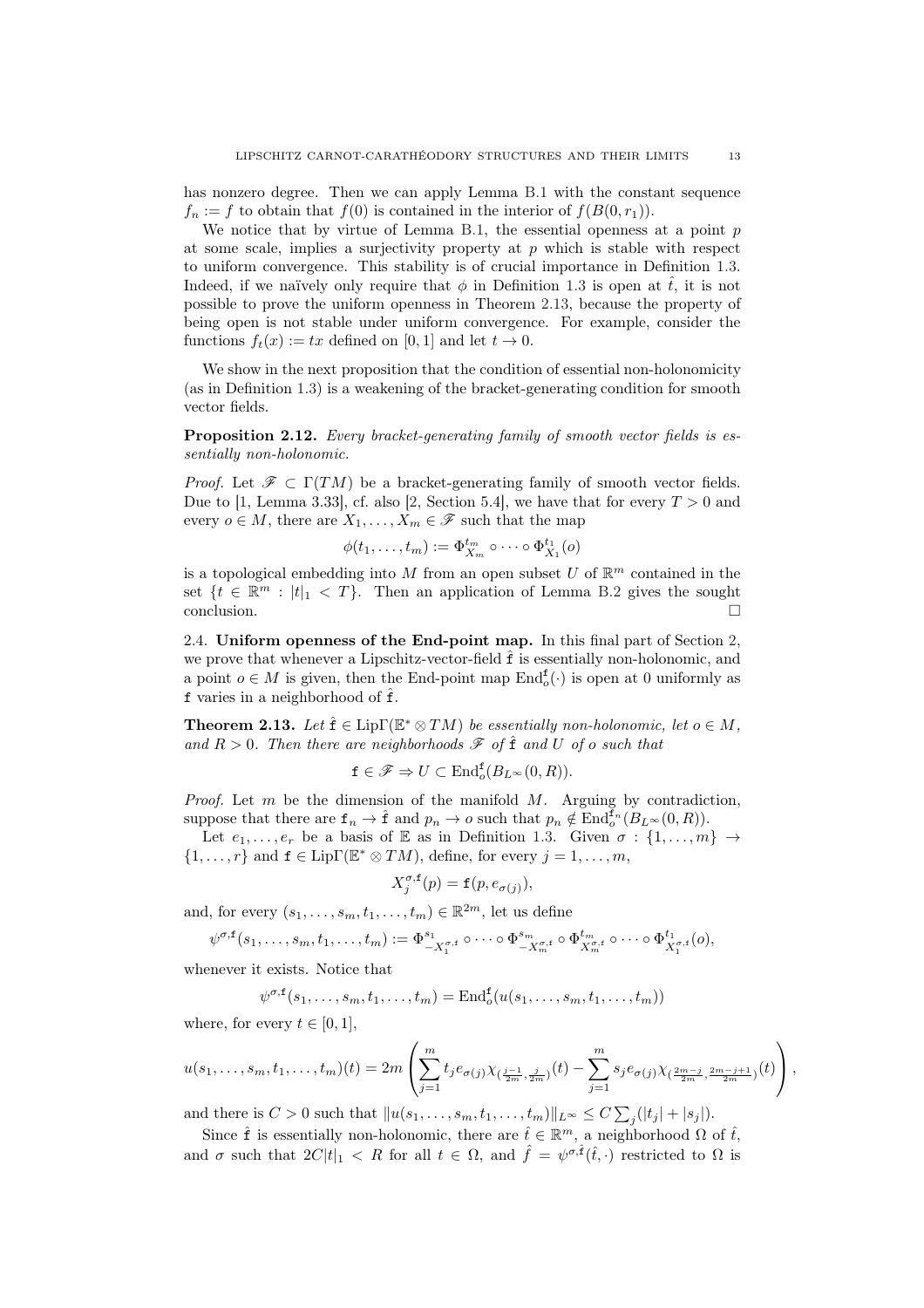essentially open at  $\hat{t}$ . We recall that by definition  $|(t_1,\ldots,t_m)|_1 := \sum_{i=1}^m |t_i|$ , for every  $(t_1, \ldots, t_m) \in \mathbb{R}^m$ .

Now, the maps  $f_n = \psi^{\sigma, \mathbf{f}_n}(\hat{t}, \cdot)$  are continuous on  $\Omega$  and converge uniformly to  $\hat{f}$ , by Theorem [2.5.](#page-8-1) By reasoning as at the beginning of Remark [2.11,](#page-11-2) we have that at some scale around  $\hat{t}$ ,  $\hat{f}$  satisfies the hypothesis on the degree required to apply Lemma [B.1.](#page-37-2) Hence, using Lemma [B.1,](#page-37-2) there is an open neighborhood  $U$  of o such that  $U \subset f_n(\Omega)$  for large n. Since  $f_n(\Omega) \subset \text{End}^{f_n}_o(B_{L^{\infty}}(0,R))$ , we reach a contradiction with  $p_n \to o$  and  $p_n \notin \text{End}_o^{\mathbf{f}_n}(B_{L^{\infty}}(0,R)).$ 

# <span id="page-13-0"></span>3. Sub-Finsler distances for Lipschitz-vector-field structures

In this section we shall fix a smooth manifold  $M$  and a Banach space  $E$ . In  $M$ we shall fix a Lipschitz-vector-field structure f modelled by E, as in Definition [2.3.](#page-7-1)

In Section [3.2,](#page-16-0) given a continuously varying norm  $N$  on  $M \times \mathbb{E}$ , we are going to define the energy and the length functionals associated to controls  $u \in L^{\infty}([0,1]; \mathbb{E}),$ we prove that they are lower semicontinuous, see Proposition [3.4,](#page-16-1) and we prove that every curve has a constant speed reparametrization, see Lemma [3.5.](#page-18-1)

In Section [3.3,](#page-18-0) we define the distance  $d_{(f,N)}(p,q)$  between  $p,q \in M$  to be the infimum of the energy (equivalently the length) of a control that gives raise to a curve that connects the two points, see Definition [3.6.](#page-18-2) We then prove the local existence of geodesics, see Proposition [3.9,](#page-20-0) and in Proposition [3.10](#page-20-1) we give a criterion, ultimately based on the growth of  $(f, N)$ , to show that  $(M, d_{(f,N)})$  is a complete, boundedly compact, geodesic metric space. We prove that the topology generated by  $d_{(\mathbf{f},N)}$  is larger than the topology of M, see Lemma [3.8.](#page-19-0) We shall then show that they are equal if f is essentially non-holonomic, see Theorem [1.4\(](#page-3-0)ii).

In Section [3.4](#page-21-0) we shall address the problem of linking the definition of the distance given in Section [3.2](#page-16-0) with the Lagrangian one given directly on the curves. In particular, having a couple  $(f, N)$  on M, one can define a sub-Finsler metric on TM, see [\(32\)](#page-21-1). We show that a curve  $\gamma : [0,1] \to M$  is  $d_{(\mathbf{f},N)}$ -Lipschitz if and only if  $\gamma'$  has a bounded sub-Finsler metric as in [\(32\)](#page-21-1), see Lemma [3.16.](#page-24-0) As a consequence, on  $d_{(\mathbf{f},N)}$ -Lipschitz curves, the length associated to  $d_{(\mathbf{f},N)}$  coincides with the one associated to the sub-Finsler metric, see Proposition [3.17.](#page-24-1) We thus conclude that the distance  $d_{(f,N)}(p,q)$  is the infimum of the sub-Finsler lengths of the curves connecting the points  $p, q$ , see Corollary [3.19.](#page-26-1)

In Section [3.5](#page-26-0) we finally investigate what happens when we take the limit of CC distances. We first prove a relaxation result which tells us that when  $(f_n, N_n) \to (f_\infty, N_\infty)$  the distance  $d_{(f_\infty, N_\infty)}$  on compact sets can be recovered as the relaxation of the distances  $d_{(f_n,N_n)}$ , see Lemma [3.20.](#page-26-2) Hence we prove that when  $(f_n, N_n) \to (f_\infty, N_\infty)$  and  $f_\infty$  is essentially non-holonomic, then  $\{d_{(f_n, N_n)}\}_{n\in\mathbb{N}}$  are equi-continuous functions on compact sets, see Lemma [3.21](#page-27-0) and Proposition [3.22.](#page-28-0) The equi-continuity together with the relaxation property allows us to show that if  $(f_n, N_n) \to (f_\infty, N_\infty)$ , and  $f_\infty$  is essentially non-holonomic, then  $d_{(f_n, N_n)}$  converges to  $d_{(\mathbf{f}_{\infty},N_{\infty})}$  locally uniformly, see Theorem [1.4\(](#page-3-0)iii). Finally, when  $(M, d_{(\mathbf{f}_{\infty},N_{\infty})})$ is boundedly compact, the local uniform convergence can be upgraded to a uniform convergence on compact sets by means of the metric Lemma [3.25,](#page-29-1) see Theorem  $1.4$ (iv). The boundedly compact hypothesis is necessary to obtain such a uniform convergence on compact sets, see the example in Remark [3.24.](#page-29-0)

<span id="page-13-1"></span>3.1. Continuous norms along a segment. In this section we give a preliminary and technical discussion about norms depending on a parameter that we will later use.

Let  $N : [0,1] \times \mathbb{E} \to [0,\infty)$  be a continuous function so that, for every  $t \in [0,1]$ , the restriction  $N_t := N(t, \cdot)$  is a norm on the finite-dimensional vector space  $\mathbb{E}$ . We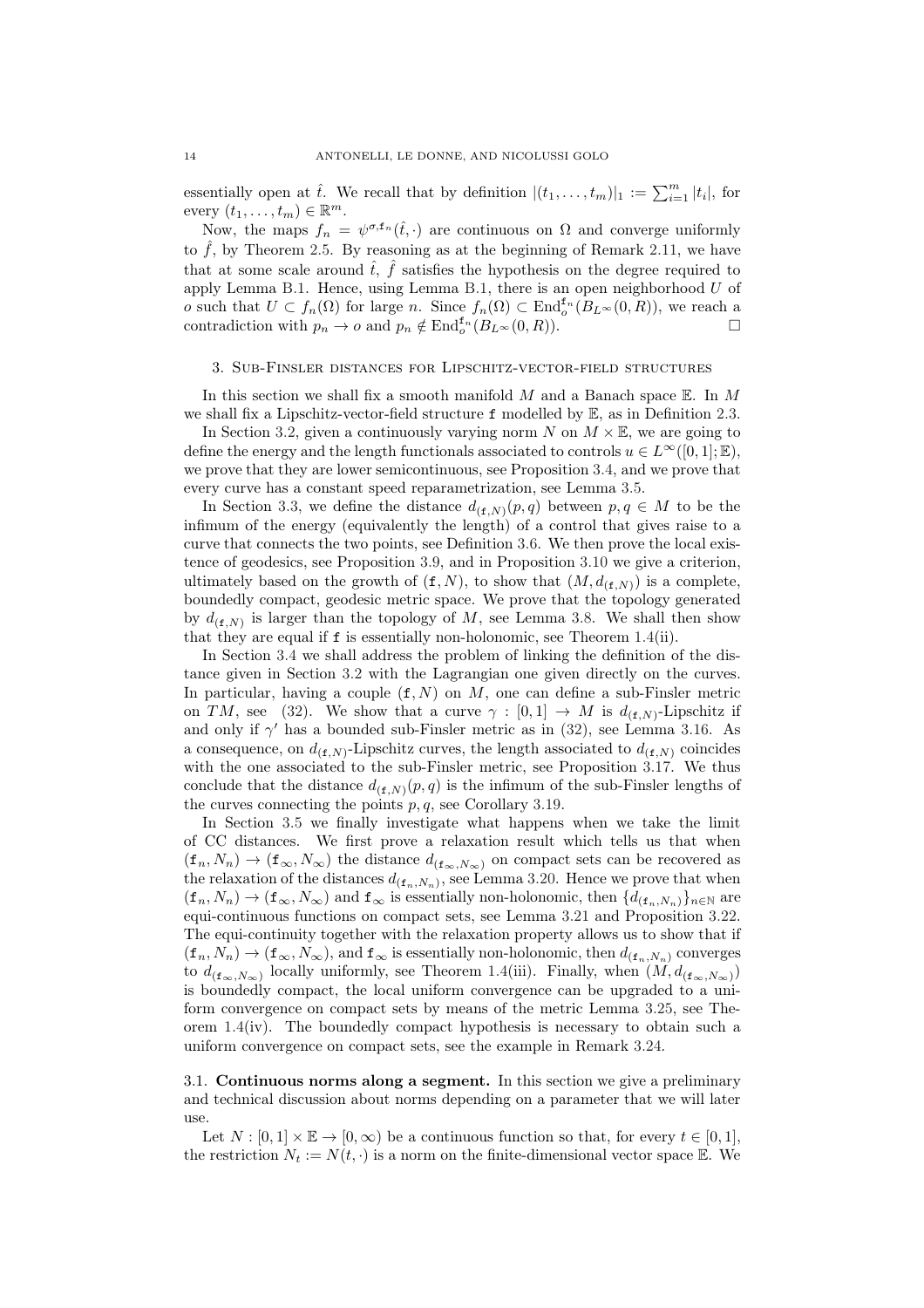define, for a measurable  $u : [0, 1] \to \mathbb{E}$ ,

$$
||u||_{N,1} := \int_0^1 N_t(u(t)) dt,
$$
  

$$
||u||_{N,\infty} := \operatorname{esssup}_{t \in [0,1]} N_t(u(t)).
$$

Notice that, since N is continuous,  $||u||_{N,1}$  is a Banach norm on  $L^1([0,1];\mathbb{E})$  and  $||u||_{N,\infty}$  is a Banach norm on  $L^{\infty}([0, 1]; \mathbb{E})$ , and both are bi-Lipschitz equivalent to the standard Banach norms on those spaces.

If  $\|\cdot\|$  is a Banach norm on a vector space, we denote by  $\|\cdot\|^{*}$  its Banach dual norm on the dual space. With this convention in mind, we denote by  $N^*$  the continuous function  $[0,1] \times \mathbb{E}^* \to [0,\infty)$  that, for each  $t \in [0,1]$ , gives the norm  $N_t^*$ on  $\mathbb{E}^*$  dual to  $N_t$ , i.e.,

$$
N_t^*(w) = \sup \left\{ \langle w | u \rangle : u \in \mathbb{E}, N_t(u) \le 1 \right\}.
$$

<span id="page-14-3"></span>Remark 3.1. Recall the following consequence of Hahn–Banach Theorem, cfr. [\[5](#page-45-6), Corollary 1.4]: if  $(V, \|\cdot\|)$  is a Banach space, then, for every  $u \in V$ ,

<span id="page-14-1"></span>
$$
||u|| = \max\{\langle w|u\rangle : w \in V^*,\ ||w\|^* \le 1\}.
$$

<span id="page-14-4"></span>**Lemma 3.2.** Let  $N : [0,1] \times \mathbb{E} \to [0,\infty)$  be a continuous function so that, for every  $t \in [0, 1]$ , the restriction  $N_t := N(t, \cdot)$  is a norm. Then

(14) 
$$
\|\cdot\|_{N^*,\infty} = \|\cdot\|_{N,1}^* \quad on \ L^{\infty}([0,1];\mathbb{E}^*) \ and \|\cdot\|_{N,\infty} = \|\cdot\|_{N^*,1}^* \quad on \ L^{\infty}([0,1];\mathbb{E}),
$$

and

<span id="page-14-2"></span>(15) 
$$
\|\cdot\|_{N^*,1} = \|\cdot\|_{N,\infty}^* \quad on \ L^1([0,1];\mathbb{E}^*) \ and \|\cdot\|_{N,1} = \|\cdot\|_{N^*,\infty}^* \quad on \ L^1([0,1];\mathbb{E}).
$$

In particular, if  $u : [0, 1] \to \mathbb{E}$ , then

<span id="page-14-0"></span>(16) 
$$
||u||_{N,1} = \max \{ \langle w|u \rangle : w \in L^{\infty}([0,1];\mathbb{E}^*), ||w||_{N^*,\infty} \leq 1 \},
$$

<span id="page-14-5"></span>(17) 
$$
||u||_{N,\infty} = \sup \left\{ \langle w|u \rangle : w \in L^1([0,1];\mathbb{E}^*), ||w||_{N^*,1} \leq 1 \right\}.
$$

Moreover, if  $w \in L^{\infty}([0,1];\mathbb{E}^*)$  is an argument of the maximum of [\(16\)](#page-14-0), then, for almost every  $t \in [0, 1]$ ,  $N_t^*(w(t)) = 1$  and  $\langle w(t) | u(t) \rangle = N_t(u(t))$ .

Notice that [\(14\)](#page-14-1) is a pair of genuine identities of norms, because  $L^{\infty}([0,1];\mathbb{E}^*)$ is the dual space of  $L^1([0,1];\mathbb{E})$  and  $L^{\infty}([0,1];\mathbb{E})$  is the dual space of  $L^1([0,1];\mathbb{E}^*)$ . The second pair of identities [\(15\)](#page-14-2) is understood via the standard embedding of a Banach space into its bi-dual, because  $L^1$  is not reflexive, i.e., the dual of  $L^{\infty}([0,1];\mathbb{E}^*)$ (resp.  $L^{\infty}([0,1];\mathbb{E}))$  is not  $L^{1}([0,1];\mathbb{E})$  (resp.  $L^{1}([0,1];\mathbb{E}^{*}))$ .

The fact that  $||u||_{N,1}$  is a maximum is an application of Remark [3.1.](#page-14-3) On the contrary,  $||u||_{N,\infty}$  is only a supremum and we can see this phenomenon with  $\mathbb{E} = \mathbb{R}$ and  $N_1 \equiv |\cdot|$ : indeed, on the one hand,  $u(x) := x$  is an element of  $L^{\infty}([0,1];\mathbb{R})$ and  $\operatorname{esssup}_x |u(x)| = 1$ ; on the other hand, there is no function  $w \in L^1([0,1];\mathbb{R})$  so that  $\int_0^1 |w(x)| dx \le 1$  and  $\int_0^1 xw(x) dx = 1$ . One can show the latter claim from the fact that it would hold

$$
1 = \int_0^1 xw(x) \, dx \le \int_0^1 |w(x)| \, dx \le 1,
$$

from which it would follow that  $\int_0^1 x w(x) dx = \int_0^1 |w(x)| dx$ . Writing w as the difference between its positive and negative part, one gets a cotradiction.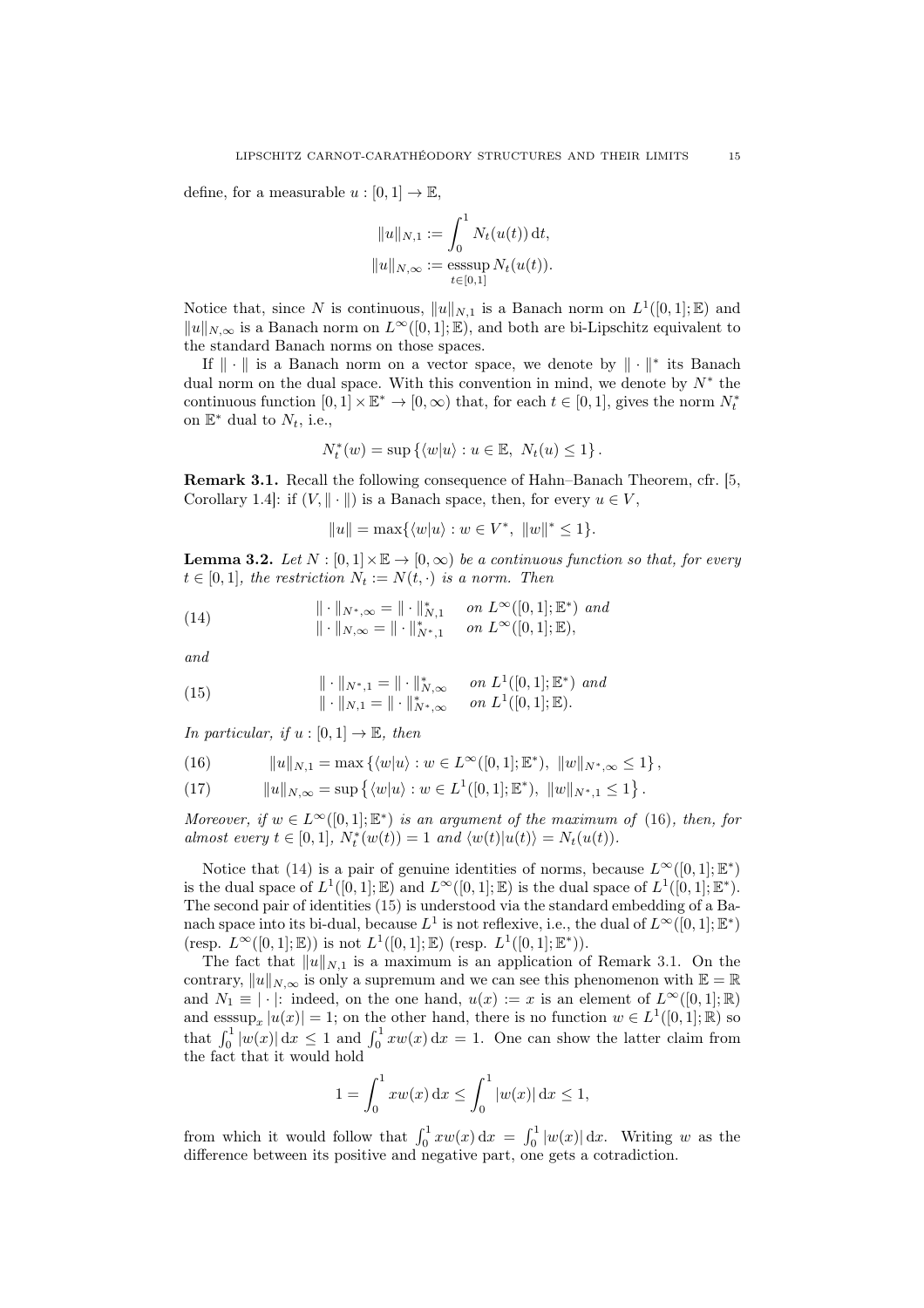Proof of Lemma [3.2.](#page-14-4) Notice that in both [\(14\)](#page-14-1) and [\(15\)](#page-14-2), the two identities are equivalent because E has finite dimension.

Let us now prove the second identity in [\(14\)](#page-14-1). Fix  $u \in L^{\infty}([0,1];\mathbb{E})$ . Up to choosing a representative, we can assume u is defined on the whole  $[0, 1]$ . Notice that, by definition of dual norm,

$$
||u||_{N^*,1}^* = \sup \{ \langle w|u \rangle : w \in L^1([0,1];\mathbb{E}^*), ||w||_{N^*,1} \le 1 \},\
$$

where  $\langle w|u\rangle := \int_0^1 \langle w(t)|u(t)\rangle dt$ . Moreover, for every  $w \in L^1([0,1];\mathbb{E}^*)$ , we have that

$$
\int_0^1 \langle w(t) | u(t) \rangle \, \mathrm{d}t \le \int_0^1 N_t(u(t)) N_t^*(w(t)) \, \mathrm{d}t \le \operatorname{esssup}_{t \in [0,1]} N_t(u(t)) \int_0^1 N_t^*(w(t)) \, \mathrm{d}t
$$

Hence we get  $||u||_{N^*,1}^* \le ||u||_{N,\infty}$ .

In order to show that  $||u||^*_{N^*,1} \ge ||u||_{N,\infty}$ , it is sufficient to prove that, for every  $\varepsilon > 0$ , there exists  $w_{\varepsilon} \in L^1([0,1]; \mathbb{E}^*)$  such that  $||w_{\varepsilon}||_{N^*,1} \leq 1+\varepsilon$  and  $\langle w_{\varepsilon}|u \rangle \geq$  $||u||_{N,\infty} - 2\varepsilon$ , and taking  $\varepsilon \to 0$ . So, for  $0 < \varepsilon < 1/2$ , define

$$
B_{\varepsilon} := \{ s \in [0,1] : N_s(u(s)) \ge ||u||_{N,\infty} - \varepsilon \},\
$$

and notice that  $\mathscr{L}^1(B_\varepsilon) > 0$ . Let  $\{w_j\}_{j \in \mathbb{N}}$  be a dense subset of  $\mathbb{E}^*$  and define

$$
A_{\varepsilon,j} := \left\{ t \in B_{\varepsilon} : N_t^*(w_j) \leq 1 + \varepsilon \text{ and } \langle w_j | u(t) \rangle \geq N_t(u(t)) - \varepsilon \right\},\
$$

and notice that  $B_{\varepsilon} = \bigcup_{j \in \mathbb{N}} A_{\varepsilon,j}$ . Finally, define  $w_{\varepsilon} : [0,1] \to \mathbb{E}^*$  by

$$
w_\varepsilon(t):=\frac{1}{\mathscr{L}^1(B_\varepsilon)}\sum_{j=1}^\infty \chi_{A_{\varepsilon,j}\backslash \bigcup_{i=1}^{j-1}A_{\varepsilon,i}}(t)\cdot w_j.
$$

From how  $w_{\varepsilon}$  is defined, we obtain that  $N_t^*(w_{\varepsilon}(t)) \leq (1+\varepsilon)/(\mathscr{L}^1(B_{\varepsilon}))$  for every  $t \in B_{\varepsilon}$  and  $w_{\varepsilon}(t) = 0$  for every  $t \in [0,1] \setminus B_{\varepsilon}$ . Hence  $||w_{\varepsilon}||_{N^*,1} = \int_0^1 N_t^*(w_{\varepsilon}(t)) dt \le$  $1 + \varepsilon$ . We conclude that

$$
\int_0^1 \langle w_\varepsilon(t) | u(t) \rangle \, \mathrm{d}t \ge \int_{B_\varepsilon} \frac{N_t(u(t)) - \varepsilon}{\mathscr{L}^1(B_\varepsilon)} \, \mathrm{d}t \ge \|u\|_{N,\infty} - 2\varepsilon.
$$

Next, we prove the second identity in [\(15\)](#page-14-2): Fix  $u \in L^1([0,1];\mathbb{E})$  and notice that

<span id="page-15-0"></span>
$$
||u||_{N^*,\infty}^* = \sup \left\{ \langle w|u \rangle : w \in L^{\infty}([0,1];\mathbb{E}^*), ||w||_{N^*,\infty} \leq 1 \right\}.
$$

Since

(18) 
$$
\langle w|u\rangle \leq ||w||_{N^*,\infty} \cdot ||u||_{N,1},
$$

then  $||u||_{N,1} \ge ||u||_{N^*,\infty}^*$ . For the opposite inequality, it is sufficient to prove that, for every  $\varepsilon > 0$  there exists  $w_{\varepsilon} \in L^{\infty}([0,1];\mathbb{E}^*)$  with  $||w_{\varepsilon}||_{N^*,\infty} \leq 1+\varepsilon$  and  $\langle w_{\varepsilon}|u\rangle \ge ||u||_{N,1} - \varepsilon$ , and then taking  $\varepsilon \to 0$ . Indeed, let  $\{w_{j}\}_{j\in\mathbb{N}}$  be a dense subset of  $\mathbb{E}^*$  and, for  $\varepsilon > 0$  and each  $j \in \mathbb{N}$ , define the sets

$$
A_{\varepsilon,j} := \left\{ t \in [0,1] : N_t^*(w_j) \leq 1 + \varepsilon \text{ and } \langle w_j | u(t) \rangle \geq N_t(u(t)) - \varepsilon \right\},\
$$

and the function  $w_{\varepsilon} \in L^{\infty}([0,1];\mathbb{E}^*),$ 

 $\cdot$ 

$$
w_{\varepsilon}(t) = \sum_{j=1}^{\infty} \chi_{A_{\varepsilon,j}} \setminus \bigcup_{i=1}^{j-1} A_{\varepsilon,i}(t) \cdot w_j.
$$

Then we have  $[0,1] = \bigcup_{j \in \mathbb{N}} A_{\varepsilon,j}$ ,  $||w_{\varepsilon}||_{N^*,\infty} \leq 1 + \varepsilon$  and

$$
\int_0^1 \langle w_\varepsilon(t) | u(t) \rangle \, \mathrm{d}t \ge \int_0^1 N_t(u(t)) \, \mathrm{d}t - \varepsilon.
$$

Both suprema in [\(16\)](#page-14-0) and [\(17\)](#page-14-5) are a direct consequence of the previous identities. The fact that the supremum in [\(16\)](#page-14-0) is attained, is an application of Remark [3.1,](#page-14-3)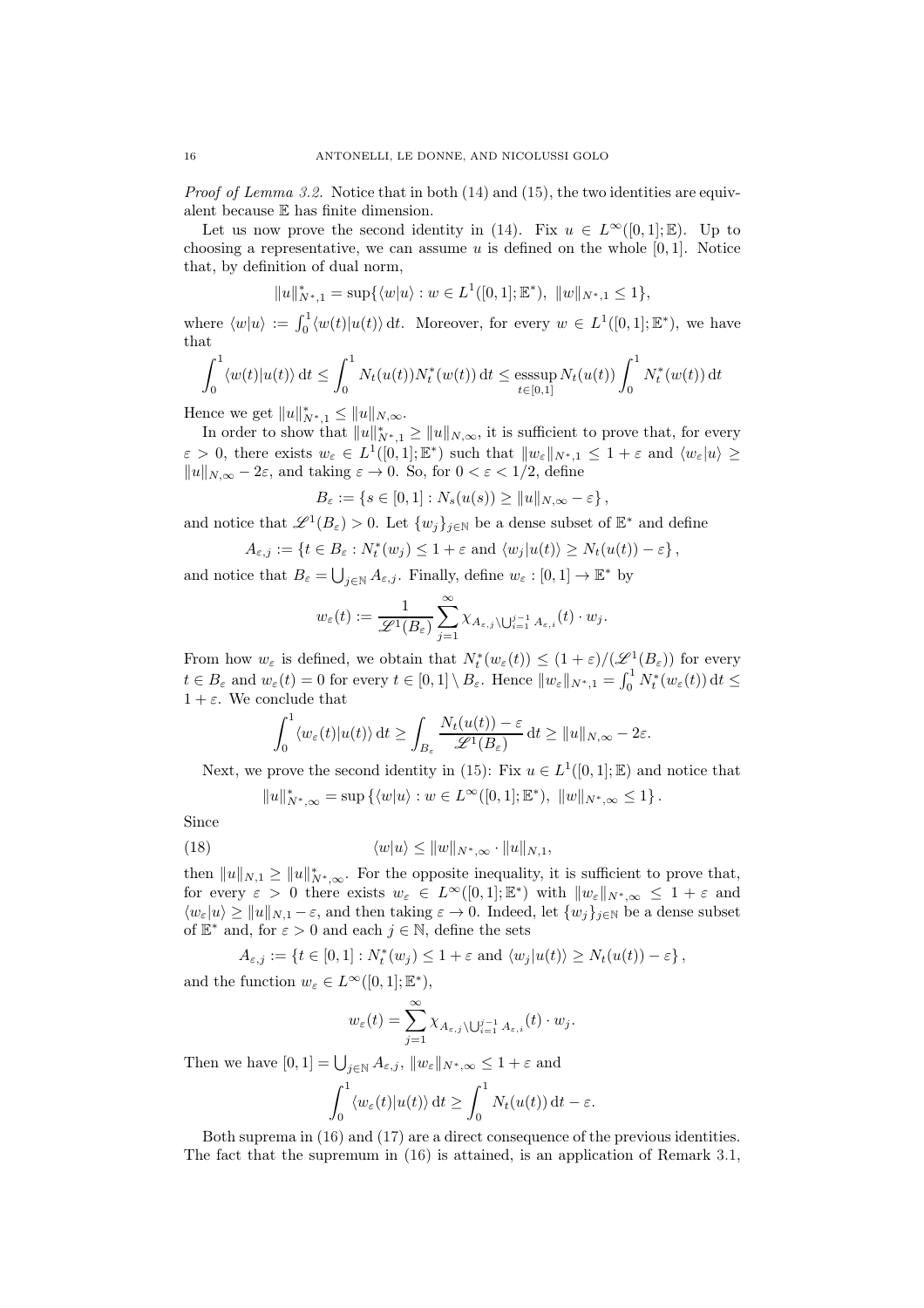since we know that the dual space of  $(L^1([0,1];\mathbb{E}),\|\cdot\|_{N,1})$  is  $(L^{\infty}([0,1];\mathbb{E}^*),\|\cdot\|_{N,1})$  $\|N^*_{n,1}\|$ , thanks to the first identity in [\(14\)](#page-14-1).

To prove the last statement of the lemma, let  $w$  be an argument of the maximum in [\(16\)](#page-14-0). First, we claim that  $N_t^*(w(t)) = 1$  for almost every  $t \in [0,1]$ . If this were not the case, then there would be a set  $A \subset [0,1]$  with positive measure such that  $N_t^*(w(t)) \leq \lambda < 1$ , for some  $\lambda > 0$  and all  $t \in A$ . Define  $\tilde{w}(t) :=$  $\chi_{[0,1]\setminus A}(t)w(t) + \chi_A(t)w(t)/\lambda$ . Then  $\|\tilde{w}\|_{N^*,\infty} \leq 1$  and  $\langle \tilde{w}(t)|u(t)\rangle > \langle w(t)|u(t)\rangle$  for  $t \in A$ , in contradiction to the maximality of w.

Finally on the one hand from [\(18\)](#page-15-0) we consequently have  $\langle w(t)|u(t)\rangle \leq N_t(u(t))$ for almost every  $t \in [0, 1]$ . On the other hand, by maximality of w we have

$$
\int_0^1 \langle w(t) | u(t) \rangle dt = \int_0^1 N_t(u(t)) dt.
$$
  
Consequently  $\langle w(t) | u(t) \rangle = N_t(u(t))$  for almost every  $t \in [0, 1]$ .

<span id="page-16-0"></span>3.2. Energy and length. As in Section [2,](#page-6-0) we are in the setting where  $M$  is a

smooth manifold and  $E$  is a finite-dimensional Banach space. Let  $\mathcal N$  be the space of all continuously varying norms on  $M \times \mathbb{E}$ ; that is  $N \in \mathcal{N}$  if N is a continuous function  $N : M \times \mathbb{E} \to [0, +\infty)$  that is a norm on fibers. We endow N with the topology of uniform convergence on compact sets. We now define the energy and the lengths associated to controls, i.e., elements of  $L^{\infty}([0, 1]; \mathbb{E})$ , and we study some of their basic properties.

<span id="page-16-3"></span>**Definition 3.3** (Energy and length). Let  $(o, f, u) \in \mathscr{D}_{\text{End}}$  and  $\gamma(t) := \text{End}_{o}^{f}(tu)$ for every  $t \in [0, 1]$ . We define the *energy* 

$$
J(o, f, u, N) := \operatorname{esssup}_{t \in [0,1]} N(\gamma(t), u(t)),
$$

and the length

$$
\ell(o, \mathbf{f}, u, N) := \int_0^1 N(\gamma(t), u(t)) dt.
$$

For the next result, we recall that  $\mathscr{D}_{\text{End}}$  is the domain of the End-point map.

<span id="page-16-1"></span>**Proposition 3.4** (Semi-continuity of energy and length). Both functions J and  $\ell$ from  $\mathscr{D}_{\text{End}}\times\mathcal{N}$  to  $\mathbb R$  are lower-semicontinuous. In other words, if  $(o_n, \mathbf{f}_n, u_n, N_n) \to$  $(o_{\infty}, \mathbf{f}_{\infty}, u_{\infty}, N_{\infty})$  in  $\mathscr{D}_{\text{End}} \times \mathcal{N}$ , then

(19) 
$$
J(o_{\infty}, f_{\infty}, u_{\infty}, N_{\infty}) \leq \liminf_{n \to \infty} J(o_n, f_n, u_n, N_n),
$$

$$
\ell(o_{\infty}, f_{\infty}, u_{\infty}, N_{\infty}) \leq \liminf_{n \to \infty} \ell(o_n, f_n, u_n, N_n).
$$

*Proof.* Let  $(o_n, f_n, u_n, N_n) \in \mathscr{D}_{\text{End}} \times \mathcal{N}$  be a sequence converging to

<span id="page-16-2"></span>
$$
(o_{\infty}, \mathbf{f}_{\infty}, u_{\infty}, N_{\infty}) \in \mathscr{D}_{\text{End}} \times \mathcal{N}.
$$

Let us show that  $u \mapsto \operatorname{esssup}_{t\in[0,1]} N_\infty(\gamma_\infty(t), u(t))$  is lower-semicontinuous with respect to the weak\* convergence. Notice that the previous one is a Banach norm on  $L^{\infty}([0,1];\mathbb{E})$ . In particular, it is the dual norm of the norm defined on  $L^{1}([0,1];\mathbb{E}^{*})$ via

$$
v \to \int_0^1 N^*_{\infty}(\gamma_{\infty}(t), v(t)) dt,
$$

see Lemma [3.2.](#page-14-4) Since the weak\* convergence on  $L^{\infty}([0,1];\mathbb{E})$  does not depend on the choice of biLipschitz equivalent Banach norms on the predual  $L^1([0,1];\mathbb{E}^*)$ , and since every dual norm is weakly\* lower-semicontinuous, we get the sought claim.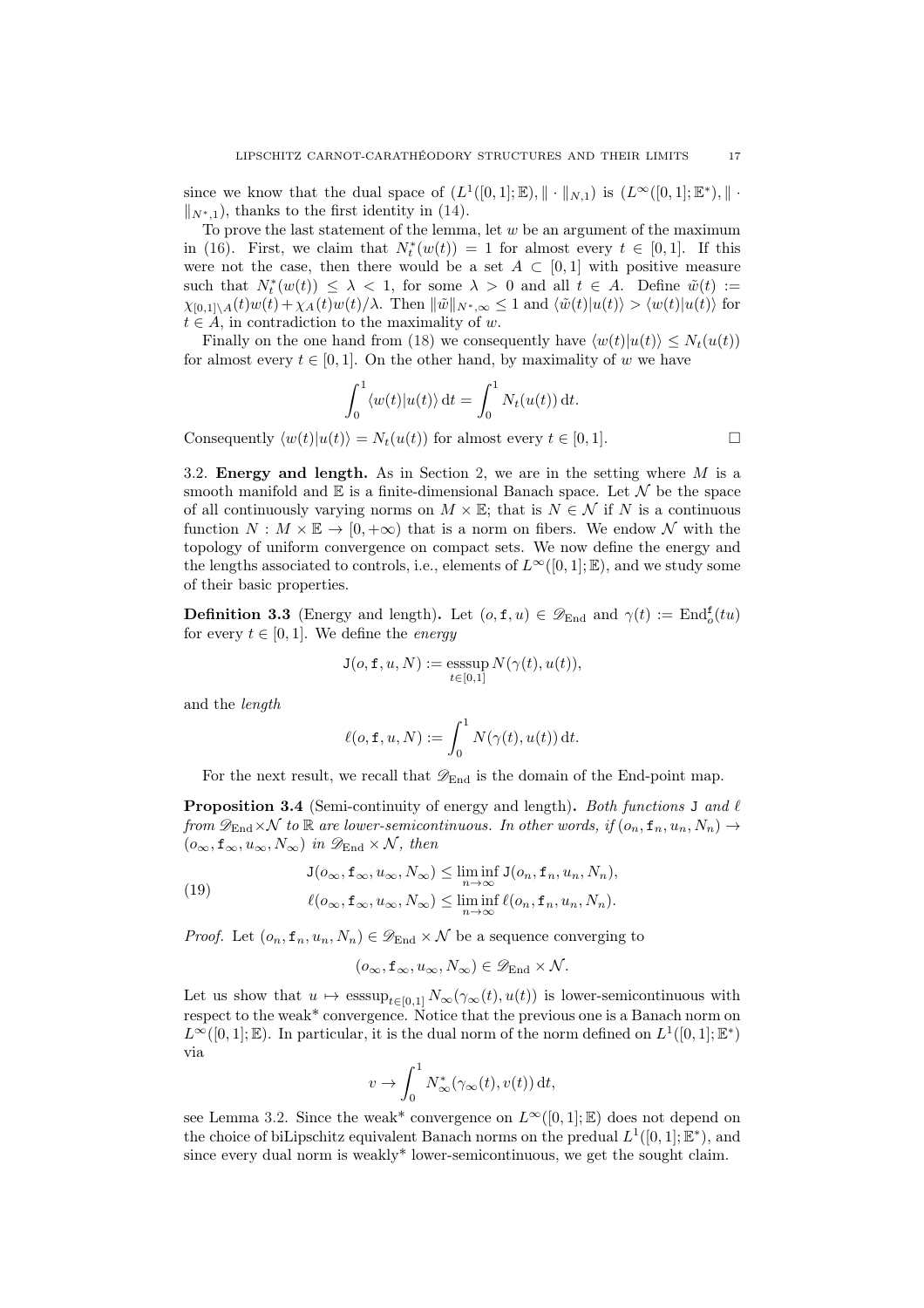Let us now prove the first inequality in [\(19\)](#page-16-2). Notice that, for every  $n \in \mathbb{N}$  and  $t \in [0,1]$  we have (20)

<span id="page-17-0"></span>
$$
\dot{N}_n(\gamma_n(t), u_n(t)) \geq N_\infty(\gamma_\infty(t), u_n(t)) - |N_n(\gamma_n(t), u_n(t)) - N_\infty(\gamma_\infty(t), u_n(t))|,
$$

where, for  $j \in \mathbb{N} \cup \{\infty\}$ , and  $t \in [0,1]$ ,  $\gamma_j(t) := \text{End}_{o_j}^{f_j}[tu_j]$ . As a consequence of Proposition [2.9](#page-10-0) we have that  $\gamma_n(t) \to \gamma_\infty(t)$  uniformly on [0, 1]. Hence, the functions  $(t, v) \mapsto N_n(\gamma_n(t), v)$  converge uniformly on compact subsets of  $[0, 1] \times \mathbb{E}$ to  $(t, v) \mapsto N_{\infty}(\gamma_{\infty}(t), v)$ , and since the  $u_n$  are uniformly bounded, the second term in the lower bound [\(20\)](#page-17-0) goes to 0 as  $n \to \infty$ , uniformly in t.

The first inequality in [\(19\)](#page-16-2) thus follows from the following computation

$$
\liminf_{n \to \infty} J(o_n, f_n, u_n, N_n)
$$
\n
$$
\geq \liminf_{n \to \infty} \operatorname{esssup}_{t \in [0,1]} (N_\infty(\gamma_\infty(t), u_n(t)) +
$$
\n
$$
- |N_n(\gamma_n(t), u_n(t)) - N_\infty(\gamma_\infty(t), u_n(t))|)
$$
\n
$$
= \liminf_{n \to \infty} \operatorname{esssup}_{t \in [0,1]} N_\infty(\gamma_\infty(t), u_n(t))
$$
\n
$$
\geq J(o_\infty, f_\infty, u_\infty, N_\infty).
$$

Similarly, to prove that  $\ell$  is lower-semicontinuous, we need, in addition to [\(20\)](#page-17-0), to prove that  $u \mapsto \int_0^1 N_\infty(\gamma_\infty(s), u(s)) ds$  is lower-semicontinuous on  $L^\infty([0, 1]; \mathbb{E})$ (endowed with the weak\* topology).

Let  $\mathbb{S}^*(t) = \{v \in \mathbb{E}^* : N^*_{\infty}(\gamma_{\infty}(t), v) = 1\}$ , so that, for almost every  $t \in [0, 1]$ , we have

$$
N_\infty(\gamma_\infty(t),u_\infty(t))=\sup_{v\in\mathbb{S}^*(t)}\langle v|u_\infty(t)\rangle.
$$

Moreover, if we set  $\mathbb{S}^* = \{v \in L^\infty([0,1]; \mathbb{E}^*) : v(t) \in \mathbb{S}^*(t) \text{ for almost every } t \in [0,1]\},\$ then, by Lemma [3.2,](#page-14-4) for every  $u \in L^1([0,1];\mathbb{E})$  there is  $v \in \mathbb{S}^*$  such that  $\langle v(t)|u(t)\rangle =$  $N_{\infty}(\gamma_{\infty}(t), u(t))$  for a.e.  $t \in [0, 1]$ . Therefore, for every  $u \in L^{1}([0, 1]; \mathbb{E})$ ,

$$
\int_0^1 N_\infty(\gamma_\infty(t), u(t)) dt = \max_{v \in \mathbb{S}^*} \int_0^1 \langle v(t) | u(t) \rangle dt.
$$

We can finally conclude, by using the fact that since  $u_n, u_\infty \in L^\infty([0,1]; \mathbb{E})$  we have a fortiori that  $u_n, u_\infty \in L^1([0,1];\mathbb{E})$ , with the following chain of inequalities

$$
\int_0^1 N_\infty(\gamma_\infty(t), u_\infty(t)) dt = \max_{v \in \mathbb{S}^*} \int_0^1 \langle v(t) | u_\infty(t) \rangle dt
$$
  
\n
$$
= \max_{v \in \mathbb{S}^*} \liminf_{n \to \infty} \int_0^1 \langle v(t) | u_n(t) \rangle dt
$$
  
\n
$$
\leq \max_{v \in \mathbb{S}^*} \liminf_{n \to \infty} \max_{w \in \mathbb{S}^*} \int_0^1 \langle w(t) | u_n(t) \rangle dt
$$
  
\n
$$
= \liminf_{n \to \infty} \max_{w \in \mathbb{S}^*} \int_0^1 \langle w(t) | u_n(t) \rangle dt
$$
  
\n
$$
= \liminf_{n \to \infty} \int_0^1 N_\infty(\gamma_\infty(t), u_n(t)) dt.
$$

With an abuse of language, we say that a curve  $\gamma$  has constant N-speed or simply constant speed if  $\gamma = \gamma_{(o,\mathbf{f},u)}$  with  $t \mapsto N(\gamma(t), u(t))$  almost everywhere constant for  $t \in [0, 1]$ . That a curve  $\gamma$  has constant speed, really depends on all the data  $(o, \texttt{f}, u, N).$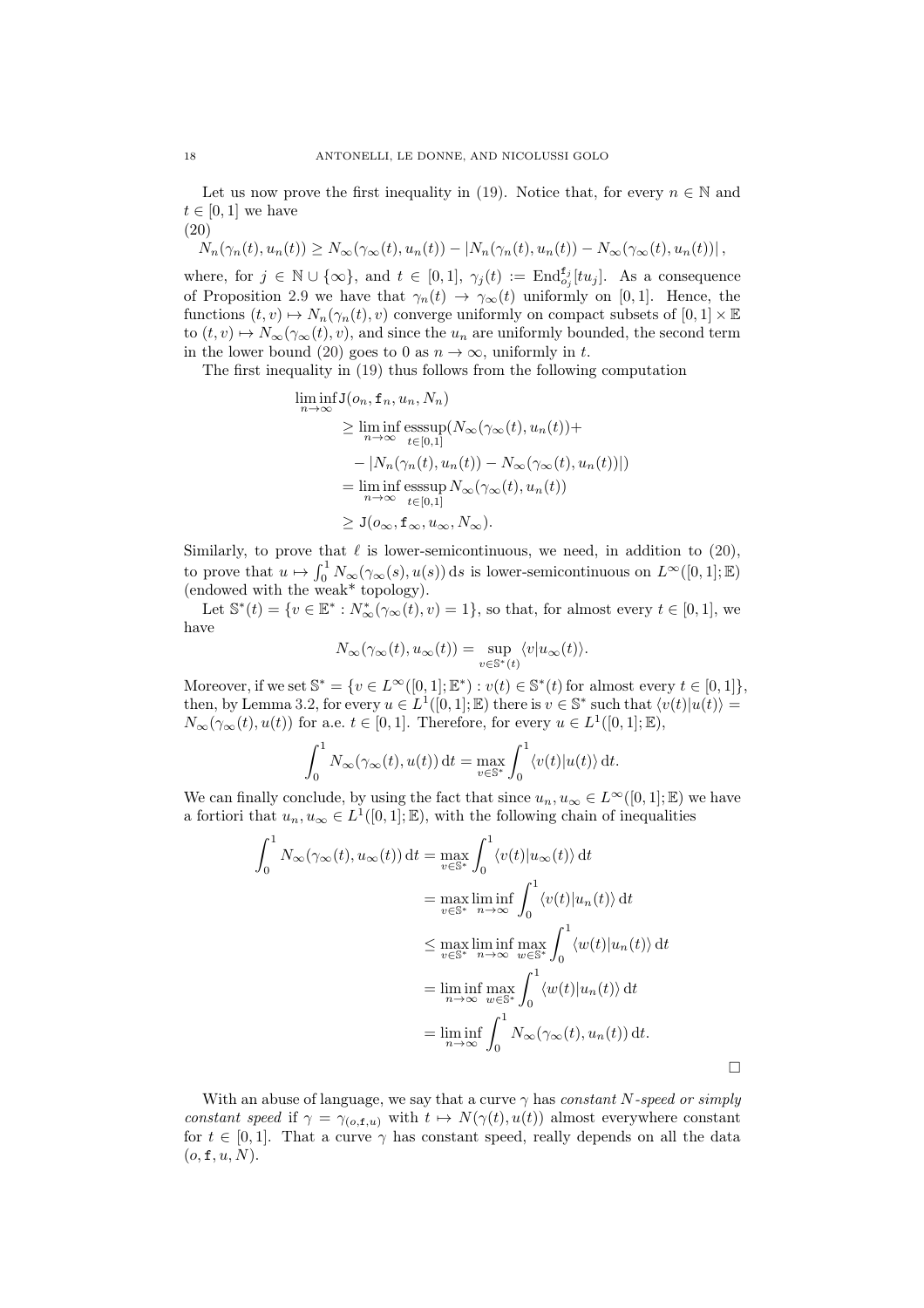<span id="page-18-1"></span>**Lemma 3.5** (Constant speed reparametrization). If  $(o, f, u, N) \in \mathscr{D}_{\text{End}} \times \mathcal{N}$ , then there exists  $v \in L^{\infty}([0,1], \mathbb{E})$  such that  $(o, \mathbf{f}, v) \in \mathscr{D}_{\text{End}}, \gamma_{(o,\mathbf{f},u)}$  is a reparametrization of  $\gamma_{(o,\texttt{f},v)} =: \gamma$ , and

(21) 
$$
N(\gamma(t), v(t)) = J(o, f, v, N) = \ell(o, f, v, N) = \ell(o, f, u, N),
$$

for almost every  $t \in [0,1]$ . In particular,  $\gamma$  has constant speed and  $J(o, f, v, N) \leq$  $J(o, f, u, N)$ .

*Proof.* Let us assume that  $\ell := \ell(o, f, u, N) \neq 0$ , otherwise the result is trivial. Define

<span id="page-18-3"></span>
$$
\psi(t) := \frac{1}{\ell} \int_0^t N(\eta(s), u(s)) \, ds,
$$

where  $\eta := \gamma_{(o,\mathbf{f},u)}$ . Notice that  $\psi : [0,1] \to [0,1]$  is a Lipschitz function with  $\psi(0) = 0, \psi(1) = 1$  and  $\psi' \geq 0$ . Since  $\psi$  is Lipschitz, the image set  $E := \psi({t : \mathcal{L}})$  $\psi'(t) = 0$  or  $\psi'(t)$  does not exist}) has measure zero by the area formula. Notice that for every  $s \in [0,1] \setminus E$  there exists a unique  $t \in [0,1]$  such that  $\psi(t) = s$ , and thus the formula

(22) 
$$
v(s) = \frac{u(t)}{\psi'(t)},
$$

defines a measurable function  $v : [0, 1] \to \mathbb{E}$ . Moreover

(23) 
$$
N(\eta(t), v(s)) = \frac{N(\eta(t), u(t))}{\psi'(t)} = \ell,
$$

and then, since  $N(\eta(\cdot), \cdot)$  is a continuous family of norms, we get that  $v \in L^{\infty}([0, 1]; \mathbb{E})$ . Furthermore, notice that from [\(22\)](#page-18-3) it follows  $\gamma_{(o,\mathbf{f},u)}(t) = \gamma_{(o,\mathbf{f},v)}(\psi(t))$ . Therefore, for every  $s \in [0,1] \setminus E$ , we have  $N(\gamma(s), v(s)) = \ell$ . Finally, since  $N(\gamma(\cdot), v(\cdot))$  is constant, then it is equal to both the energy and the length of the curve  $\gamma$ .

<span id="page-18-0"></span>3.3. Carnot-Carathéodory distances. In this section we define the Carnot-Carathéodory distance, CC distance for brevity, associated to  $(f, N)$  and we investigate some of its properties. We use the notation LipΓ from Section [2.1,](#page-7-0) and  $N$  from Section [3.2.](#page-16-0)

<span id="page-18-2"></span>**Definition 3.6** (CC distance). Given  $f \in Lip\Gamma(\mathbb{E}^* \otimes TM)$  and  $N \in \mathcal{N}$ , we define the Carnot-Carathéodory distance, or CC distance,

(24) 
$$
d_{(\mathbf{f},N)}(p,q) := \inf \{ \mathbf{J}(p,\mathbf{f},u,N) : u \in L^{\infty}([0,1];\mathbb{E}), \operatorname{End}_{p}^{\mathbf{f}}(u) = q \}.
$$

<span id="page-18-6"></span><span id="page-18-5"></span>It is immediate from Lemma [3.5](#page-18-1) that

(25) 
$$
d_{(f,N)}(p,q) = \inf \{ \ell(p,f,u,N) : u \in L^{\infty}([0,1];\mathbb{E}), \text{End}_p^f(u) = q \}.
$$

We will denote the open  $d_{(f,N)}$ -ball of radius r and center p by  $B_{(f,N)}(p,r)$ . Moreover, if  $M' \subset M$  is open, we denote by  $d_{(\mathbf{f},N)}|_{M'}$  the distance defined by restricting  $(f, N)$  to M'. In particular, the infimum defining  $d_{(f, N)}|_{M'}$  is taken over the family of controls whose integral curves lie in M'. Thus,  $d_{(\mathbf{f},N)}|_{M'}(p,q) \geq d_{(\mathbf{f},N)}(p,q)$  for every  $p, q \in M'$ .

<span id="page-18-7"></span>**Lemma 3.7.** Let  $\|\cdot\|$  be a norm on  $\mathbb{E}$ , and define on  $L^{\infty}([0,1];\mathbb{E})$  the Banach norm

$$
||u||_{\infty} = \operatorname*{esssup}_{t \in [0,1]} ||u(t)||.
$$

Let  $\rho$  be a complete Riemannian metric on M, which induces a norm  $|\cdot|_{\rho}$  on TM. Let  $\mathscr{K} \subset \text{Lip}\Gamma(\mathbb{E}^* \otimes TM), K \subset M$ , and  $\mathcal{K} \subset \mathcal{N}$  be compact sets, and  $R > 0$ . Then there exists  $L \geq 1$  such that

<span id="page-18-4"></span>(26) 
$$
1/L \| \|v\| \le N(p, v) \le L \| \|v\|,
$$

$$
|\mathbf{f}(p)[v]|_{\rho} \le L \| \|v\|,
$$

$$
\forall p \in \bar{B}_{\rho}(K, R), \ \mathbf{f} \in \mathcal{K}, \ N \in \mathcal{K}, v \in \mathbb{E}.
$$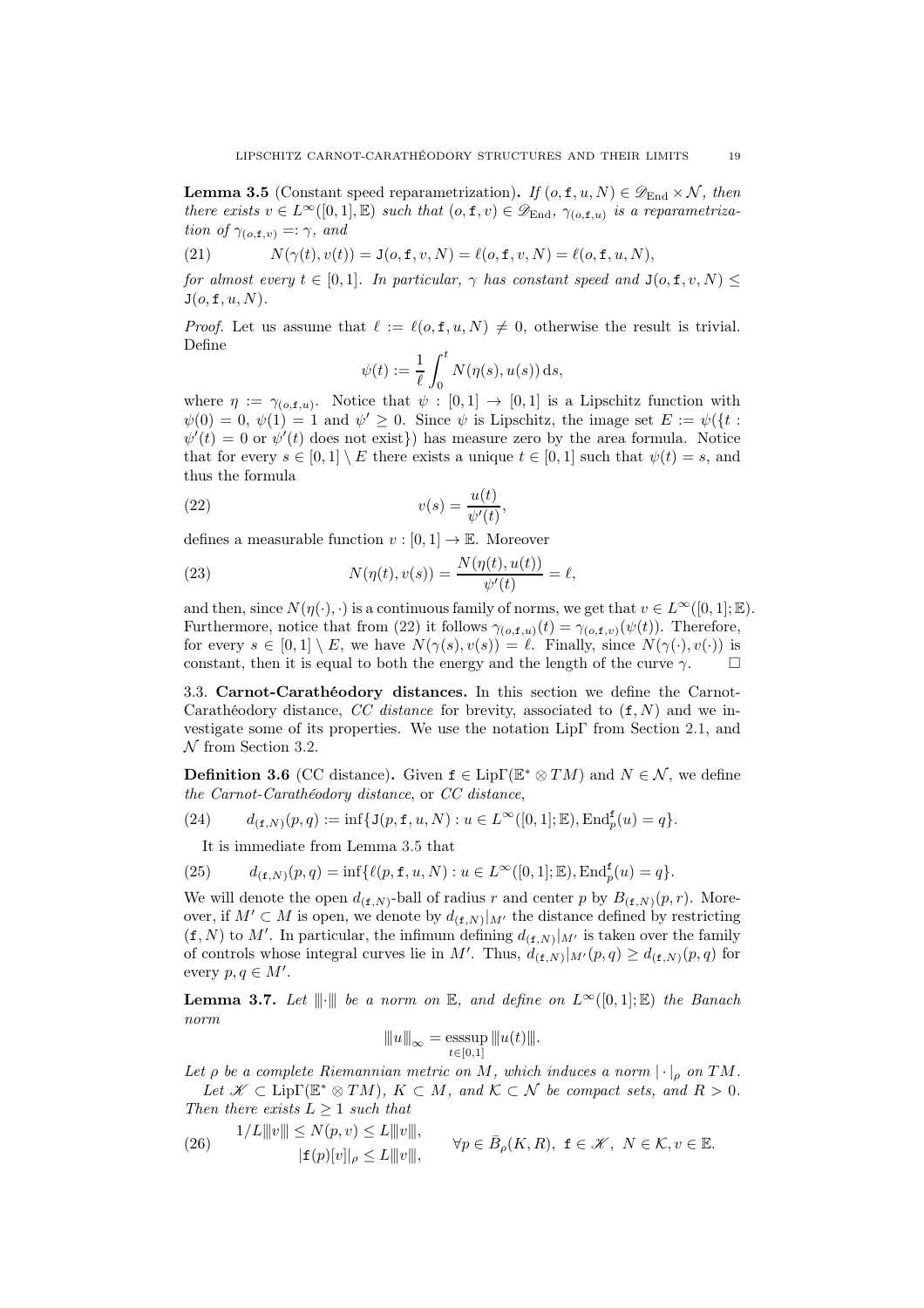Moreover, the following hold for every  $f \in \mathcal{K}$ ,  $p \in K$ ,  $u \in L^{\infty}([0,1]; \mathbb{E})$  and  $N \in \mathcal{K}$ :

- <span id="page-19-2"></span>(a) if  $|||u||_{\infty} < \frac{R}{L}$ , then  $(p, \mathbf{f}, u) \in \mathscr{D}_{\text{End}}$  and  $\gamma_{(p, \mathbf{f}, u)}(t) \in B_{\rho}(K, R)$  for every  $t \in [0, 1];$
- <span id="page-19-3"></span>(b) if  $(p, \mathbf{f}, u) \in \mathscr{D}_{\text{End}}$  and  $\ell(p, \mathbf{f}, u, N) < R/L^2$ , then  $\gamma_{(p, \mathbf{f}, u)}(t) \in B_{\rho}(K, R)$  for every  $t \in [0,1]$ ;
- <span id="page-19-6"></span>(c) if  $(p, \mathbf{f}, u) \in \mathscr{D}_{\text{End}}$  and  $\gamma_{(p, \mathbf{f}, u)}(t) \in \bar{B}_{\rho}(K, R)$  for every  $t \in [0, 1]$ , then

<span id="page-19-4"></span>(27) 
$$
\rho(p, \operatorname{End}^{\mathbf{f}}_{p}(u)) \leq L \|u\|_{\infty} \leq L^{2} \mathsf{J}(p, \mathbf{f}, u, N) \leq L^{3} \|u\|_{\infty};
$$

<span id="page-19-7"></span>(d) if  $q \in M$  is such that  $d_{(\mathbf{f},N)}(p,q) < \frac{R}{L^2}$ , then

<span id="page-19-8"></span>(28) 
$$
\frac{1}{L^2} \rho(p,q) \leq d_{(\mathbf{f},N)}(p,q) = d_{(\mathbf{f},N)}|_{B_{\rho}(K,R)}(p,q).
$$

*Proof.* The existence of L that satisfies  $(26)$  is a consequence of the compactness of  $\overline{B}_{\rho}(K,R) \times \mathcal{K} \times \mathcal{K}$ , and the continuity of f and N.

<span id="page-19-1"></span>Let  $p \in K$ ,  $f \in \mathcal{K}$ ,  $u \in L^{\infty}([0,1];\mathbb{E})$  and  $\gamma : [0,t_0] \to M$  be a solution of

(29) 
$$
\begin{cases} \gamma'(t) = \mathbf{f}(\gamma(t))[u(t)], \\ \gamma(0) = p, \end{cases}
$$

for some  $t_0 > 0$ . Then, for every  $a, b \in [0, t_0]$  with  $\gamma([a, b]) \subset B_{\rho}(K, R)$ , we have

<span id="page-19-5"></span>(30) 
$$
\int_{a}^{b} |\gamma'(s)|_{\rho} ds \le L \int_{a}^{b} ||u(s)|| ds \le L ||u||_{\infty} |b - a|.
$$

It follows that, if  $||u||_{\infty} < \frac{R}{L}$ , then  $\gamma$  can be extended, as solution to [\(29\)](#page-19-1), to a curve  $\gamma : [0, 1] \to B_\rho(K, R)$ , i.e., part [\(a\)](#page-19-2) holds.

Similarly, we infer part [\(b\)](#page-19-3) from the estimate

$$
(31) \int_a^b |\gamma'(s)|_{\rho} ds \le L \int_a^b \|u(s)\| ds \le L^2 \int_a^b N(\gamma(s), u(s)) ds \le L^2 \ell(p, \mathbf{f}, u, N),
$$

that holds whenever  $\gamma([a, b]) \subseteq B_{\rho}(K, R)$ .

The first inequality in [\(27\)](#page-19-4) follows from [\(30\)](#page-19-5). The other two estimates in [\(27\)](#page-19-4) are obtained from the first line of [\(26\)](#page-18-4), and also part [\(c\)](#page-19-6) is proven.

For part [\(d\),](#page-19-7) we see from [\(25\)](#page-18-5) and item (b) that, if  $d_{(f,N)}(p,q) < R/L^2$ , then the infimum in [\(25\)](#page-18-5) can be taken on curves laying in  $\bar{B}_{\rho}(K,R)$ . This shows the equality in [\(28\)](#page-19-8); the first inequality in [\(28\)](#page-19-8) is then a direct consequence of [\(24\)](#page-18-6) and item (c).  $\Box$ 

<span id="page-19-0"></span>**Lemma 3.8.** Let  $f \in \text{Lip}\Gamma(\mathbb{E}^* \otimes TM)$  an  $N \in \mathcal{N}$ . Denote by  $\tau_M$  the manifold topology of M and by  $\tau_{(\mathbf{f},N)}$  the topology of  $(M,d_{(\mathbf{f},N)})$ . Then  $\tau_M \subset \tau_{(\mathbf{f},N)}$ .

*Proof.* Let  $U \in \tau_M$  and  $\hat{p} \in U$ . We need to show that there is  $r > 0$  such that  $B_{(f,N)}(\hat{p}, r) \subset U$ . Fix a complete Riemannian metric  $\rho$  on M and let  $L \geq 1$  be a constant that satisfies [\(26\)](#page-18-4) for  $R = 1$ ,  $K = \{\hat{p}\}\$ . By part [\(d\)](#page-19-7) of Lemma [3.7,](#page-18-7) if  $d_{(\mathbf{f},N)}(\hat{p},q) < 1/L^2$ , then  $\rho(\hat{p},q) \leq L^2 d_{(\mathbf{f},N)}(\hat{p},q)$ . Let  $\varepsilon > 0$  be such that  $B_{\rho}(\hat{p},\varepsilon) \subset$ U and fix  $0 < r < \min\{1/L^2, \varepsilon/L^2\}$ . If  $q \in B_{(\mathbf{f},N)}(\hat{p}, r)$ , then  $d_{(\mathbf{f},N)}(\hat{p}, q) < 1/L^2$ and thus  $\rho(\hat{p}, q) \leq L^2 d_{(\mathbf{f}, N)}(\hat{p}, q) < \varepsilon$ . Therefore,  $B_{(\mathbf{f}, N)}(\hat{p}, r) \subset B_{\rho}(\hat{p}, \varepsilon) \subset U$ .  $\Box$ 

In the setting of the above Lemma [3.8,](#page-19-0) the two topologies may not be equal. As an example, consider a structure  $f$  defined by a constant line field on  $\mathbb{R}^2$ : the integral lines of such a structure are open sets in  $\tau_{(f,N)}$  but not in the standard topology of  $\mathbb{R}^2$ . We will later show that the two topologies do agree under an essentially non-holomic condition on f, see Theorem [1.4.](#page-3-0)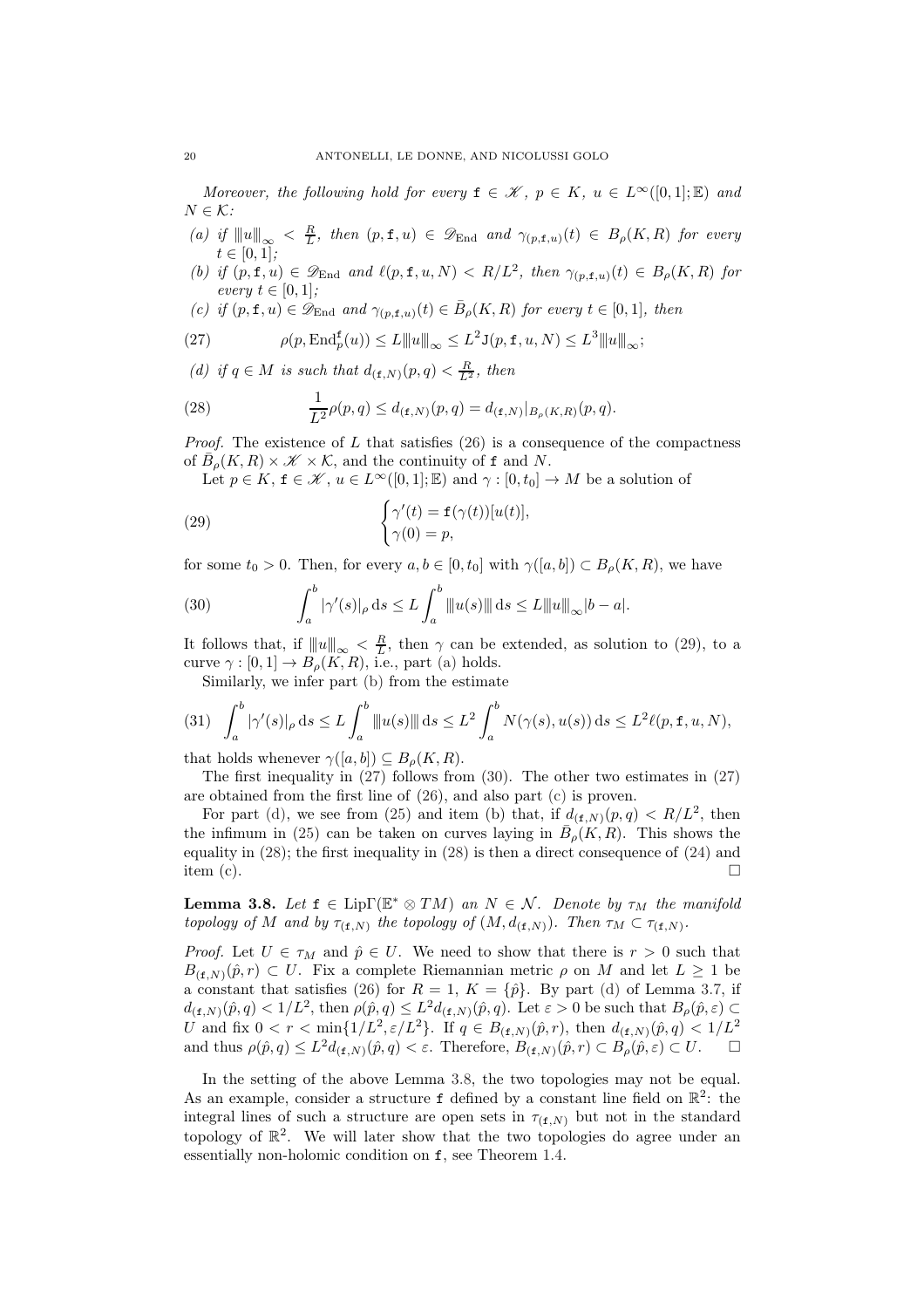<span id="page-20-0"></span>**Proposition 3.9** (Local existence of geodesics). Let  $\mathscr{K} \subset \text{Lip}\Gamma(\mathbb{E}^*\otimes TM)$ ,  $K \subset M$ and  $\mathcal{K} \subset \mathcal{N}$  be compact sets. Then there is a constant  $C > 0$  so that, for every  $f \in \mathscr{K}$ , every  $N \in \mathcal{K}$ , every  $p \in K$ , and every  $q \in M$  with  $d_{(f,N)}(p,q) \leq C$ , there exists  $u \in L^{\infty}([0,1], \mathbb{E})$  of constant N-speed such that  $\text{End}_{p}^{\mathbf{f}}(u) = q$  and

$$
\mathbf{J}(p, \mathbf{f}, u, N) = \ell(p, \mathbf{f}, u, N) = d_{(\mathbf{f}, N)}(p, q).
$$

In particular, the curve  $\gamma_{(p,\mathbf{f},u)} : [0,1] \to (M, d_{(\mathbf{f},N)})$  is a homothetic embedding, *i.e.*, a  $d_{(\texttt{f},N)}$ -length minimizing curve.

In the setting of Lemma [3.7,](#page-18-7) we can take  $C = \frac{R}{L^2}$ , for  $R, L > 0$  satisfying [\(26\)](#page-18-4).

*Proof.* In the setting of Lemma [3.7,](#page-18-7) fix  $R > 0$  and the corresponding  $L > 0$  and set  $C := \frac{R}{L^2}$ . Let  $f \in \mathcal{K}$ ,  $N \in \mathcal{K}$ ,  $p \in K$  and  $q \in M$  with  $d_f(p,q) \leq C$ . By Lemma [3.7](#page-18-7)[.\(d\),](#page-19-7) there exists a sequence  $u_n \in L^{\infty}([0,1], \mathbb{E})$  such that  $\text{End}_p^{\mathbf{f}}(u_n) = q$ ,  $\lim_{n\to\infty} J(p, \mathbf{f}, u_n, N) = d_{(\mathbf{f},N)}(p,q)$ , and  $\gamma_{(p,\mathbf{f},u_n)}(t) \in B_\rho(K,R)$  for all  $t \in [0,1]$ and all n.

From Lemma [3.7](#page-18-7)[.\(c\),](#page-19-6)  $||u_n||_{\infty}$  is uniformly bounded in n. Therefore, up to passing to a subsequence,  $u_n$  weakly<sup>\*</sup> converge to some  $u_\infty \in L^\infty([0,1],\mathbb{E})$ , with

$$
||u_{\infty}||_{\infty} \leq \liminf_{n \to \infty} ||u_n||_{\infty} \leq \liminf_{n \to \infty} LJ(p, \mathbf{f}, u_n, N) = Ld_{(\mathbf{f}, N)}(p, q) < \frac{R}{L}.
$$

By Lemma [3.7](#page-18-7)[.\(a\),](#page-19-2) we thus have  $(p, \mathbf{f}, u_{\infty}) \in \mathscr{D}_{\text{End}}$ . Finally, From Theorem [2.5](#page-8-1) we get  $\text{End}_{p}^{\mathbf{f}}(u_{\infty}) = q$ , while from Proposition [3.4](#page-16-1) we get

$$
\mathbf{J}(p, \mathbf{f}, u_{\infty}, N) \leq \lim_{n \to \infty} \mathbf{J}(p, \mathbf{f}, u_n, N) = d_{(\mathbf{f}, N)}(p, q),
$$

and thus  $d_{(\mathbf{f},N)}(p,q) = \mathbf{J}(p,\mathbf{f},u_{\infty},N).$ 

We claim that  $N(\gamma(t), u_{\infty}(t))$  is constant for almost every  $t \in [0,1]$ . Indeed, if not, we have that  $\ell(p, \mathbf{f}, u_{\infty}, N) < J(p, \mathbf{f}, u_{\infty}, N)$ . Moreover, since we have  $(24)$ ,  $(25)$ , and the trivial inequality  $\ell \leq J$ , we get that on controls that realize the distance one has  $\ell = J$ , which gives the sought contradiction. Therefore, from the minimality, we get  $N(\gamma(t), u_{\infty}(t)) = d_{(\mathbf{f},N)}(p,q)$  for almost every  $t \in [0,1]$ . Notice that, for curves of constant speed, energy and length are equal.

Finally, the claim that  $\gamma = \gamma_{(p,\mathbf{f},u)} : [0,1] \to (M, d_{(\mathbf{f},N)})$  is a homothetic embedding, i.e., that for every  $s, t \in [0, 1]$ 

$$
d_{(\mathbf{f},N)}(\gamma(s),\gamma(t)) = d_{(\mathbf{f},N)}(\gamma(0),\gamma(1)) \cdot |t-s|,
$$

is a direct consequence of the minimality of u and the fact that  $t \mapsto N(\gamma(t), u(t)) =$  $d_{(\mathbf{f},N)}(\gamma(0),\gamma(1))$  for a.e.  $t \in [0,1].$ 

<span id="page-20-1"></span>**Proposition 3.10.** Let  $f \in \text{Lip}\Gamma(\mathbb{E}^* \otimes TM)$  and  $N \in \mathcal{N}$ . Suppose that there exist a complete Riemannian metric  $\rho$ , a norm  $\|\cdot\|$  on  $\mathbb E$  and  $L > 0$  so that [\(26\)](#page-18-4) holds for every  $R > 0$  and every compact set  $K \subseteq M$ . Then  $(M, d_{(f,N)})$  is a complete and geodesic metric space, whose closed bounded sets are compact. However,  $d_{(f,N)}$ may take value  $\infty$  and be not continuous with respect to the manifold topology.

*Proof.* By Lemma [3.7](#page-18-7)[.\(d\),](#page-19-7) the bound [\(28\)](#page-19-8) holds for every  $p, q \in M$ . Therefore, a  $d_{(\mathbf{f},N)}$ -closed set is also  $\rho$ -closed, and a  $d_{(\mathbf{f},N)}$ -bounded set is also  $\rho$ -bounded. In particular, a  $d_{(f,N)}$ -closed and  $d_{(f,N)}$ -bounded set is compact. Hence closed bounded sets in  $(M, d_{(f,N)})$  are compact, and thus  $d_{(f,N)}$ -Cauchy sequences converge. Propo-sition [3.9](#page-20-0) readily implies that  $(M, d_{(f,N)})$  is a geodesic space.

**Remark 3.11.** We know that for every  $R > 0$  there are  $L_R^{(1)} > 0$  and  $L_R^{(2)} > 0$ so that the two conditions in [\(26\)](#page-18-4) hold, with two independent constants. One can modify Proposition [3.10](#page-20-1) by requiring that the growth of  $L_R^{(1)}$  and  $L_R^{(2)}$  as  $R \to \infty$  are slow enough, although not bounded. However, we don't need such a finer analysis.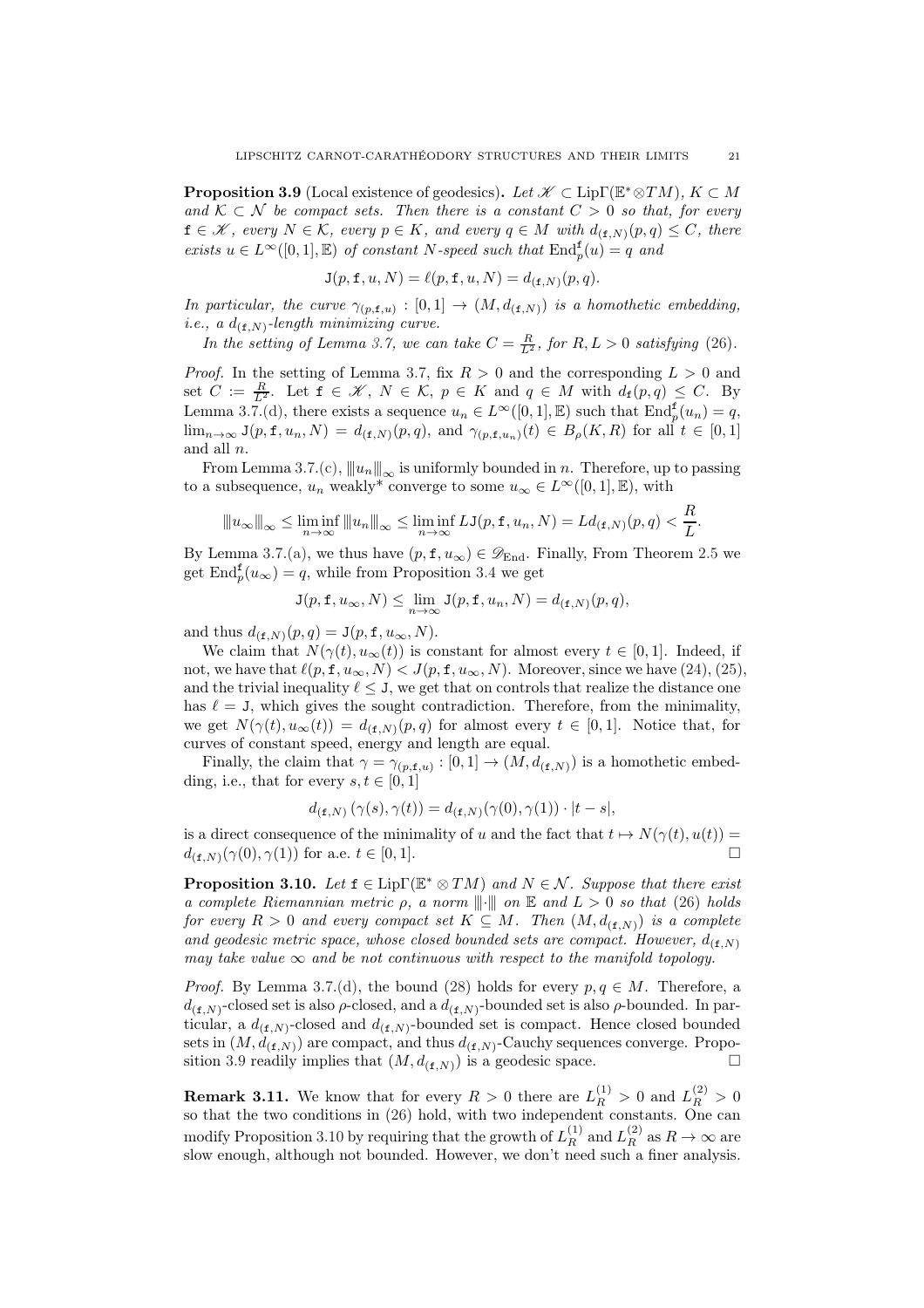<span id="page-21-0"></span>3.4. CC distances and sub-Finsler lengths of curves. We use the notation LipΓ from Section [2.1,](#page-7-0) and  $\mathcal N$  from Section [3.2.](#page-16-0) In this section we prove that the distance  $d_{(\mathbf{f},N)}$  is obtained as the infimum of the length of curves, where the length element is the natural sub-Finsler structure on  $TM$  associated to  $(f, N)$ , see [\(32\)](#page-21-1).

<span id="page-21-1"></span>For  $f \in \text{Lip}\Gamma(\mathbb{E}^* \otimes TM)$  and  $N \in \mathcal{N}$ , define

(32) 
$$
|v|_{(\mathbf{f},N)} := \inf \{ N(p,u) : u \in \mathbb{E}, \ \mathbf{f}(p,u) = v \},
$$

for  $p \in M$  and  $v \in T_pM$ . Notice that  $|v|_{(f,N)} < \infty$  if and only if  $v \in f(p, \mathbb{E})$ .

<span id="page-21-3"></span>**Lemma 3.12.** Let  $f \in \text{Lip}\Gamma(\mathbb{E}^* \otimes TM)$  and  $N \in \mathcal{N}$ . If  $\gamma : [0,1] \to (M, d_{(f,N)})$ is Lipschitz, then  $\gamma : [0,1] \rightarrow M$  is absolutely continuous and there exists  $u \in$  $L^{\infty}([0,1];\mathbb{E})$  such that  $\gamma'(t) = \mathbf{f}(\gamma(t), u(t))$  for a.e.  $t \in [0,1]$ .

*Proof.* By Lemma [3.8,](#page-19-0)  $\gamma : [0, 1] \to M$  is continuous, hence  $\gamma([0, 1])$  is compact. We fix a complete Riemannian metric  $\rho$  on M and apply [\(28\)](#page-19-8) with  $K = \gamma([0, 1])$ , and  $R = 1$ , obtaining that the curve  $\gamma : [0, 1] \to (M, \rho)$  is locally Lipschitz and thus an absolutely continuous curve in the manifold M.

Without losing in generality, we can assume that  $\gamma$  is 1-Lipschitz, that is, for every  $t, s \in [0, 1]$ ,

<span id="page-21-2"></span>(33) 
$$
d_{(\mathbf{f},N)}(\gamma(s),\gamma(t)) \leq |t-s|.
$$

By Proposition [3.9](#page-20-0) (with  $\mathscr{K} = {\{\mathbf{f}\}, K = \gamma([0,1]) \text{ and } \mathcal{K} = \{N\}}$ ), for every  $n \in \mathbb{N}$ large enough and  $0 \le j \le 2^n - 1$  integer, there is a control  $u_j^{(n)} \in L^\infty([0,1];\mathbb{E})$  such that the corresponding integral curve  $\gamma_j^{(n)} : [0,1] \to M$  starting from  $\gamma_j^{(n)}(0) =$  $\gamma(\frac{j}{2^n})$  is a geodesic parametrized with constant speed, with end point  $\gamma_j^{(n)}(1)$  =  $\gamma(\frac{j+1}{2^n})$ , and, by also exploiting [\(33\)](#page-21-2),

esssup 
$$
N(\gamma_j^{(n)}(t), u_j^{(n)}(t)) = d_{(\mathbf{f}, N)}\left(\gamma\left(\frac{j}{2^n}\right), \gamma\left(\frac{j+1}{2^n}\right)\right) \le 1/2^n
$$
.

Thus, from Lemma [3.7](#page-18-7)[.\(b\)](#page-19-3) and [\(c\),](#page-19-6) we obtain that there exists  $L$  such that, for  $n$ large enough,  $\Big|$   $\left| u_{j}^{\left( n\right) }\right|$   $\Big|_{\infty}$  ≤  $L/2^{n}$  (here  $\|\cdot\|_{\infty}$  is a reference norm as in Lemma [3.7\)](#page-18-7). Define

$$
u^{(n)}(t):=2^n\sum_{j=0}^{2^n-1}u^{(n)}_j(2^n(t-j/2^n)),
$$

where we mean that  $u_j^{(n)} \equiv 0$  outside [0,1] for every  $n \in \mathbb{N}$  and  $0 \le j \le 2^n - 1$ . Hence  $u^{(n)} \in L^{\infty}([0,1];\mathbb{E})$ ,  $(\gamma(0), \mathbf{f}, u^{(n)}) \in \mathscr{D}_{\text{End}}$ , and  $||u^{(n)}|||_{\infty} \leq L$ . Since the controls  $u^{(n)}$  are uniformly bounded in n, there is a subsequence  $\{u^{(n_k)}\}_k$  that weakly<sup>\*</sup> converges to some  $u^{(\infty)}$ .

We claim that  $u^{(\infty)}$  is a control for  $\gamma$ . Let  $\gamma_n$  be the integral curve of  $u^{(n)}$  with starting point  $\gamma_n(0) = \gamma(0)$ . Notice that  $\gamma_n$  is the reparametrization on [0, 1] of the concatenation of the  $\gamma_i^{(n)}$  $j^{(n)}$  for j from 0 to  $2^n - 1$ . In particular,  $\gamma_n(\frac{j}{2^n}) = \gamma(\frac{j}{2^n})$  for all  $n$  and  $j$ .

For every  $\hat{n}$  large enough and every  $\hat{j} < 2^{\hat{n}}$ , there exist  $\varepsilon_{\hat{n},\hat{j}} > 0$  for which the control  $u^{(\infty)}$  can be integrated on the interval  $\left[\frac{\hat{j}}{2^n}, \frac{\hat{j}}{2^n} + \varepsilon_{\hat{n},\hat{j}}\right]$ . Namely, there exists a curve

$$
\eta_{\hat{n},\hat{j}}:\left[\frac{\hat{j}}{2^{\hat{n}}},\frac{\hat{j}}{2^{\hat{n}}}+\varepsilon_{\hat{n},\hat{j}}\right]\rightarrow M
$$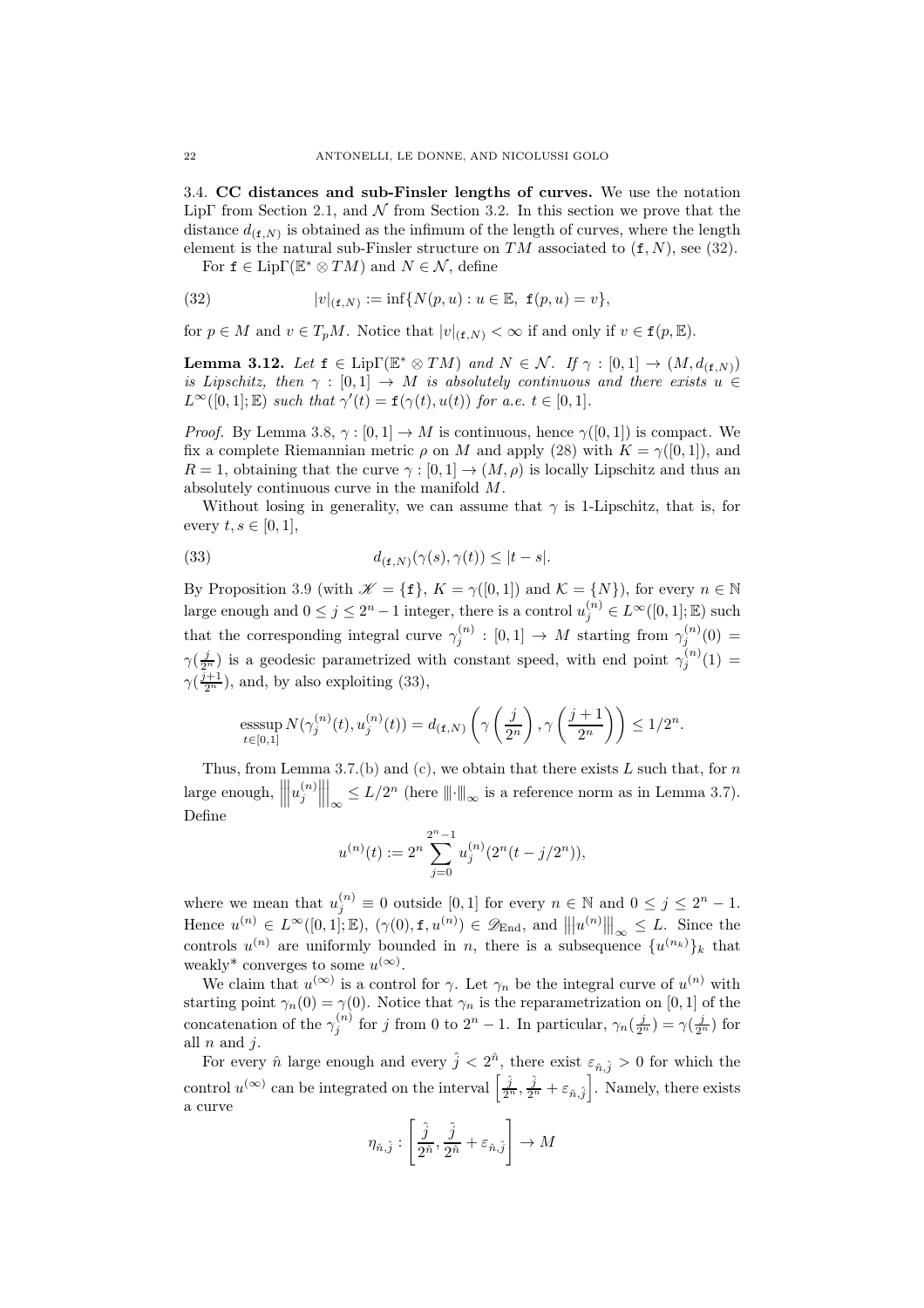that has control  $u^{(\infty)}$  and starting point  $\eta_{\hat{n},\hat{j}}(\frac{\hat{j}}{2\hat{n}}) = \gamma(\frac{\hat{j}}{2\hat{n}})$ . By Proposition [2.9](#page-10-0) (and by taking an affine reparametrization), the restrictions

$$
\gamma_{n_k}\big|_{\left[\frac{\hat{j}}{2^{\hat{n}}},\frac{\hat{j}}{2^{\hat{n}}}+\epsilon_{\hat{n},\hat{j}}\right]}
$$

uniformly converge to  $\eta_{\hat{n},\hat{j}}$  on compact subsets. By continuity of  $\eta_{\hat{n},\hat{j}}$ , and by the previous convergence, it follows that  $\eta_{\hat{n},\hat{j}}(t) = \gamma(t)$  for all t in the respective domains, and thus  $\gamma$  is an integral curve of  $u^{(\infty)}$ .

In the rest of this section we will not need the following Lemma [3.13,](#page-22-0) since it will be enough to use Lemma [3.12.](#page-21-3) We decided to keep this result here for an independent interest because the proof is different and because it says something more precise, that is, that  $\gamma$  is tangent to the image of f exactly at all points of differentiability of  $\gamma$ .

<span id="page-22-0"></span>**Lemma 3.13.** Let  $f \in \text{Lip}\Gamma(\mathbb{E}^* \otimes TM)$  and  $N \in \mathcal{N}$ . If  $\gamma : [0,1] \to (M, d_{(f,N)})$  is Lipschitz, then  $\gamma$  is absolutely continuous and  $\gamma'(t) \in \mathbf{f}(\gamma(t), \mathbb{E})$  for every  $t \in [0, 1]$ where  $\gamma$  is differentiable.

*Proof.* Let L be the Lipschitz constant of  $\gamma$ . By Lemma [3.8,](#page-19-0)  $\gamma : [0,1] \rightarrow M$  is continuous, hence  $\gamma([0, 1])$  is compact. Hence, by [\(28\)](#page-19-8) applied with  $K = \gamma([0, 1]),$ and  $R = 1$ , for a complete Riemannian metric  $\rho$ , the curve  $\gamma : [0, 1] \rightarrow (M, \rho)$  is locally Lipschitz and thus an absolutely continuous curve in the manifold  $M$ . Let  $t_0$ be a point of differentiability for  $\gamma$ , define  $Z := \gamma'(t_0)$  and, arguing by contradiction, suppose that  $Z \notin \mathbf{f}(\gamma(t_0), \mathbb{E}).$ 

We choose coordinates  $(x_1, \ldots, x_n)$  so that  $\gamma(t_0) = 0, Z = \partial_n$ , and

$$
f(\gamma(t_0), \mathbb{E}) \subset \text{span}\{\partial_1, \ldots, \partial_{n-1}\}.
$$

For  $v \in \mathbb{R}^n$ , we write  $v_n$  for the last coordinate of v.

Using the fact that  $f \in Lip\Gamma(\mathbb{E}^*\otimes TM)$ , that N is continuous, and that  $f(0, v)_n =$ 0 for every  $v \in \mathbb{E}$ , we deduce that there are  $r > 0$  and  $C > 0$  such that, for every  $p \in \mathbb{R}^n$  with  $|p| \leq r$  and every  $v \in \mathbb{E}$ ,

$$
|\mathbf{f}(p,v)_n| \le C|p|N(p,v).
$$

By definition of  $d_{(f,N)}$ , for every t there is  $u^t \in L^{\infty}([0,1]; \mathbb{E})$  such that  $\text{End}_{0}^{f}(u^t) =$  $\gamma(t)$  and  $J(0, \mathbf{f}, u^t, N) \leq 2d_{(\mathbf{f}, N)}(0, \gamma(t))$ . Let  $\sigma^t : [0, 1] \to M$  be the curves with control  $u^t$  and starting point 0.

We claim that  $\sigma^t$  uniformly converge to the constant curve  $\sigma^{t_0} \equiv 0$  as  $t \to$ t<sub>0</sub>. Indeed, since  $\gamma$  is Lipschitz, then, as  $t \to t_0$ ,  $d_{(\mathbf{f},N)}(0,\gamma(t)) \to 0$  and thus  $J(0, f, u^t, N) \to 0$ . By Lemma [3.7](#page-18-7)[.\(d\)](#page-19-7) (with  $K = \{0\}$  in there) for  $|t - t_0|$  small enough, we have  $\sigma^t([0,1]) \subset B_\rho(0,r)$ . Therefore,  $u^t \to 0$  in  $L^\infty([0,1];\mathbb{E})$  as  $t \to t_0$ . By Proposition [2.9,](#page-10-0) the curves  $\sigma^t$  uniformly converge to the constant curve  $\sigma^{t_0} \equiv 0$ as  $t \to t_0$ .

Since  $\gamma'(t_0) = \partial_n$  then  $\gamma_n(t) \ge \frac{|t-t_0|}{2}$  for  $|t-t_0|$  small enough. So, we can make the following estimates for  $|t - t_0|$  small enough

$$
\frac{|t - t_0|}{2} \le \gamma_n(t) = \sigma_n^t(1)
$$
  
\n
$$
\le \int_0^1 |\dot{\sigma}_n^t(s)| ds = \int_0^1 |\mathbf{f}(\sigma^t(s), u^t(s))_n| ds
$$
  
\n
$$
\le C \int_0^1 |\sigma^t(s)| N(\sigma^t(s), u^t(s)) ds
$$
  
\n
$$
\le C \mathbf{J}(0, \mathbf{f}, u^t, N) \int_0^1 |\sigma^t(s)| ds
$$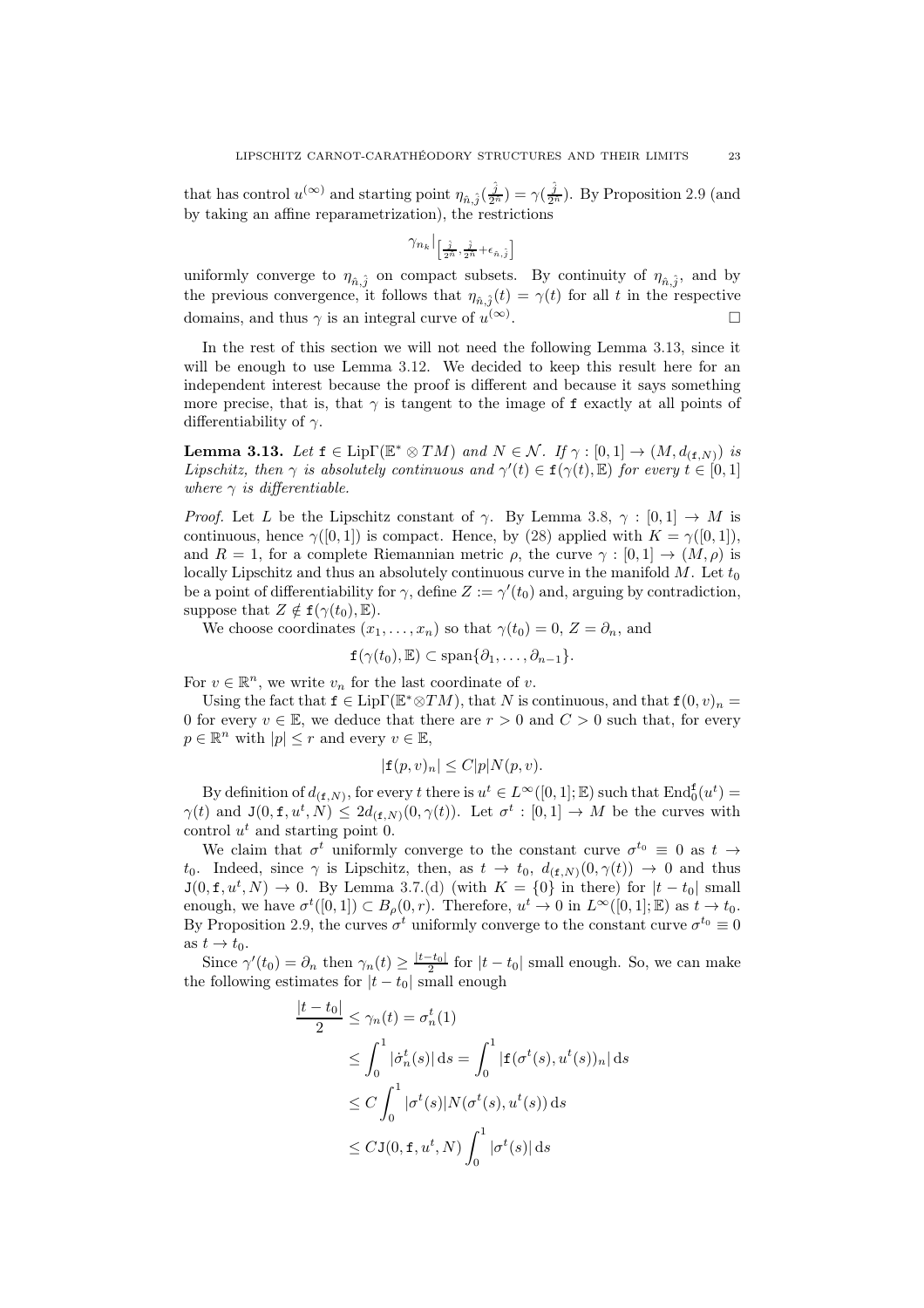$$
\leq 2Cd_{(\mathbf{f},N)}(0,\gamma(t))\int_0^1|\sigma^t(s)|\,\mathrm{d}s
$$
  

$$
\leq 2CL|t-t_0|\int_0^1|\sigma^t(s)|\,\mathrm{d}s
$$

Hence,  $\int_0^1 |\sigma^t(s)| ds \ge \frac{1}{4CL} > 0$  for t close to  $t_0$ , which is in contradiction with the uniform convergence of  $\sigma^t$ to 0.

<span id="page-23-1"></span>**Lemma 3.14** (Borel right inverse). Let  $(X, d)$  be a locally compact, complete, separable metric space, Y a topological space and  $f: X \to Y$  a surjective continuous function. Then there is a Borel function  $g: Y \to X$  such that  $f(g(y)) = y$  for all  $y \in Y$ .

*Proof.* Let  $\zeta : \mathbb{N} \to X$  be a function such that  $\zeta(\mathbb{N})$  is dense in X and define  $Z_n = \zeta(\{0, 1, \ldots, n\})$ . For every  $n \in \mathbb{N}$ , we define a function  $g_n : Y \to Z_n$ X iteratively as follows:  $g_0(y) = \zeta(0)$  for every  $y \in Y$ ; if  $g_n$  is given, define  $g_{n+1}(y) := g_n(y)$ , unless there exists  $x \in Z_{n+1} \cap B(g_n(y), 2d(g_n(y), f^{-1}(y)))$  such that  $d(x, f^{-1}(y)) < \frac{1}{4}d(g_n(y), f^{-1}(y))$ , in which case we set  $g_{n+1}(y) := x$ . Notice that, since  $Z_n$  is finite,  $g_n$  is well defined and Borel.

<span id="page-23-0"></span>By construction, we have that for every  $y \in Y$  the following holds

(34) 
$$
g_k(y) \in B(g_n(y), 4d(g_n(y), f^{-1}(y))) \qquad \forall k > n,
$$

and, since  $\bigcup_{n\in\mathbb{N}}Z_n$  is dense in X, we have  $\lim_{n\to\infty}d(g_n(y), f^{-1}(y))=0$ . Therefore, taking into account [\(34\)](#page-23-0), every  $y \in Y$  gives a Cauchy sequence  $\{g_n(y)\}_n$  with  $\lim_{n\to\infty} d(g_n(y), f^{-1}(y)) = 0$ . Since X is complete, we can define

$$
g(y) := \lim_{n \to \infty} g_n(y).
$$

As g is the pointwise limit of a sequence of Borel functions, g is also Borel. Moreover,  $d(g(y), f^{-1}(y)) = 0$ , i.e., there is a sequence  $x_j \in f^{-1}(y)$  converging to  $g(y)$ . Hence, by the continuity of f, we have  $f(g(y)) = \lim_{j \to \infty} f(x_i) = y$ .

<span id="page-23-2"></span>**Lemma 3.15.** Let  $\mathbb{E}_1$  and  $\mathbb{E}_2$  be finite-dimensional Banach spaces,  $N : [0,1] \times$  $\mathbb{E}_1 \to [0, +\infty)$  a continuous function that is a norm on  $\mathbb{E}_1$  for each  $t \in [0, 1]$  and  $\pi : [0,1] \times \mathbb{E}_1 \to \mathbb{E}_2$  a continuous function that is a linear map  $\mathbb{E}_1 \to \mathbb{E}_2$  for each  $t \in [0,1]$ . If  $v : [0,1] \to \mathbb{E}_2$  is a measurable (resp., Borel) function such that  $v(t) \in \pi(t, \mathbb{E}_1)$  for almost every  $t \in [0, 1]$ , then there exists a measurable (resp., Borel) function  $u : [0,1] \to \mathbb{E}_1$  such that, for almost every  $t \in [0,1]$ ,  $\pi(t, u(t)) = v(t)$ and  $N(t, u(t)) = \inf \{ N(t, w) : \pi(t, w) = v(t) \}.$ 

## Proof. Let

$$
Z := \{(t, \pi(t, w)) : t \in [0, 1], w \in \mathbb{E}_1\} \subset [0, 1] \times \mathbb{E}_2,
$$

and  $S: Z \to [0, \infty)$  defined as  $S(t, v) := \min\{N(t, w) : \pi(t, w) = v\}$ . Notice that S is semi-continuous, in particular Borel. Indeed, if  $(t_k, v_k) \in Z$  converge to  $(t_{\infty}, v_{\infty})$ , then there are  $w_k \in \mathbb{E}_1$  with  $\pi(t_k, w_k) = v_k$  and  $N(t_k, w_k) = S(t_k, v_k)$ . If  $S(t_k, v_k)$  is uniformly bounded in k, then, up to passing to a subsequence,  $w_k \rightarrow$  $w_{\infty}$  with  $\pi(t_{\infty}, w_{\infty}) = \lim_{k \to \infty} \pi(t_k, w_k) = v_{\infty}$  and  $S(t_{\infty}, v_{\infty}) \leq N(t_{\infty}, w_{\infty}) =$  $\lim_{k\to\infty} N(t_k, w_k) = \lim_{k\to\infty} S(t_k, v_k)$ . So,

$$
S(t_{\infty}, v_{\infty}) \leq \liminf_{(t,v)\to(t_{\infty}, v_{\infty})} S(t,v).
$$

Define  $f:[0,1]\times\mathbb{E}_1\to[0,1]\times\mathbb{E}_2\times[0,+\infty)$  as  $f(t,w)=(t,\pi(t,w),N(t,w))$ . We apply Lemma [3.14](#page-23-1) with  $X = [0, 1] \times \mathbb{E}_1$  and  $Y = f(X)$ , obtaining a Borel function  $g: Y \to X$  with  $f(g(y)) = y$  for all  $y \in Y$ . Notice that  $g(t, v, \lambda) = (t, w)$  with  $\pi(t, w) = v$  and  $N(t, w) = \lambda$ .

Now, let  $v : [0, 1] \to \mathbb{E}_2$  be a Borel function with  $v(t) \in \pi(t, \mathbb{E}_1)$  for almost every  $t \in [0,1]$ . Define  $\overline{v}(t) := (t, v(t), S(t, v(t))),$  which is a Borel function  $[0,1] \rightarrow Y$ .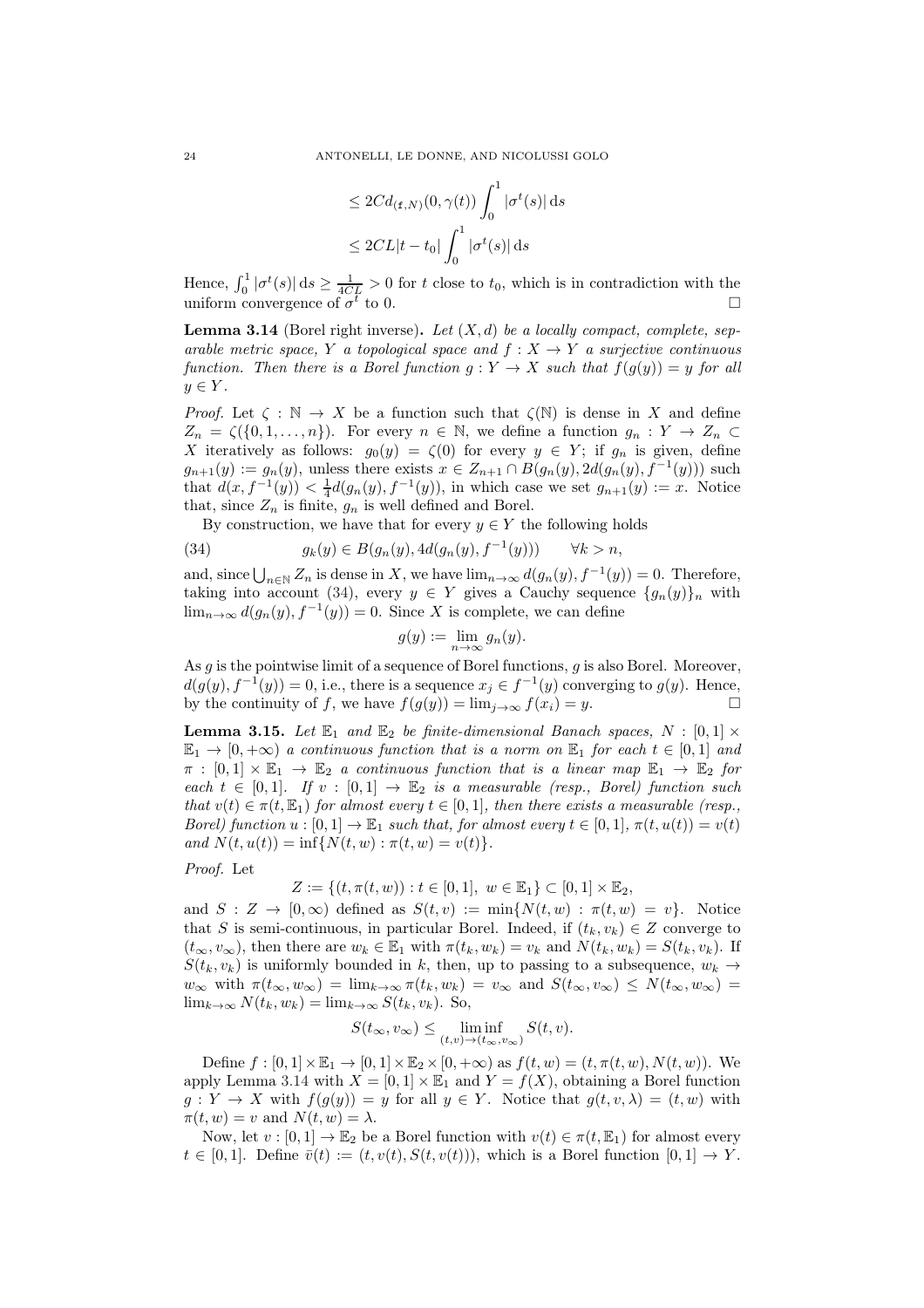Then  $\bar{u}(t) := g(\bar{v}(t))$  is also a Borel function of the form  $\bar{u}(t) = (t, u(t))$ , with  $u:[0,1] \to \mathbb{E}_1$  Borel such that  $\pi(t, u(t)) = v(t)$  and  $N(t, u(t)) = S(t, v(t))$ .

If  $v$  is only measurable, then there is a Borel function  $v'$  that is equal to  $v$  almost everywhere, and so we can apply the proposition from the Borel setting.  $\Box$ 

<span id="page-24-0"></span>**Lemma 3.16.** Let  $f \in \text{Lip}\Gamma(\mathbb{E}^* \otimes TM)$ ,  $N \in \mathcal{N}$  and  $\gamma : [0,1] \to M$ . The following statements are equivalent

- (i)  $\gamma : [0,1] \rightarrow (M, d_{(\mathbf{f},N)})$  is Lipschitz;
- (ii)  $\gamma$  is absolutely continuous and  $\operatorname{esssup}_{t\in[0,1]}|\gamma'(t)|_{(\mathbf{f},N)}<\infty;$
- (iii) there is  $u \in L^{\infty}([0,1];\mathbb{E})$  such that  $\gamma = \gamma_{(\gamma(0),\mathbf{f},u)},$  and  $|\gamma'(t)|_{(\mathbf{f},N)} =$  $N(\gamma(t), u(t))$  for almost every  $t \in [0, 1]$ ;
- <span id="page-24-2"></span>(iv) there is  $u \in L^{\infty}([0,1];\mathbb{E})$  such that  $\gamma = \gamma_{(\gamma(0),\mathbf{f},u)}$ .

*Proof.* The implication  $(i) \Rightarrow (iv)$  is proven in Lemma [3.12.](#page-21-3) The implication  $(iv) \Rightarrow$ (*i*) is a direct consequence of the definition of  $d_{(\mathbf{f},N)}$ .

The implication  $(iv) \Rightarrow (ii)$  comes from the definition of  $|\cdot|_{(f,N)}$ . The implication  $(ii) \Rightarrow (iii)$  is a consequence of Lemma [3.15.](#page-23-2) The implication  $(iii) \Rightarrow (iv)$  is trivial.  $\square$ 

Notice that the statement [\(iv\)](#page-24-2) in Lemma [3.16](#page-24-0) does not depend on  $N$ : that a curve is Lipschitz does not depend on the particular norm we choose. We can thus say that a curve  $\gamma : [a, b] \to M$  is f-Lipschitz if, up to an affine reparametrization, statement [\(iv\)](#page-24-2) in Lemma [3.16](#page-24-0) holds.

We can define the length of f-Lipschitz curves in three ways, which we will show being equivalent.

<span id="page-24-1"></span>**Proposition 3.17.** Let  $f \in \text{Lip}\Gamma(\mathbb{E}^* \otimes TM)$  and  $N \in \mathcal{N}$ . For every  $f$ -Lipschitz curve  $\gamma : [a, b] \to M$  the following three quantities are equal:

$$
L_1(\gamma) = \sup \left\{ \sum_{j=1}^k d_{(\mathbf{f},N)}(\gamma(t_j), \gamma(t_{j+1})) : a = t_1 \le t_2 \le \dots \le t_k \le t_{k+1} = b \right\},
$$
  
\n
$$
L_2(\gamma) = \int_a^b |\gamma'(t)|_{(\mathbf{f},N)} dt,
$$
  
\n
$$
L_3(\gamma) = \inf \left\{ \ell(\mathbf{f}, \gamma(0), u, N) : u \in L^\infty([0,1]; \mathbb{E}) \text{ s.t. } [t \mapsto \gamma(a + t(b - a))] = \gamma_{(\gamma(0), \mathbf{f}, u)}
$$

 $\}$ .

Moreover, the infimum in the definition of  $L_3(\gamma)$  is a minimum.

*Proof.* Notice that all three quantities  $L_i(\gamma)$  are invariant under affine reparametrizations of  $\gamma$ , so we may assume  $a = 0$ , and  $b = 1$ .

The quantities  $L_2(\gamma)$  and  $L_3(\gamma)$  are equal by Lemma [3.16,](#page-24-0) which also shows that the infimum in the definition of  $L_3(\gamma)$  is a minimum.

Let us now show that  $L_1(\gamma) = L_2(\gamma)$ . Let us first show that  $L_1(\gamma) \leq L_2(\gamma)$ . Since  $\gamma : [0, 1] \to (M, d_{(f,N)})$  is Lipschitz, we have that its metric derivate

$$
|\gamma'(t)| := \lim_{\varepsilon \to 0} \frac{d_{(\mathbf{f},N)}(\gamma(t+\varepsilon),\gamma(t))}{|\varepsilon|},
$$

exists for almost every  $t \in (0,1)$ , and  $L_1(\gamma) = \int_0^1 |\gamma'(t)| dt$ , see [\[3](#page-44-4), Theorem 4.1.1]. By Lemma [3.16\(](#page-24-0)iii) we have that there is  $u \in L^{\infty}([0,1];\mathbb{E})$  such that  $\gamma = \gamma_{(\gamma(0),\mathbf{f},u)},$ and  $|\gamma'(t)|_{(f,N)} = N(\gamma(t), u(t))$  for almost every  $t \in [0,1]$ . Let us now fix  $t_0 \in (0,1)$ a point at which the metric derivative  $|\gamma'(t_0)|$  exists and  $t \mapsto |\gamma'(t)|_{(f,N)}$  has a Lebesgue point at  $t_0$ . Hence, by definition of  $d_{(f,N)}$ , we have that for every  $\varepsilon > 0$ small enough

$$
\frac{d_{(\mathbf{f},N)}(\gamma(t_0+\varepsilon),\gamma(t_0))}{\varepsilon} \leq \frac{1}{\varepsilon} \int_{t_0}^{t_0+\varepsilon} N(\gamma(s),u(s)) \,ds = \frac{1}{\varepsilon} \int_{t_0}^{t_0+\varepsilon} |\gamma'(s)|_{(\mathbf{f},N)} \,ds.
$$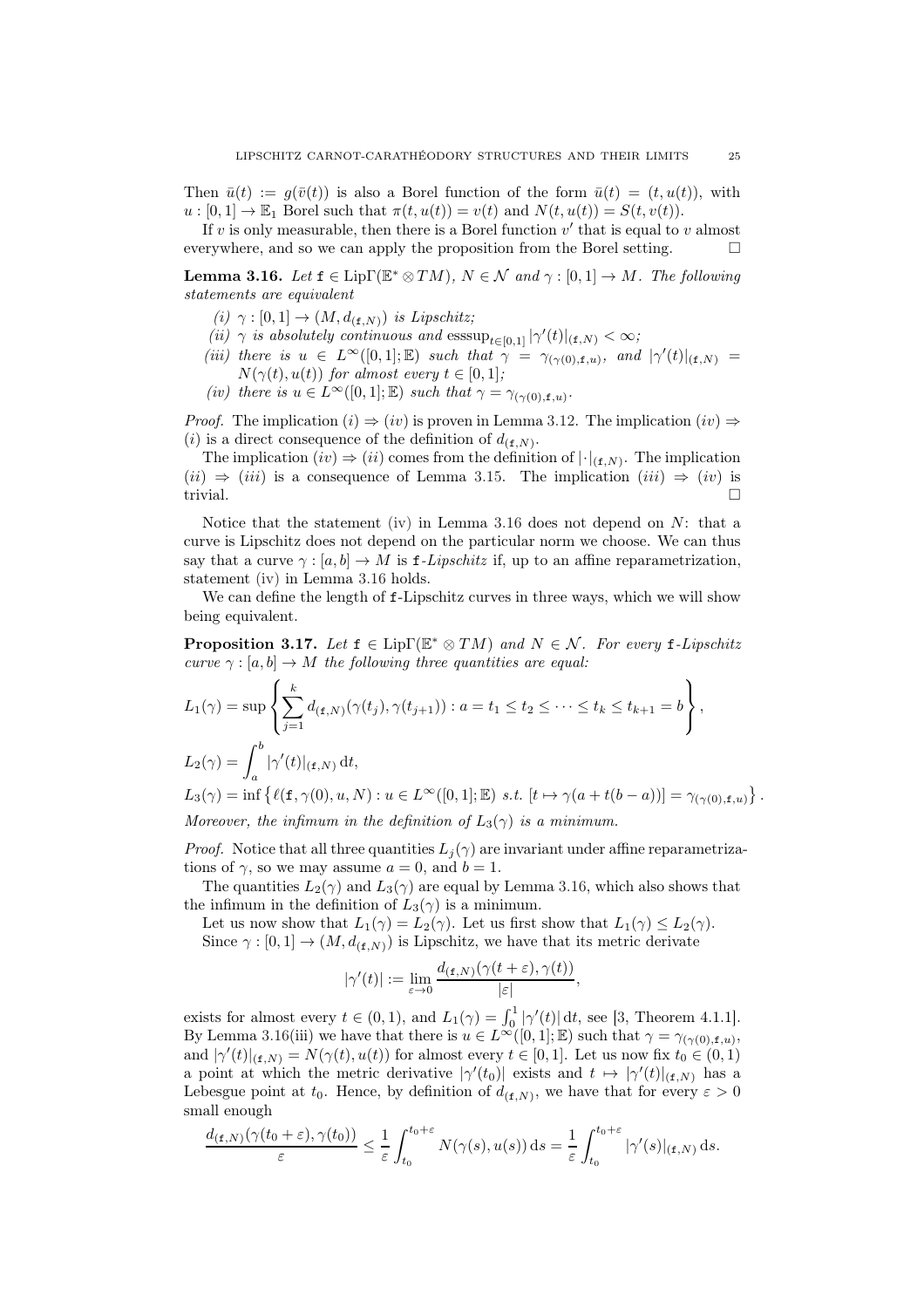Hence, taking  $\varepsilon \to 0$  in the previous inequality, we get that

$$
|\gamma'(t_0)| \le |\gamma'(t_0)|_{(\mathbf{f},N)}.
$$

Thus we conclude that  $|\gamma'(t)| \leq |\gamma'(t)|_{(\mathbf{f},N)}$  for almost every  $t \in [0,1]$ . Integrating the previous inequality between 0 and 1 we thus get  $L_1(\gamma) \leq L_2(\gamma)$ , which is the sought claim.

Let us now show  $L_1(\gamma) \geq L_2(\gamma)$ . Let us argue similarly as in the last part of the proof of Lemma [3.12.](#page-21-3) Let us assume without loss of generality that  $\gamma$ :  $[0,1] \rightarrow (M, d_{(f,N)})$  is 1-Lipschitz. By Proposition [3.9,](#page-20-0) for every  $n \in \mathbb{N}$  large enough and  $0 \leq j \leq 2^n - 1$  integer, there is a control  $u_j^{(n)} \in L^{\infty}([0,1]; \mathbb{E})$  such that the corresponding integral curve  $\gamma_j^{(n)} : [0,1] \to M$  starting from  $\gamma_j^{(n)}(0) = \gamma(\frac{j}{2^n})$ is a geodesic parametrized with constant speed (see Lemma [3.5\)](#page-18-1), with end point  $\gamma^{(n)}_i$  $j^{(n)}(1) = \gamma(\frac{j+1}{2^n})$ , and, by the fact that  $\gamma$  is 1-Lipschitz, the following holds for almost every  $t \in [0, 1]$ ,

$$
N(\gamma_j^{(n)}(t), u_j^{(n)}(t)) = d_{(\mathbf{f}, N)}\left(\gamma\left(\frac{j}{2^n}\right), \gamma\left(\frac{j+1}{2^n}\right)\right) \le 1/2^n.
$$

Thus, from Lemma [3.7](#page-18-7)[.\(b\)](#page-19-3) and [\(c\),](#page-19-6) we obtain that there exists  $L$  such that, for  $n$  $\left| \text{large enough}, \right|$   $\left| u_{j}^{\left( n\right) }\right.$ j  $\Big|_{\infty}$  ≤  $L/2^{n}$  (here  $\|\cdot\|_{\infty}$  is a reference norm as in Lemma [3.7\)](#page-18-7). Define

$$
u^{(n)}(t):=2^n\sum_{j=0}^{2^n-1}u^{(n)}_j(2^n(t-j/2^n)),
$$

where we mean that  $u_j^{(n)} \equiv 0$  outside [0,1] for every  $n \in \mathbb{N}$  and  $0 \le j \le 2^n - 1$ . Hence  $u^{(n)} \in L^{\infty}([0,1];\mathbb{E})$ ,  $(\gamma(0), \mathbf{f}, u^{(n)}) \in \mathscr{D}_{\text{End}}$ , and  $|||u^{(n)}|||_{\infty} \leq L$ . Notice that  $u^{(n)}$  is a control associated to the curve  $\gamma^{(n)}$  which is the reparametrization on [0, 1] of the concatenation of all the curves  $\gamma_j^{(n)}$  for  $0 \leq j \leq 2^n - 1$ . Since the controls  $u^{(n)}$ are uniformly bounded in n, there is a subsequence  $\{u^{(n_k)}\}_k$  that weakly\* converges to some  $u^{(\infty)}$ . In the proof of Lemma [3.12](#page-21-3) we showed that  $u^{(\infty)}$  is a control for  $\gamma$ . Let us rename  $n_k = n$ .

Let us now fix  $\varepsilon > 0$ . Since  $u^{(n)}$  weakly<sup>\*</sup> converges to  $u^{(\infty)}$ , by Proposition [3.4](#page-16-1) we get that

$$
\ell(\gamma(0), \mathbf{f}, u^{(\infty)}, N) \leq \liminf_{n \to +\infty} \ell(\gamma^{(n)}(0), \mathbf{f}, u^{(n)}, N).
$$

Hence, from the previous inequality, we have, up to subsequences and for  $n$  large enough,

$$
\int_0^1 N(\gamma(t), u^{(\infty)}(t)) dt \le \int_0^1 N(\gamma^{(n)}(t), u^{(n)}(t)) dt + \varepsilon.
$$

Hence, using that  $u^{(\infty)}$  is a control for  $\gamma$ , the previous inequality, the fact that  $\gamma_j^{(n)}$ are geodesics parametrized with constant speed, we have, for  $n$  large enough,

$$
\int_0^1 |\gamma'(t)|_{(\mathbf{f},N)} dt \le \int_0^1 N(\gamma(t), u^{(\infty)}(t)) dt \le \int_0^1 N(\gamma^{(n)}(t), u^{(n)}(t)) dt + \varepsilon
$$
  
= 
$$
\sum_{j=0}^{2^n - 1} \int_0^1 N(\gamma_j^{(n)}(t), u_j^{(n)}(t)) dt + \varepsilon
$$
  
= 
$$
\sum_{j=0}^{2^n - 1} d_{(\mathbf{f},N)} \left( \gamma \left( \frac{j}{2^n} \right), \gamma \left( \frac{j+1}{2^n} \right) \right) + \varepsilon
$$
  
\$\leq L\_1(\gamma) + \varepsilon\$,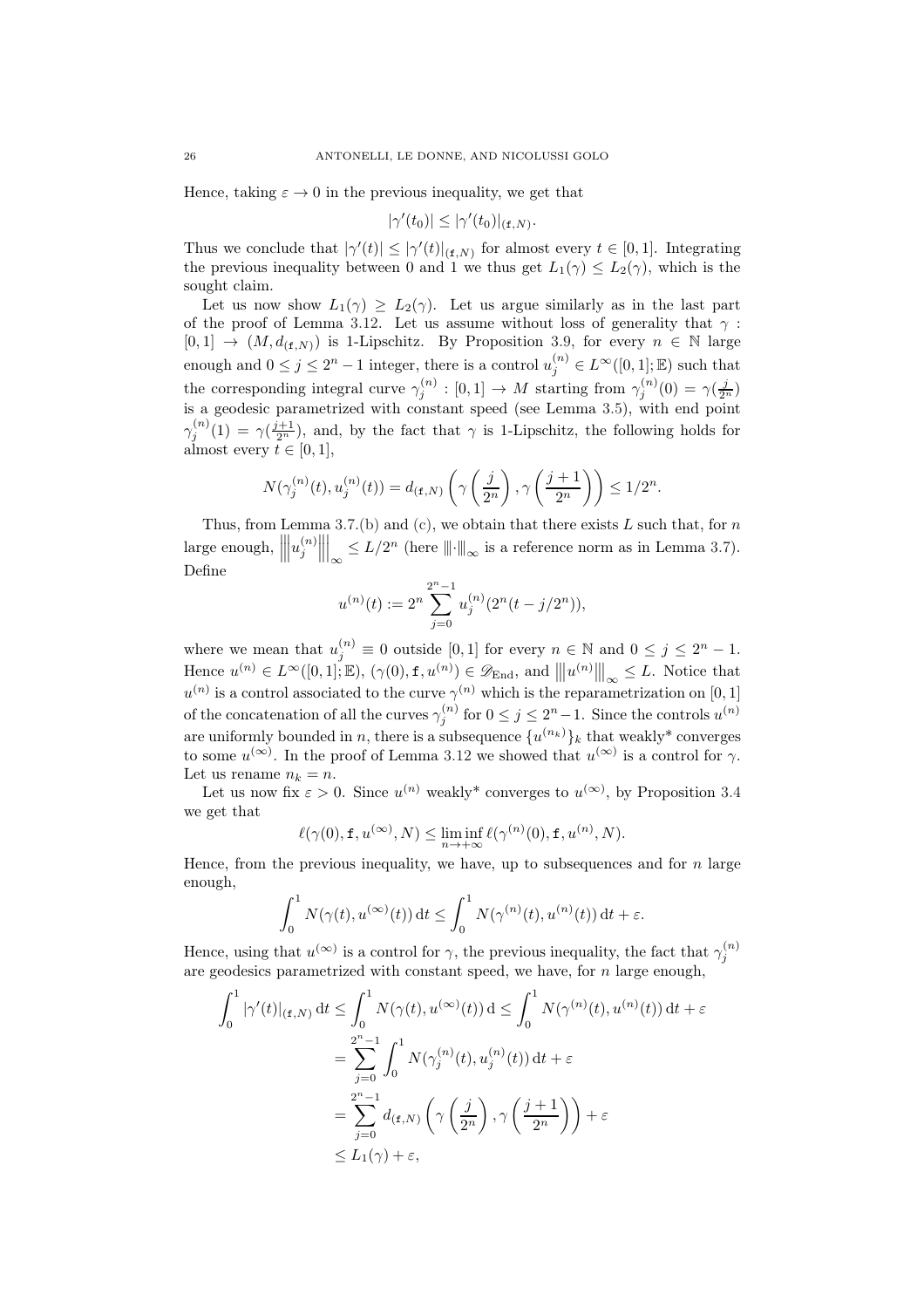where in the last inequality we have used the definition of the length  $L_1(\gamma)$ . Taking  $\varepsilon \to 0$  in the previous inequality we get  $L_1(\gamma) \geq L_2(\gamma)$ , which is the sought inequality.

Thus we finally get that  $L_1(\gamma) = L_2(\gamma)$ , and the proof is concluded.

**Corollary 3.18.** Let  $f \in \text{Lip}\Gamma(\mathbb{E}^* \otimes TM)$  and  $N \in \mathcal{N}$ . The metric derivative of a Lipschitz curve  $\gamma : [a, b] \to (M, d_{(\mathbf{f}, N)})$  (cfr. [\[3](#page-44-4)]) is  $t \mapsto |\gamma'(t)|_{(\mathbf{f}, N)}$ .

*Proof.* It is a direct consequence of Proposition [3.17,](#page-24-1) according to which  $L_1 = L_2$ , and [\[3](#page-44-4), Theorem 4.1.1].

<span id="page-26-1"></span>**Corollary 3.19.** If  $f \in \text{Lip}\Gamma(\mathbb{E}^* \otimes TM)$  and  $N \in \mathcal{N}$ , then, for every  $p, q \in M$ ,

$$
d_{(\mathbf{f},N)}(p,q) = \inf \left\{ \int_a^b |\gamma'(t)|_{(\mathbf{f},N)} dt : \begin{array}{l} \gamma : [a,b] \to M \text{ absolutely continuous,} \\ \text{with } \gamma(a) = p, \ \gamma(b) = q \end{array} \right.
$$

*Proof.* It is a direct consequence of Proposition [3.17,](#page-24-1) according to which  $L_1 = L_2$ , and [\[6](#page-45-7), Proposition 2.4.1.].

<span id="page-26-0"></span>3.5. Limits of CC distances. We use the notation LipΓ from Section [2.1,](#page-7-0) and  $\mathcal N$ from Section [3.2.](#page-16-0) In this section we investigate what happens when one takes the limit of Carnot-Carathéodory distances associated to  $(f, N)$ . We prove a relaxation property of the limit distance, and finally the main theorem of this section, i.e., Theorem [1.4.](#page-3-0)

<span id="page-26-2"></span>**Proposition 3.20.** If  $f_n \to f_\infty$  in Lip $\Gamma(\mathbb{E}^*\otimes TM)$ ,  $N_n \to N_\infty$  in N, and  $p, q \in M$ , then

<span id="page-26-3"></span>(35) 
$$
d_{(\mathbf{f}_{\infty},N_{\infty})}(p,q) \geq \inf \left\{ \liminf_{n \to \infty} d_{(\mathbf{f}_{n},N_{n})}(p_{n},q_{n}) : p_{n} \to p, q_{n} \to q \right\}.
$$

Moreover, if  $K \subset M$  is a compact set, there exists  $C > 0$  such that whenever  $p \in K$  and  $q \in M$  with  $d_{(\mathbf{f}_{\infty},N_{\infty})}(p,q) \leq C$ , one has that

<span id="page-26-4"></span>(36) 
$$
d_{(\mathbf{f}_{\infty},N_{\infty})}(p,q)=\inf\left\{\liminf_{n\to\infty}d_{(\mathbf{f}_n,N_n)}(p_n,q_n):p_n\to p,\ q_n\to q\right\}.
$$

In the setting of Lemma [3.7,](#page-18-7) we can take  $C = \frac{R}{L^2}$ , for  $R, L > 0$  satisfying [\(26\)](#page-18-4) on the compact set  $\bar{B}_{\rho}(K,1)$  in place of K and with  $\mathscr{K} = {\{\mathbf{f}_n\}_n \cup {\{\mathbf{f}_{\infty}\}}},\ K =$  $\{N_n\}_n \cup \{N_\infty\}.$ 

*Proof.* Let us first prove [\(35\)](#page-26-3). If  $d_{(\mathbf{f}_{\infty},N_{\infty})}(p,q) = \infty$ , there is nothing to prove, so we assume  $d_{(\mathbf{f}_{\infty},N_{\infty})}(p,q) < \infty$ . Fix  $\varepsilon > 0$ . Then there is  $u \in L^{\infty}([0,1];\mathbb{E})$ such that  $\text{End}_{p}^{\mathbf{f}_{\infty}}(u) = q$  and  $\mathbf{J}(p, \mathbf{f}_{\infty}, u, N_{\infty}) \leq d_{(\mathbf{f}_{\infty}, N_{\infty})}(p, q) + \varepsilon$ . Let  $p_n \equiv p$  and  $q_n = \text{End}_{p}^{\mathbf{f}_n}(u)$  that exists for n big enough thanks to Proposition [2.9\(](#page-10-0)1). By The-orem [2.5,](#page-8-1)  $q_n \to q$ , and moreover, by the definition of the distance,  $d_{(\mathbf{f}_n,N_n)}(p,q_n) \leq$  $J(p, \mathbf{f}_n, u, N_n)$ .

Let  $\gamma_n$  be the curve  $\gamma_n(t) := \text{End}_{p}^{\mathbf{f}_n}(tu)$ . By Proposition [2.9,](#page-10-0)  $\gamma_n \to \gamma_\infty$  uniformly. Hence, by possibly passing to subsequences,

$$
\lim_{n \to \infty} J(p, \mathbf{f}_n, u, N_n) = \lim_{n \to \infty} \operatorname{esssup} \{ N_n(\gamma_n(t), u(t)) : t \in [0, 1] \}
$$
  
= 
$$
\operatorname{esssup} \{ N_\infty(\gamma_\infty(t), u(t)) : t \in [0, 1] \} = J(p, \mathbf{f}_\infty, u, N_\infty).
$$

We conclude that  $\liminf_{n\to\infty} d_{(\mathbf{f}_n,N_n)}(p,q_n) \leq \mathbf{J}(p,\mathbf{f}_{\infty},u,N_{\infty}) \leq d_{(\mathbf{f}_{\infty},N_{\infty})}(p,q)+\varepsilon$ . Since  $\varepsilon$  can be taken arbitrarily small, we get the sought claim.

Let us now prove [\(36\)](#page-26-4). In the notation of Lemma [3.7,](#page-18-7) take  $\mathscr{K} := {\{\mathbf{f}_n\}_{n \in \mathbb{N}} \cup {\{\mathbf{f}_{\infty}\}}\,$  $\mathcal{K} := \{N_n\}_{n\in\mathbb{N}} \cup \{N_\infty\}$ , and  $R > 0$ . Let L be the constant of Lemma [3.7](#page-18-7) associated to these choices on the compact set  $\bar{B}_{\rho}(K,1)$  in place of K, and set  $C := R/L^2$ .

 $\mathcal{L}$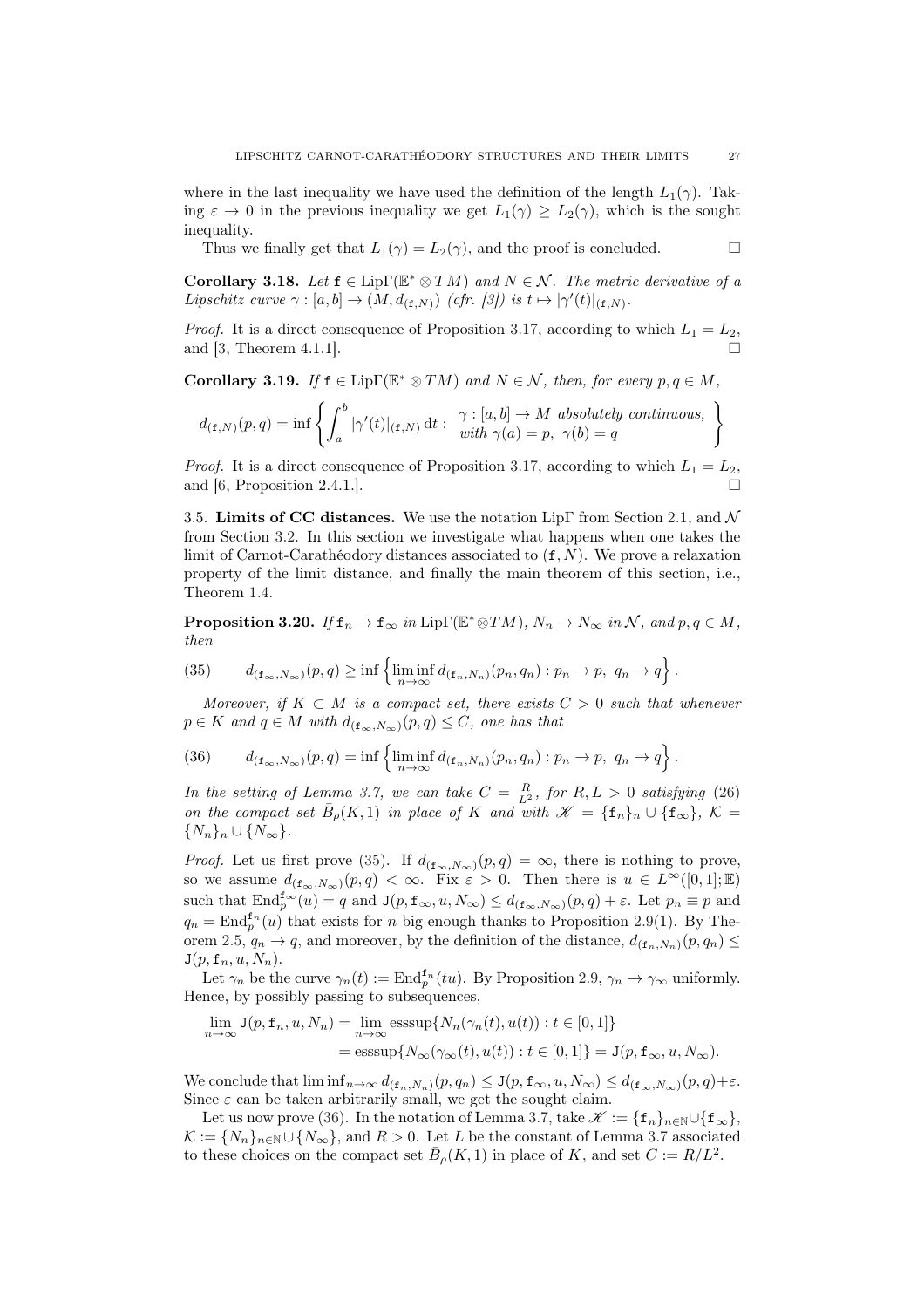Suppose by contradiction that [\(36\)](#page-26-4) is not true. Hence, since [\(35\)](#page-26-3) always holds, there exist  $p \in K$ ,  $q \in M$  with  $d_{(\mathbf{f}_{\infty}, N_{\infty})}(p, q) \le R/L^2$ ,  $p_n \to p$ ,  $q_n \to q$  such that, up to passing to subsequences,

(37) 
$$
d_{(\mathbf{f}_{\infty},N_{\infty})}(p,q) > \lim_{n \to \infty} d_{(\mathbf{f}_{n},N_{n})}(p_{n},q_{n}).
$$

Hence, for *n* large enough, we have  $d_{(\mathbf{f}_n,N_n)}(p_n,q_n) < R/L^2$ , and  $p_n \in \bar{B}_{\rho}(K,1)$ , since  $p_n \to p \in K$ .

Therefore, by applying Lemma [3.7\(](#page-18-7)d), thanks to the choice of the compact  $\bar{B}_{\rho}(K,1)$ , we know that we can take, for n large enough,  $u_n \in L^{\infty}([0,1];\mathbb{E})$  such that  $\gamma_{(p_n, \mathbf{f}_n, u_n)} \subseteq \bar{B}_{\rho}(K, R+1)$  and

<span id="page-27-1"></span>
$$
J(p_n, \mathbf{f}_n, u_n, N_n) \leq d_{(\mathbf{f}_n, N_n)}(p_n, q_n) + 1/n.
$$

Therefore, by using [\(27\)](#page-19-4), we have that

$$
||u_n||_{\infty} \le L(R/L^2 + 1/n),
$$

for *n* large enough. Henceforth, up to subsequences,  $u_n \to u_\infty$  weakly<sup>\*</sup>. From Theorem [2.5](#page-8-1) we get  $\text{End}_{p}^{\mathbf{f}_{\infty}}(u_{\infty})=q$ , while from Proposition [3.4](#page-16-1) we get

$$
d_{(\mathbf{f}_{\infty},N_{\infty})}(p,q) \leq \mathbf{J}(p,\mathbf{f}_{\infty},u_{\infty},N_{\infty}) \leq \liminf_{n \to \infty} \mathbf{J}(p_n,\mathbf{f}_n,u_n,N_n) \leq \liminf_{n \to \infty} d_{(\mathbf{f}_n,N_n)}(p_n,q_n).
$$

TWe obtained a contradiction with [\(37\)](#page-27-1).

<span id="page-27-0"></span>**Lemma 3.21.** Let  $f_n \to f_\infty$  in Lip $\Gamma(\mathbb{E}^* \otimes TM)$ ,  $N_n \to N_\infty$  in N, and  $K \subset M$ be a compact set. Assume that  $f_{\infty}$  is essentially non-holonomic and fix a complete Riemannian metric  $\rho$  on  $M$ .

Then, for every  $\varepsilon > 0$  there exist  $\delta > 0$  and  $n_0 \in \mathbb{N}$  such that, for all  $n \geq n_0$ (also  $n = \infty$ ) and all  $p \in K$ ,

$$
B_{\rho}(p,\delta) \subset B_{(\mathbf{f}_n,N_n)}(p,\varepsilon).
$$

*Proof.* First, we claim that for every  $\hat{p} \in K$  there are  $n_1 \in \mathbb{N}$  and a neighborhood U of  $\hat{p}$  such that, for all  $n \geq n_1$ ,

(38) 
$$
U \subset B_{(\mathbf{f}_n, N_n)}(\hat{p}, \varepsilon/2).
$$

To prove the claim, we use Lemma [3.7](#page-18-7) with  $R = 1$  and the compact sets K.  ${f_n}_{n\in\mathbb{N}}\cup{f_{\infty}}$ , and  ${N_n}_{n\in\mathbb{N}}\cup{N_{\infty}}$ . Let L be as in Lemma [3.7.](#page-18-7) Define the set

$$
\mathscr{U} = \left\{ u \in L^{\infty}([0,1];\mathbb{E}) : |||u||_{\infty} \leq \min\left(\frac{\varepsilon}{2L},\frac{1}{L}\right) \right\},\,
$$

where  $\|\cdot\|_{\infty}$  is as in Lemma [3.7.](#page-18-7) By Theorem [2.13,](#page-12-2) there are  $n_1 \in \mathbb{N}$  and a neighborhood U of  $\hat{p}$  so that  $U \subset \text{End}_{\hat{p}}^{\tilde{f}_n}(\mathscr{U})$ , for all  $n > n_1$ . By Lemma [3.7\(](#page-18-7)a) and Lemma [3.7\(](#page-18-7)c), for every  $n > n_1$  and every  $u \in \mathscr{U}$ , we have  $d_{(\mathbf{f}_n,N_n)}(\hat{p}, \text{End}_{\hat{p}}^{\mathbf{f}_n}(u)) \leq$  $J(\hat{p}, \mathbf{f}_n, u, N_n) \leq L \|u\|_{\infty} \leq \varepsilon/2$ , that is,

$$
U \subset \mathrm{End}^{\mathtt{f}_n}_{\hat{p}}(\mathscr{U}) \subset B_{(\mathtt{f}_n,N_n)}(\hat{p},\varepsilon/2).
$$

Second, by the compactness of K, we obtain that there are  $\hat{p}_1, \ldots, \hat{p}_k \in K$ , open neighborhoods  $U_j$  of  $\hat{p}_j$  with  $K \subset \bigcup_j U_j$ , and  $n_0 \in \mathbb{N}$ , such that, for all  $n > n_0$  and all  $j$ ,

$$
U_j \subset B_{(\mathbf{f}_n, N_n)}(\hat{p}_j, \varepsilon/2).
$$

Next, on the one hand, there is  $\delta > 0$  such that for every  $p \in K$  there is j with  $B_{\rho}(p,\delta) \subset U_j$ . On the other hand, if  $p \in B_{(\mathbf{f},N)}(\hat{p}_j,\varepsilon/2)$ , then  $B_{(\mathbf{f},N)}(\hat{p}_j,\varepsilon/2) \subset$  $B_{(\mathbf{f},N)}(p,\varepsilon).$ 

We conclude that, if  $n > n_0$ , then for every  $p \in K$  there is j such that

$$
B_{\rho}(p,\delta) \subset U_j \subset B_{(\mathbf{f}_n,N_n)}(\hat{p}_j,\varepsilon/2) \subset B_{(\mathbf{f}_n,N_n)}(p,\varepsilon),
$$

which concludes the proof.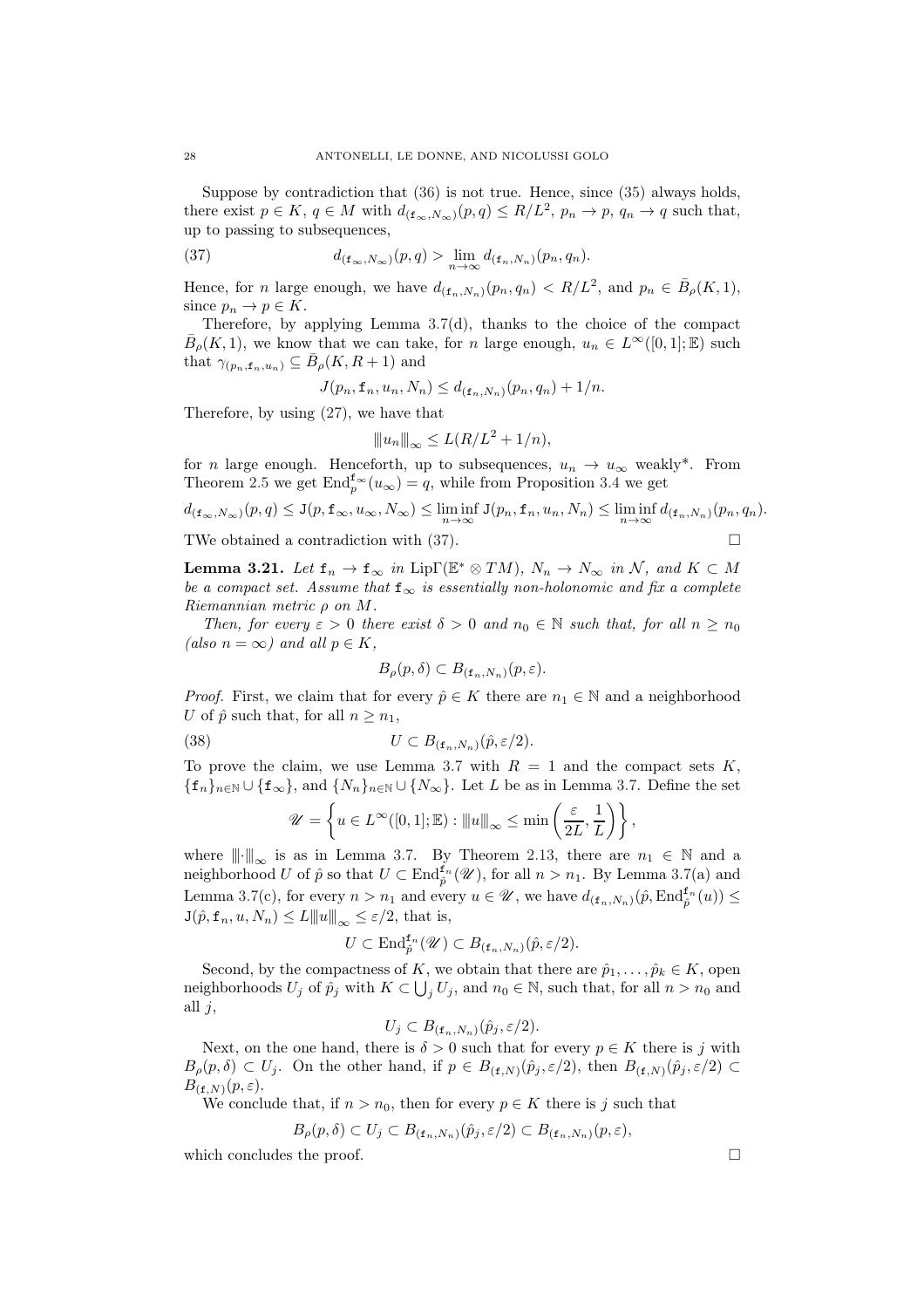<span id="page-28-0"></span>**Proposition 3.22.** Let  $f_n \to f_\infty$  in Lip $\Gamma(\mathbb{E}^*\otimes TM)$ ,  $N_n \to N_\infty$  in  $\mathcal{N}$ , and  $K \subset M$ be a compact set. Assume that  $f_{\infty}$  is essentially non-holonomic and fix a complete Riemannian metric ρ on M.

Then for every  $\varepsilon > 0$  there are  $n_0 \in \mathbb{N}$  and  $\delta > 0$  so that for every  $n > n_0$  and  $p, p', q, q' \in K$ 

(39) 
$$
\rho(p, p') + \rho(q, q') < \delta \quad \Rightarrow \quad \left| d_{(\mathbf{f}_n, N_n)}(p, q) - d_{(\mathbf{f}_n, N_n)}(p', q') \right| \leq \varepsilon
$$

Proof. We define

$$
\beta_k(s) := \sup \{ d_{(\mathbf{f}_n, N_n)}(p, q) : p, q \in K, \ n \ge k, \ \rho(p, q) \le s \}.
$$

Lemma [3.21](#page-27-0) immediately implies that, for every  $\varepsilon$ , there are  $\delta > 0$  and  $n_0$  such that, for every  $s \in [0, \delta]$ , we have  $\beta_{n_0}(s) < \varepsilon/2$ . Now, if  $p, p', q, q' \in K$ ,  $\rho(p, p') + \rho(q, q') <$ δ and  $n \geq n_0$ , then

$$
|d_{(\mathbf{f}_n, N_n)}(p, q) - d_{(\mathbf{f}_n, N_n)}(p', q')| \leq d_{(\mathbf{f}_n, N_n)}(p, p') + d_{(\mathbf{f}_n, N_n)}(q, q')
$$
  

$$
\leq 2\beta_{n_0}(\delta) \leq \varepsilon.
$$

 $\Box$ 

<span id="page-28-1"></span>**Corollary 3.23.** If  $\hat{\mathbf{f}}$  is essentially non-holonomic and  $\hat{N} \in \mathcal{N}$ , then, for every  $p, q \in M$ ,

$$
\limsup_{(\mathbf{f},N)\to(\hat{\mathbf{f}},\hat{N})} d_{(\mathbf{f},N)}(p,q) \leq d_{(\hat{\mathbf{f}},\hat{N})}(p,q).
$$

Proof. The proof of this corollary is a slight modification of the proof of  $(35)$ , where we now have that  $d_{(f_n,N_n)}(q_n, q) \to 0$  by Proposition [3.22.](#page-28-0)

We are now ready to prove the main result of the paper, namely Theorem [1.4.](#page-3-0)

*Proof of Theorem [1.4.](#page-3-0)* In order to prove item [\(i\),](#page-3-2) we define for  $p \in M$ 

$$
\mathscr{U}(p) = \{ q \in M : d_{(\hat{\mathbf{f}}, \hat{N})}(p, q) < \infty \}.
$$

Notice that, if  $\mathscr{U}(p) \cap \mathscr{U}(q) \neq \emptyset$  then  $\mathscr{U}(p) = \mathscr{U}(q)$ . Therefore,  $\{\mathscr{U}(p)\}_{p \in M}$  is a partition of M. Moreover, by Lemma [3.21](#page-27-0) applied to the constant sequence  $(\hat{\mathbf{f}}, \hat{N})$ and the compact set  $\{p\}$ , p is always in the interior of  $\mathscr{U}(p)$ . Now, if  $p' \in \mathscr{U}(p)$ then p' is in the interior of  $\mathscr{U}(p') = \mathscr{U}(p)$  and thus we proved that  $\mathscr{U}(p)$  is open for every  $p \in M$ . Since M is connected, we conclude that  $\mathscr{U}(p) = M$ .

The proof of item [\(ii\)](#page-3-3) has two parts and uses an auxiliary complete Riemannian distance  $\rho$  on M. First, if  $U \subset M$  is  $d_{(\hat{f}, \hat{N})}$ -open and  $p \in U$ , then there is  $\varepsilon > 0$  so that  $B_{(\hat{\mathbf{f}},\hat{N})}(p,\varepsilon) \subset U$ . By Lemma [3.21](#page-27-0) applied to the constant sequence  $(\hat{\mathbf{f}},\hat{N})$  and the compact set  $\{p\}$ , there is  $\delta > 0$  such that  $B_{\rho}(p, \delta) \subset B_{(\hat{\mathbf{f}}, \hat{N})}(p, \varepsilon)$ . Since p is an arbitrary point in U, we have proven that U is  $\rho$ -open. The fact that a  $d_{(\hat{\mathbf{f}}, \hat{N})}$ -open set is also a  $\rho$ -open set is a direct consequence of Lemma [3.8.](#page-19-0)

Item [\(iii\)](#page-3-4) is proven as follows. We show that every  $o \in M$  has a compact neighborhood U so that  $d_{(\mathbf{f}_n,N_n)} \to d_{(\hat{\mathbf{f}},\hat{N})}$  pointwise on  $U \times U$ . By Proposition [3.22,](#page-28-0)  ${d_{(\hat{\mathbf{f}}_n,N_n)}}_{n\in\mathbb{N}}\cup{d_{(\hat{\mathbf{f}}_n,N)}}$  is an equicontinuous family of functions  $U\times U\to\mathbb{R}$ , hence pointwise convergence would imply the uniform convergence on  $U \times U$ .

Let us show the pointwise convergence. Let  $r > 0$  so that  $\bar{B}_{(\hat{\mathbf{f}},\hat{N})}(o,r)$  is compact. This can be done thank to the item (ii) that we previously proved. By Proposition [3.20](#page-26-2) there is  $C > 0$  so that for every  $p \in \bar{B}_{(\hat{\mathbf{f}},\hat{N})}(o,r)$  and  $q \in M$  with  $d_{(\hat{\mathbf{f}},\hat{N})}(p,q) \leq C$ , one has [\(36\)](#page-26-4). We may assume  $r < C/2$ , that is, that (36) holds for every  $p, q \in \overline{B}_{(\hat{\mathbf{f}}, \hat{N})}(o, r)$ . So, let  $p, q \in \overline{B}_{(\hat{\mathbf{f}}, \hat{N})}(o, r)$  and  $p_n \to p$  and  $q_n \to q$  so that

$$
d_{(\hat{\mathbf{f}},\hat{N})}(p,q)=\lim_{n\to\infty}d_{(\mathbf{f}_n,N_n)}(p_n,q_n).
$$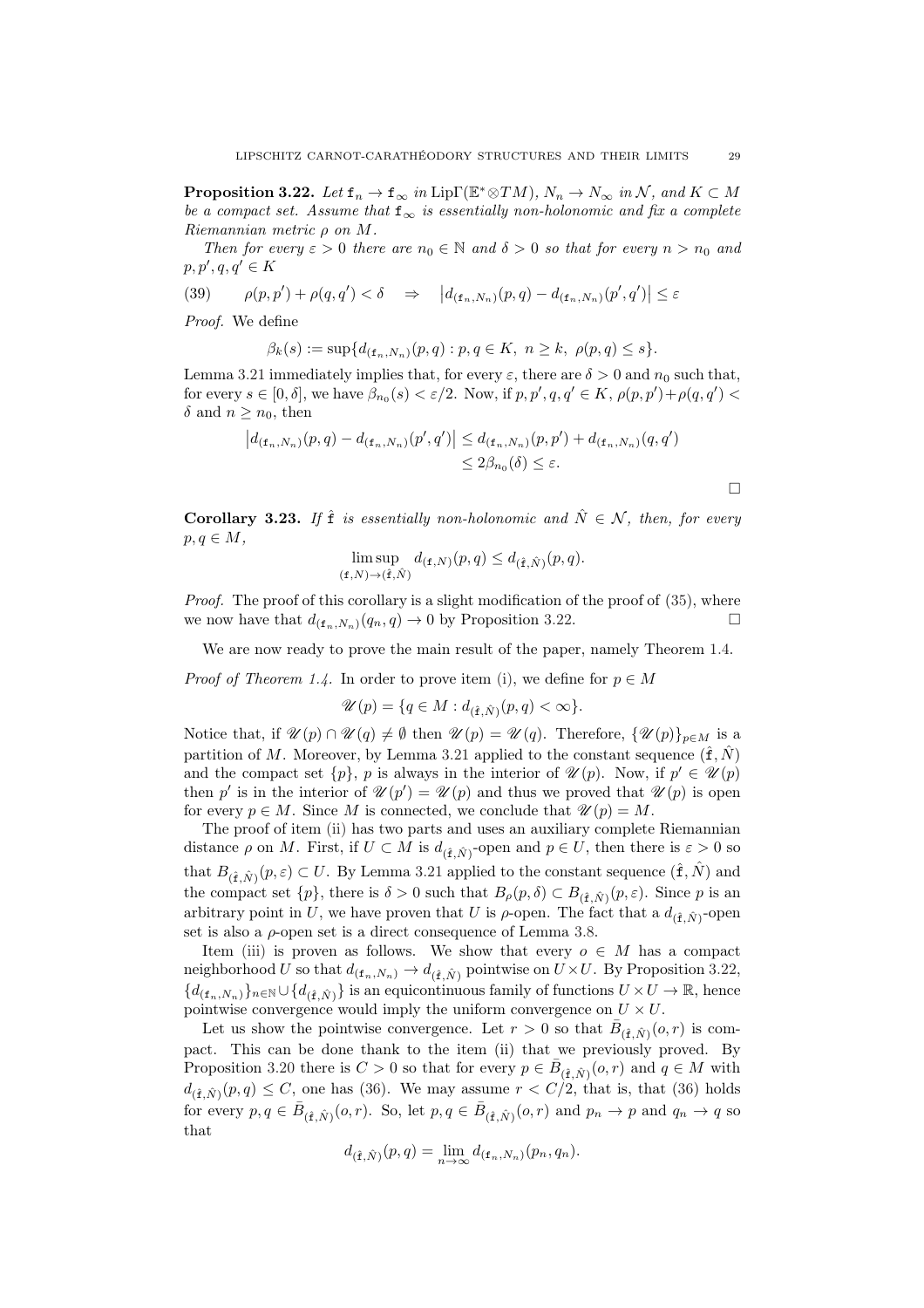$$
\limsup_{n \to \infty} \left| d_{(\hat{\mathbf{f}}, \hat{N})}(p, q) - d_{(\mathbf{f}_n, N_n)}(p, q) \right|
$$
\n
$$
\leq \limsup_{n \to \infty} \left| d_{(\hat{\mathbf{f}}, \hat{N})}(p, q) - d_{(\mathbf{f}_n, N_n)}(p_n, q_n) \right| + \left| d_{(\mathbf{f}_n, N_n)}(p_n, q_n) - d_{(\mathbf{f}_n, N_n)}(p, q) \right|
$$
\n
$$
= \limsup_{n \to \infty} \left| d_{(\mathbf{f}_n, N_n)}(p_n, q_n) - d_{(\mathbf{f}_n, N_n)}(p, q) \right|.
$$

We need to show that the previous limit is zero. Let  $\varepsilon > 0$ . By Proposition [3.22,](#page-28-0) there are  $n_0 > 0$  and  $\delta > 0$  so that, if  $n > n_0$ , we have  $\rho(p_n, p) + \rho(q_n, q) < \delta$ , and then  $|d_{(\mathbf{f}_n,N_n)}(p_n,q_n)-d_{(\mathbf{f}_n,N_n)}(p,q)| < \varepsilon$ . This shows that the limit is zero.

Item [\(iv\)](#page-3-5) is a consequence of item [\(iii\)](#page-3-4) together with the forthcoming metric Lemma [3.25.](#page-29-1)  $\Box$ 

<span id="page-29-0"></span>**Remark 3.24** (About the completeness assumption in Theorem [1.4\(](#page-3-0)iv)). In this remark we show that the assumption of the completeness of  $d_{(\hat{\mathbf{f}}, \hat{N})}$  in Theorem [1.4\(](#page-3-0)d) is necessary in order to have the uniform convergence  $\lim_{(\mathbf{f},N)\to(\hat{\mathbf{f}},\hat{N})}d_{(\mathbf{f},N)} = d_{(\hat{\mathbf{f}},\hat{N})}$ on compact subsets. In the following example we show that one may not even have pointwise convergence. Thus Corollary [3.23](#page-28-1) cannot be improved in general.

Let us fix  $M := \mathbb{R} \times (-1, 1) \subseteq \mathbb{R}^2$  and  $p := (-2, 0), q := (2, 0)$ . Let us take, for every  $n \in \mathbb{N}$ , a smooth function  $g_n : \mathbb{R}^2 \to [1, +\infty)$  such that

$$
\begin{cases} g_n = 1 & \text{outside } [-2, 2] \times (-1 + 1/(4n), 1 - 1/(4n)) \\ g_n = 10 & \text{inside } [-1, 1] \times (-1 + 1/(2n), 1 - 1/(2n)). \end{cases}
$$

Let  $d_n$  be the Riemannian distance associated to the Riemannian tensor  $g_n(dx \otimes$  $dx + dy \otimes dy$  on M. We can take  $g_n$  such that we have  $g_n \to g_\infty$  uniformly on compact subsets of M, where  $g_{\infty}$  is a smooth function with  $g_{\infty} = 10$  inside  $[-1, 1] \times (-1, 1)$ . Let  $d_{\infty}$  the Riemannian distance associated to the Riemannian tensor  $g_{\infty}(\mathrm{d}x \otimes \mathrm{d}x + \mathrm{d}y \otimes \mathrm{d}y)$  on M. We have that  $d_n \to d_{\infty}$  locally uniformly on M, i.e., every  $p \in M$  has a neighborhoof U such that  $d_n \to d_\infty$  uniformly on  $U \times U$ . Nevertheless,  $d_n$  does not converge uniformly to  $d_{\infty}$  on compact subsets of M. Indeed, we have that  $d_n(p,q) \leq 6$ , while  $d_\infty(p,q) \geq 10$ .

<span id="page-29-1"></span>**Lemma 3.25.** Let  $\Lambda$  be endowed with a sequential topology. Let  $X$  be a set. For  $t \in \Lambda$ , let  $d_t$  be a length metric on X. Assume that for some  $t_0 \in \Lambda$  we have that  $(X, d_{t_0})$  is boundedly compact. Assume that for every point  $x \in X$  and every sequence  $t_n \to t_0$  there exists a  $d_{t_0}$ -neighborhood U of x such that

<span id="page-29-3"></span>(40) 
$$
\sup_{(p,q)\in\overline{U}\times\overline{U}}|d_{t_n}(p,q)-d_{t_0}(p,q)|\to 0,
$$

as  $n \to +\infty$ . Hence for every  $d_{t_0}$ -compact set K we have

<span id="page-29-2"></span>(41) sup  $\sup_{(p,q)\in K\times K} |d_{t_n}(p,q)-d_{t_0}(p,q)|\to 0,$  for every sequence  $t_n\to t_0$ .

Moreover, we have that, for every  $x \in X$ , and for every sequence  $t_n \to t_0$ ,

<span id="page-29-4"></span>(42) 
$$
(X, d_{t_n}, x) \to (X, d_{t_0}, x),
$$

in the pointed Gromov–Hausdorff sense.

*Proof.* Let us first prove [\(41\)](#page-29-2). Fix K a  $d_{t_0}$ -compact set. Let  $D := \text{diam}_{d_{t_0}} K$  and let  $K' := B_{d_{t_0}}(K, D + 3)$  be the closed  $(D + 3)$ -tubular neighborhood of  $K$ . Since  $(X, d_{t_0})$  is boundedly compact, K' is compact.

Suppose by contradiction that [\(41\)](#page-29-2) does not hold for some sequence  $t_n \to t_0$ . Hence, up to passing to subsequences, we have that for some  $0 < \varepsilon < 1$  and every

Then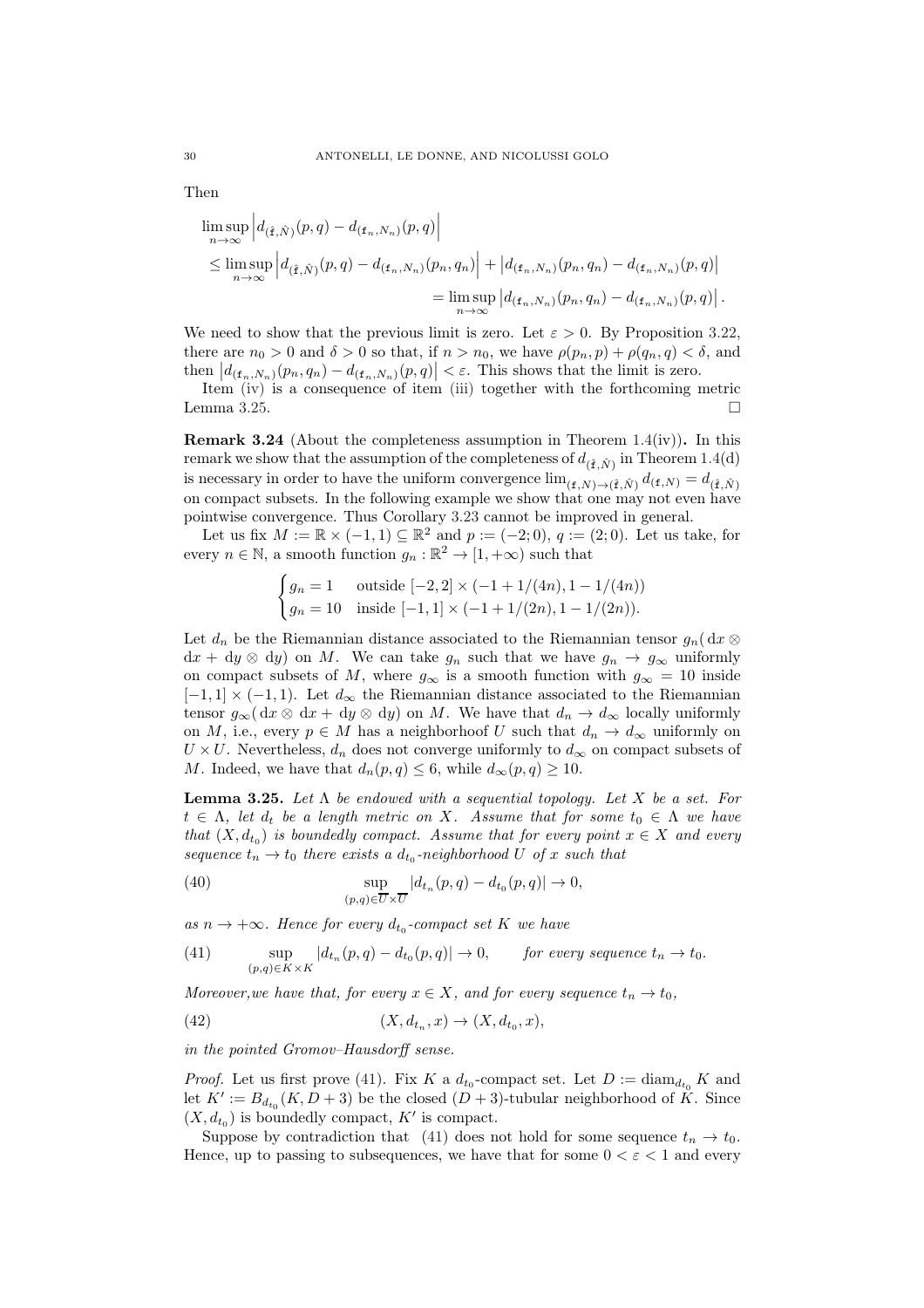$n \in \mathbb{N}$  the following holds

(43) 
$$
\sup_{(p,q)\in K\times K} |d_{t_n}(p,q)-d_{t_0}(p,q)|\geq 2\varepsilon.
$$

For every  $s \in K'$  there exists  $U_s$  a  $d_{t_0}$ -neighborhood of s such that [\(40\)](#page-29-3) holds for the sequence  $\{t_n\}_{n\in\mathbb{N}}$ . Since K' is compact, we can extract a finite covering of K' from  $\{U_s\}_{s\in K'}$ . Hence there exists  $m \in \mathbb{N}$  and  $s_1, \ldots, s_m \in K'$  such that

<span id="page-30-5"></span><span id="page-30-2"></span><span id="page-30-1"></span>
$$
K' \subseteq U_{s_1} \cup \cdots \cup U_{s_m}.
$$

For the sake of simplicity we rename  $U_{s_i} =: U_i$  for every  $i = 1, \ldots, m$ . Let us take N big enough such that for every  $n \geq N$  and every  $i = 1, ..., m$  we have

.

(44) 
$$
\sup_{(p,q)\in \overline{U}_i\times \overline{U}_i} |d_{t_n}(p,q) - d_{t_0}(p,q)| \leq \frac{\varepsilon}{2m}
$$

We now aim at showing that for every  $p, q \in K$  and every  $n \geq N$  we have

(45) 
$$
d_{t_n}(p,q) \leq d_{t_0}(p,q) + \varepsilon.
$$

Since  $d_{t_0}$  is a length distance, given  $p, q \in K$ , there exists a curve  $\gamma : [0, 1] \to X$ such that

(46) 
$$
L_{d_{t_0}}(\gamma) \leq d_{t_0}(p,q) + \varepsilon/2.
$$

For every  $\alpha \in [0, 1]$  we have that

<span id="page-30-3"></span>
$$
d_{t_0}(p,\gamma(\alpha)) \le L_{d_{t_0}}(\gamma) \le d_{t_0}(p,q) + \varepsilon/2 \le D + 1/2,
$$

and hence  $\gamma \subseteq \text{int}(K')$ . We now aim at finding on  $\gamma$  a finite number i, with  $i \leq m$ , of points  $p = p_1, p_2, \ldots, p_i = q$  such that for every  $j = 1, \ldots, i-1$  we have that that  $p_j, p_{j+1}$  are in the same  $U_{k_j}$ , for some  $k_j \in \{1, \ldots, m\}$ . We define such a sequence inductively.

First, since  $p \in K$ , there exists a  $k_1 \in \{1, \ldots, m\}$  such that  $p \in U_{k_1}$ . Let us suppose that the sequence  $p = p_1, \ldots, p_\ell$  has been defined for some  $\ell \in \mathbb{N}$ , in such a way that

- (i) for every  $j = 1, ..., \ell$ , there exist  $k_j \in \{1, ..., m\}$  that are **pairwise dis**tinct such that
- (ii)  $p_j, p_{j+1} \in U_{k_j}$  for every  $j = 1, \ldots, \ell 1$ , and
- <span id="page-30-0"></span>(iii)  $p_{\ell} \in U_{k_{\ell}}$ .

Hence define

(47) 
$$
\alpha_{\ell+1} := \max\{\alpha : \gamma(\alpha) \in \overline{U}_{k_{\ell}}\}, \quad p_{\ell+1} := \gamma(\alpha_{\ell+1}).
$$

Obviously we have  $p_{\ell+1} \in U_{k_{\ell}}$ . If  $\alpha_{\ell+1} = 1$  the process ends and  $q = p_{\ell+1} \in U_{k_{\ell+1}}$ with  $k_{\ell+1}$  distinct from every  $k_1, \ldots, k_{\ell}$  by the inductive definition of the  $\alpha$ 's. If not, we now show that  $p_{\ell+1} \in \overline{U}_{k_{\ell+1}}$  for some  $k_{\ell+1} \in \{1, ..., m\}$  different from every  $k_1, \ldots, k_\ell$ . This is true since for every  $\eta > 0$  small enough we have that  $\gamma(\alpha + \eta) \in K'$  and hence  $\gamma(\alpha + \eta) \in U_{k_{\eta}},$  where  $k_{\eta} \in \{1, ..., m\}$ . Since  $k_{\eta}$  ranges in a finite set, there exists  $k_{\ell+1} \in \{1, \ldots, m\}$  such that  $\gamma(\alpha + \eta_i) \in U_{k_{\ell+1}}$  for a sequence  $\eta_i \to 0$ . Moreover  $k_{\ell+1}$  has to be different from every  $k_1, \ldots, k_{\ell}$ , since it is inductively defined by means of  $(47)$ . This eventually proves that, after at most m steps, we end the process at q, since also  $q \in U_{k_i}$  for some  $k_i \in \{1, \ldots, m\}$ . Hence the claim is shown.

Hence we now want to obtain [\(45\)](#page-30-1). Fix  $p, q \in K$ ,  $n \geq N$ , and take the chain of points  $p = p_1, \ldots, p_i = q$  previously defined. Hence

<span id="page-30-4"></span>(48) 
$$
d_{t_n}(p,q) \leq \sum_{\ell=1}^{i-1} d_{t_n}(p_{\ell}, p_{\ell+1}) \leq \sum_{\ell=1}^{i-1} d_{t_0}(p_{\ell}, p_{\ell+1}) + \varepsilon/2 \leq L_{d_{t_0}}(\gamma) + \varepsilon/2 \leq d_{t_0}(p, q) + \varepsilon.
$$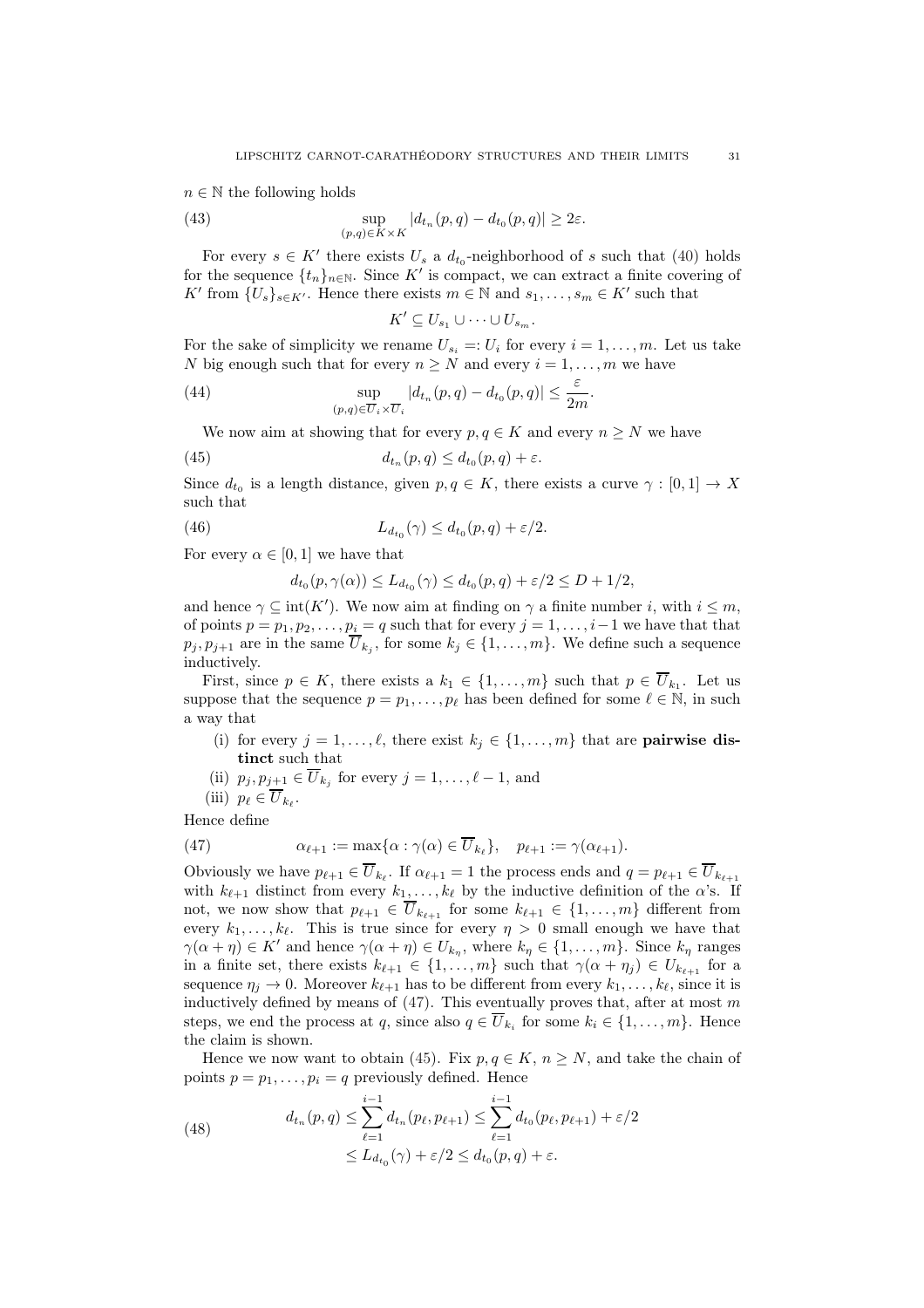where the first inequality is an application of the triangle inequality; the second inequality comes from [\(44\)](#page-30-2), the fact that  $p_{\ell}, p_{\ell+1} \in U_{k_{\ell}}$  for some  $k_{\ell} \in \{1, ..., m\}$ , and the fact that  $i \leq m$ ; the third inequality comes from the definition of length; and the fourth is a consequence of [\(46\)](#page-30-3).

With a slight variation of the previous argument, we now aim at showing that for every  $p, q \in K$  and every  $n \geq N$  we have

<span id="page-31-1"></span>(49) 
$$
d_{t_0}(p,q) \leq d_{t_n}(p,q) + \varepsilon.
$$

Given  $p, q \in K$  and  $n \geq N$ , since  $d_{t_n}$  is a length distance, there exists a curve  $\gamma_{t_n} : [0,1] \to X$  such that

<span id="page-31-0"></span>(50) 
$$
L_{d_{t_n}}(\gamma_{t_n}) \leq d_{t_n}(p,q) + \varepsilon/2.
$$

We do not know a priori if  $\gamma_{t_n} \subseteq K'$ , but nevertheless we may argue as before, paying attention to one more detail. Again, we aim at finding on  $\gamma_{t_n}$  a finite number i, with  $i \leq m$ , of points  $p = p_1, p_2, \ldots, p_i = q$  such that for every  $j = 1, \ldots, i-1$  we have that that  $p_j, p_{j+1}$  are in the same  $U_{k_j}$ , for some  $k_j \in \{1, \ldots, m\}$ . We proceed by induction.

Since  $p \in K$ , there exists a  $k_1 \in \{1, ..., m\}$  such that  $p \in U_{k_1}$ . Let us suppose that the sequence  $p = p_1, \ldots, p_\ell$  has been defined for some  $\ell \in \mathbb{N}$ , in such a way that items (i), (ii), and (iii) above hold. Hence define

(51) 
$$
\alpha_{\ell+1} := \max\{\alpha : \gamma_{t_n}(\alpha) \in \overline{U}_{k_{\ell}}\}, \quad p_{\ell+1} := \gamma_{t_n}(\alpha_{\ell+1}).
$$

Clearly  $p_{\ell+1} \in \overline{U}_{k_{\ell}}$ . We now first show that  $p_{\ell+1} \in \text{int}(K')$ . Indeed

(52)  

$$
d_{t_0}(p, p_{\ell+1}) \leq \sum_{k=1}^{\ell} d_{t_0}(p_k, p_{k+1}) \leq \sum_{k=1}^{\ell} d_{t_n}(p_k, p_{k+1}) + \varepsilon/2
$$

$$
\leq L_{d_{t_n}}(\gamma_{t_n}|_{[p, p_{\ell+1}]}) + \varepsilon/2 \leq L_{d_{t_n}}(\gamma_{t_n}) + \varepsilon/2
$$

$$
\leq d_{t_n}(p, q) + \varepsilon \leq d_{t_0}(p, q) + 2\varepsilon \leq D + 2,
$$

where the first inequality is a consequence of the triangle inequality; the second is a consequence of [\(44\)](#page-30-2) and the fact that the chain of points has cardinality not greater than  $m$ ; the third inequality is a consequence of the definition of length; the fifth is a consequence of [\(50\)](#page-31-0); and the sixth is a consequence of [\(45\)](#page-30-1). Now, arguing exactly as before, we can show that  $p_{\ell+1} \in \overline{U}_{k_{\ell+1}}$  with  $k_{\ell+1} \in \{1, \ldots, m\}$  different from all  $k_1, \ldots, k_\ell$ .

Now to obtain [\(49\)](#page-31-1) one argues exactly as before. Namely, for  $p, q \in K$ , and  $n \geq N$  we fix a chain of points  $p = p_1, \ldots, p_i = q$  inductively constructed as above, and we repeat the estimate [\(48\)](#page-30-4) exchanging the roles of  $d_{t_n}$  and  $d_{t_0}$ . Hence, [\(45\)](#page-30-1) and [\(49\)](#page-31-1) give the sought contradiction with [\(43\)](#page-30-5), thus proving [\(41\)](#page-29-2).

Taking into account the definition of pointed Gromov–Hausdorff convergence, see [\[6](#page-45-7), page 272], to prove [\(42\)](#page-29-4) it is sufficient to use [\(41\)](#page-29-2) and that, if we fix  $x \in X$ , we have that, for every  $t_n \to t_0$  and for every R,

$$
\limsup_{n \to +\infty} \text{diam}_{d_{t_0}} B_{d_{t_n}}(x, R) < +\infty.
$$

The previous inequality is a direct consequence of a slight variation of the second argument above. Indeed, arguing as before, one can show that for every sequence  $t_n \to 0$  and every  $R > 0$  there exists N sufficiently big such that for every  $n \geq N$ we have

$$
\bar{B}_{d_{t_n}}(x,R) \subseteq \bar{B}_{d_{t_0}}(x,R+1).
$$

 $\Box$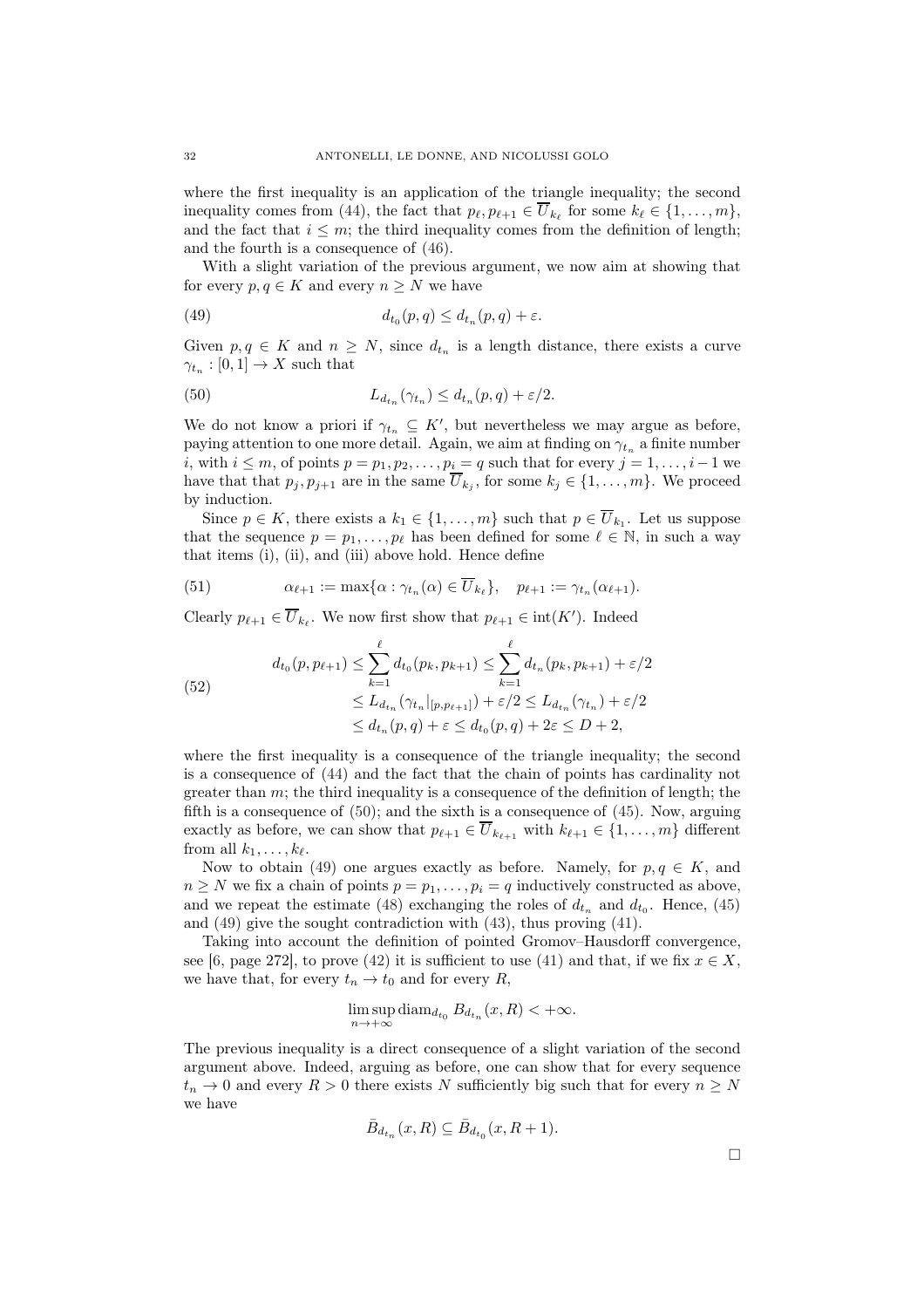#### 4. Examples

<span id="page-32-0"></span>In this section we discuss several examples in which we can apply our main convergence result Theorem [1.4.](#page-3-0)

In Section [4.1](#page-32-1) we use Theorem [1.4](#page-3-0) to directly prove that the asymptotic cone of the Riemannian Heisenberg group is the sub-Riemannian Heisenberg group, see Proposition [4.1.](#page-32-2) The same reasoning can be easily generalized to arbitrary Carnot groups.

In Section [4.2](#page-33-0) we state and prove Mitchell's Theorem in the sub-Finsler cathegory for a continuously varying norm on the manifold, see Theorem [1.5.](#page-5-0) We give for granted the construction of privileged coordinates and of the nilpotent approximation, for which we refer the reader to standard and well-established references, see [\[4](#page-44-1)], [\[7](#page-45-3), Section 2.1], [\[1](#page-44-2), Sections 10.4-10.5-10.6], or the recent [\[13](#page-45-8)]. Hence we exploit Theorem [1.4](#page-3-0) to directly prove the final convergence part of Mitchell's Theorem in such a general setting.

In Section [4.3](#page-35-0) we use Theorem [1.4](#page-3-0) to directly prove Theorem [1.6.](#page-6-1) Namely, we prove that on a connected Lie group the CC distances associated to bracketgenerating sub-spaces and norms that converge are uniformly convergent on compact subsets. The latter result has been used in the very recent [\[8](#page-45-9)].

In Section [4.4](#page-36-0) we record a general approximation theorem for sub-Finsler distances associated to converging vector fields on a manifold. Notice that Theorem [4.5](#page-36-1) can be used to produce Finsler approximation of sub-Finsler manifolds.

<span id="page-32-1"></span>4.1. Asymptotic cone of the Riemannian Heisenberg group. The first application we discuss is the well-known fact that the asymptotic cone of the Riemannian Heisenberg group is the sub-Riemannian Heisenberg group.

Using exponential coordinates of the first kind, we identify the first Heisenberg group  $\mathbb{H}^1$  with the manifold  $\mathbb{R}^3$  endowed with left-invariant frame

$$
X = \partial_x - \frac{y}{2}\partial_z
$$
,  $Y = \partial_y + \frac{x}{2}\partial_z$ ,  $Z = \partial_z$ .

Let  $\langle \cdot, \cdot \rangle$  be the left-invariant Riemannian tensor on  $\mathbb{H}^1$  that makes the above frame orthonormal, and  $d_R$  the corresponding distance. Let  $d_{sR}$  be the sub-Riemannian distance defined by  $X, Y$ , namely

$$
d_{sR}(p,q) := \inf_{\gamma(0)=p,\gamma(1)=q} \left\{ \int_0^1 \sqrt{a_1(t)^2 + a_2(t)^2} dt : \gamma'(t) = a_1(t)X_1|_{\gamma(t)} + a_2(t)X_2|_{\gamma(t)} \right\},
$$

for every  $p, q \in M$ , where the infimum is taken over absolutely continuous curves  $γ$ .

<span id="page-32-2"></span>**Proposition 4.1.** The asymptotic cone of  $(\mathbb{H}^1, d_R)$  is  $(\mathbb{H}^1, d_{sR})$ .

*Proof.* Define  $\mathbb{E} = \mathbb{R}^3$ ,  $\|\cdot\|$  the Euclidean norm on  $\mathbb{E}$  and, for  $\varepsilon \in \mathbb{R}$ ,  $f_{\varepsilon} \in \text{Lip}\Gamma(\mathbb{E}^*\otimes)$  $T\mathbb{H}^{1}$ ) to be

$$
\mathbf{f}_{\varepsilon}(p)(v) = v_1 X|_p + v_2 Y|_p + \varepsilon v_3 Z|_p.
$$

Let  $d_{\varepsilon} := d_{(\mathbf{f}_{\varepsilon}, \| \cdot \|)}$ . Then, , we have that  $d_1 = d_R$  and  $d_0 = d_{sR}$ . Since  $\mathbf{f}_0$  is totally non-holonomic, see Proposition [2.12,](#page-12-1) we obtain from Theorem [1.4\(](#page-3-0)iv) that  $d_{\varepsilon} \to d_0$ as  $\varepsilon \to 0$ , uniformly on compact subsets of  $\mathbb{H}^1 \times \mathbb{H}^1$ .

What is only left to show is that  $(\mathbb{H}^1, d_\varepsilon)$  is isometric to  $(\mathbb{H}^1, \varepsilon d_R)$ . Notice that  $\varepsilon d_R$  is the Riemannian distance defined by the orthonormal frame  $(X/\varepsilon, Y/\varepsilon, Z/\varepsilon)$ . Notice also that the map  $\delta_{\varepsilon}(x, y, z) := (\varepsilon x, \varepsilon y, \varepsilon^2 z)$  satisfies

$$
(\delta_{\varepsilon})_* X/{\varepsilon} = X = \mathbf{f}_{\varepsilon}(\cdot)(1,0,0),
$$
  
\n
$$
(\delta_{\varepsilon})_* Y/{\varepsilon} = Y = \mathbf{f}_{\varepsilon}(\cdot)(0,1,0),
$$
  
\n
$$
(\delta_{\varepsilon})_* Z/{\varepsilon} = {\varepsilon} Z = \mathbf{f}_{\varepsilon}(\cdot)(0,0,1).
$$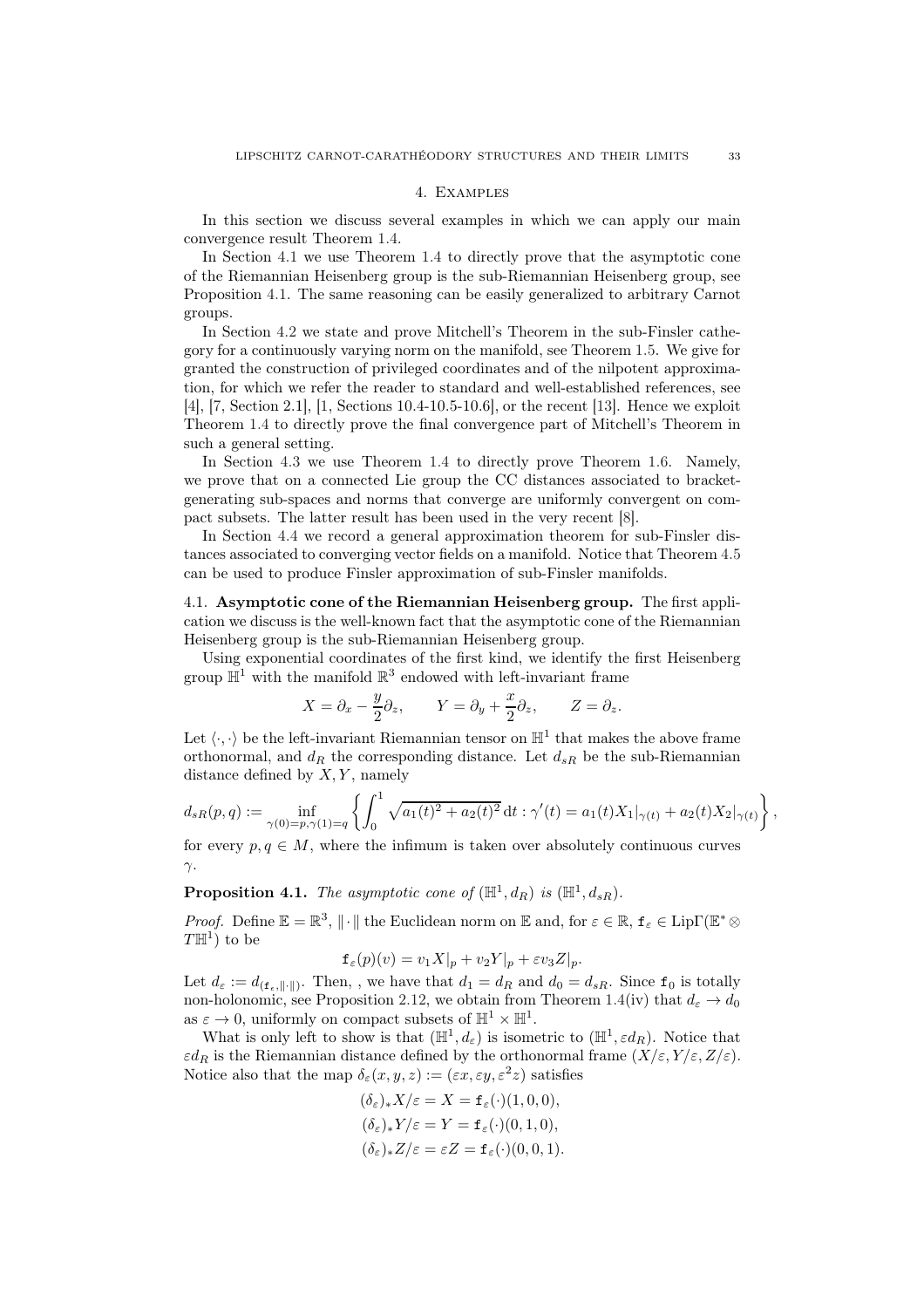It follows that  $\delta_{\varepsilon} : (\mathbb{H}^1, \varepsilon d_R) \to (\mathbb{H}^1, d_{\varepsilon})$  is an isometry.

Remark 4.2. Mutatis mutandis the statement of Proposition [4.1](#page-32-2) works, with the same proof, for arbitrary Carnot groups. Actually, with some additional work, one could also recover the well-known fact that the asymptotic cone of a sub-Finsler nilpotent Lie group is a sub-Finsler Carnot group.

<span id="page-33-0"></span>4.2. Tangents to sub-Finsler manifolds. In this section we discuss the celebrated Mitchell's Theorem. We take for granted the existence of a system of priviliged coordinates, for which we refer the reader, e.g., to the complete discussion in [\[7](#page-45-3), Section 2.1]. We stress that, up to the authors' knowledge, this is the first time that such a theorem is stated in the generality of sub-Finsler cathegory. Standard references for the sub-Riemannian Mitchell's Theorem are [\[7](#page-45-3), Theorem 2.5], [\[12,](#page-45-2) [4](#page-44-1)], and [\[2,](#page-44-3) Sections 10-4-10.5-10.6]. Our aim, here, is to give a complete and detailed proof of the final convergence part of the proof.

Hereafter we follow the terminology of Jean's book [\[7,](#page-45-3) Section 2.1]. We fix a smooth manifold  $M^m$  of dimension  $m \in \mathbb{N}$ ,  $k \in \mathbb{N}$ , and k smooth vector fields  $X_1, \ldots, X_k$ . We say that the family  $\mathcal{X} := \{X_1, \ldots, X_k\}$  is a non-holonomic system if it is bracket-generating. Notice that we do not assume that the rank of  $\mathcal X$  is constant.

Let us fix  $\mathbb{E} := \mathbb{R}^k$ , with canonical basis  $\{e_1, \ldots, e_k\}$ , and let us fix  $N : M \times \mathbb{E} \to$  $[0, +\infty)$  a continuously varying family of norms on E. Attached to the previously defined non-holonomic system  $\mathcal X$  and to  $N$  there is a notion of a sub-Finsler metric  $|\cdot|_{\mathcal{X},N}$ , see [\(4\)](#page-5-1). In the specific case in which  $N(p, \cdot)$  is the sandard Euclidean norm for every  $p \in M$ , the previous sub-Finsler metric is exactly the one considered in Jean's book [\[7,](#page-45-3) Equation (1.4)].

The sub-Finsler metric  $|\cdot|_{(\mathcal{X},N)}$  gives raise to a length distance  $d_{(\mathcal{X},N)}$ , see [\(5\)](#page-5-2) and compare with [\[7](#page-45-3), Definition 1.3]. Notice that, by definition, and by exploiting Lemma [3.7\(](#page-18-7)d) and Theorem [1.4\(](#page-3-0)ii), we get that any two distances  $d_{(\mathcal{X},N_1)}$  and  $d_{(\mathcal{X},N_2)}$  are locally bi-Lipschitz equivalent. As a consequence we stress that the notion of non-holonomic order of a smooth function/vector field at a point  $p \in M$ , see [\[7](#page-45-3), Section 2.1], can be equivalently given by using any of such distances.

<span id="page-33-2"></span>We define the Lipschitz-vector-field structure on  $M$  modelled by  $\mathbb{R}^k$ 

(53) 
$$
\widetilde{\mathbf{f}}_1(p)(e_i) := X_i|_p,
$$

for every  $p \in M$ , and  $i = 1, ..., k$ . The distance  $d_{(\tilde{f}_1,N)}$  as in Definition [3.6,](#page-18-2) coincides with the length distance induced by  $|\cdot|_{\mathcal{X},N}$  as above, by virtue of Corollary [3.19.](#page-26-1)

*Proof of Theorem [1.5.](#page-5-0)* Let  $o \in M$  be as in the statement. There exists a neighborhood  $U \subseteq M^m$  of o and a neighborhood  $V \subseteq \mathbb{R}^m$  of 0 such that  $(x_1, \ldots, x_m)$ :  $U \rightarrow V$  is a system of priviliged coordinates, see [\[7,](#page-45-3) Definition 2.5] and [\[7](#page-45-3), pages 22-23. Hereafter we will identify  $U \subseteq M$  with  $V \subseteq \mathbb{R}^m$  by means of the coordinates  $(x_1, \ldots, x_m).$ 

Being  $w_i$  the weights defined as in [\[7,](#page-45-3) page 20], for  $0 < \varepsilon \leq 1$  we define the diffeomorphism  $\delta_{\varepsilon}: \delta_{\varepsilon}^{-1}V \to V$  as follows

<span id="page-33-1"></span>
$$
\delta_{\varepsilon}(x_1,\ldots,x_m):=(\varepsilon^{w_1}x_1,\ldots,\varepsilon^{w_j}x_j,\ldots,\varepsilon^{w_m}x_m).
$$

Let us define, for every  $\varepsilon > 0$ , every  $i = 1, ..., k$ , and every  $p \in \delta_{\varepsilon}^{-1} V \subseteq \mathbb{R}^m$ , the Lipschitz-vector-fields structure

(54) 
$$
\mathbf{f}_{\varepsilon}(p)(e_i) := \varepsilon (D\delta_{\varepsilon}|_p)^{-1} [X_i|_{\delta_{\varepsilon}p}].
$$

Notice that  $\delta_{\varepsilon}^{-1}V$  invades  $\mathbb{R}^m$  as  $\varepsilon \to 0$ .

Notice, moreover, that when  $\varepsilon = 1$  we are defining, by means of [\(54\)](#page-33-1), the Lipschitz-vector-field structure  $\tilde{f}_1$  restricted to U, namely  $f_1 = (\tilde{f}_1)|_U$ , cf. [\(53\)](#page-33-2).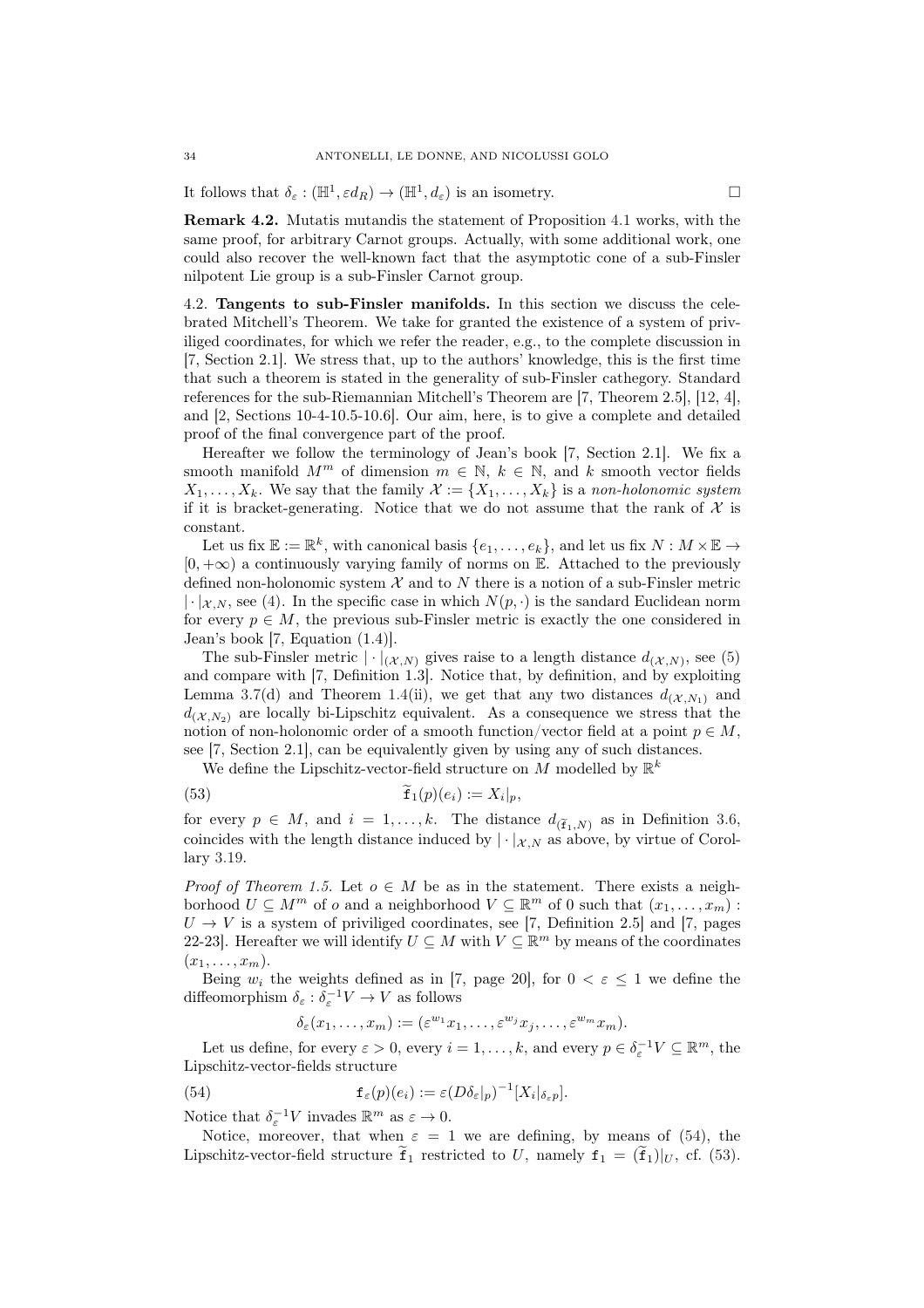In addition, as a consequence of Lemma [3.7\(](#page-18-7)d), we can find  $U' \in U$  sufficiently small such that

<span id="page-34-3"></span>(55) 
$$
(U', d_{(\mathbf{f}_1, N)}) \text{ is isometric to } (U', d_{(\widetilde{\mathbf{f}}_1, N)}).
$$

Let  $\{\hat{X}_1, \ldots, \hat{X}_k\}$  be the homogeneous nilpotent approximation of  $\{X_1, \ldots, X_k\}$ at o associated to the coordinates  $(x_1, \ldots, x_m)$ , see [\[7](#page-45-3), Definition 2.7]. Notice that, for every  $i = 1, ..., k, \hat{X}_i$  are polynomial vector fields on  $\mathbb{R}^m$ . Let us define, for every  $p \in \mathbb{R}^m$ , and every  $i = 1, ..., k$ , the Lipschitz-vector-fields structure

$$
\mathtt{f}_0(p)(e_i) := \hat{X}_i|_p.
$$

Notice that the family  $\{\hat{X}_1, \ldots, \hat{X}_k\}$  is a bracket-generating family of vector fields on  $\mathbb{R}^m$ , cf. [\[7](#page-45-3), Lemma 2.1, (i)], and hence  $f_0$  is essentially non-holonomic, see Proposition [2.12.](#page-12-1)

Moreover, by the definitions of homogeneous nilpotent approximation, of  $f_{\varepsilon}$ , and of the maps  $\delta_{\varepsilon}$  the following holds: for every  $\varepsilon > 0$ ,  $f_{\varepsilon}$  is a Lipschitz-vector-field structure defined on  $\delta_{\varepsilon}^{-1}V$  modelled by  $\mathbb{R}^k$ , and

<span id="page-34-1"></span>
$$
\mathbf{f}_{\varepsilon}\to \mathbf{f}_0, \qquad \text{as } \varepsilon \to 0,
$$

in the sense of Definition [2.2.](#page-7-2)

Let us now define, for every  $0 < \varepsilon \leq 1$ ,  $N_{\varepsilon}: \delta_{\varepsilon}^{-1}V \times \mathbb{E} \to [0, +\infty)$  as

(56) 
$$
N_{\varepsilon}(p,v) := N(\delta_{\varepsilon}p,v),
$$

for every  $p \in \delta_{\varepsilon}^{-1}V$ , and  $v \in \mathbb{E}$ . We stress that  $N_1 \equiv N$  on  $V \times \mathbb{E}$ . It is readily seen that  $N_{\varepsilon}$  converge, as  $\varepsilon \to 0$ , uniformly on compact subsets of  $\mathbb{R}^m \times \mathbb{E}$  to  $N_0: \mathbb{R}^m \times \mathbb{E} \to [0, +\infty]$  defined as

<span id="page-34-0"></span>
$$
N_0(p,v) := N(o,v),
$$

for every  $p \in \mathbb{R}^m$  and  $v \in \mathbb{E}$ .

In case *o* is a regular point then the metric space  $(\mathbb{R}^m, d_{(\mathbf{f}_0, N_0)})$  is isometric to a sub-Finsler Carnot group, cf. [\[7,](#page-45-3) Lemma 2.3]. In the general case,  $(\mathbb{R}^m, d_{(\mathbf{f}_0, N_0)})$  is isometric to a quotient of a sub-Finsler Carnot group by one of its closed subgroups, cf. [\[7](#page-45-3), Theorem 2.6]. In any of such alternatives, we have that  $(\mathbb{R}^m, d_{(f_0,N_0)})$  is boundedly compact since it is a locally compact, homogeneous, length space.

Hence, an application of Theorem [1.4\(](#page-3-0)iv) gives that

(57) 
$$
d_{(\mathbf{f}_{\varepsilon},N_{\varepsilon})}\to_{\varepsilon\to 0} d_{(\mathbf{f}_{0},N_{0})},
$$

uniformly on compact subsets of  $\mathbb{R}^m \times \mathbb{R}^m$ . Notice that the structures  $f_\varepsilon$  are not defined on the entire  $\mathbb{R}^m$ , but just on  $\delta_{\varepsilon}^{-1}V$ . Anyway, we can still apply Theorem [1.4](#page-3-0) since for every compact set  $K \subseteq \mathbb{R}^m \times \mathbb{R}^m$  there exists  $\varepsilon_0$  such that  $K \subseteq \delta_{\varepsilon}^{-1} V \times$  $\delta_{\varepsilon}^{-1}V$  for every  $\varepsilon < \varepsilon_0$ . Moreover, as a consequence of the last part of the proof of Lemma [3.25,](#page-29-1) one also has that, for any  $R > 0$ , there exists  $\varepsilon_0$  small enough such that  $\overline{B}_{R}^{d_{(f_{\varepsilon},N_{\varepsilon})}}(0)$  are contained in a common compact set of  $\mathbb{R}^{m}$  for every  $\varepsilon < \varepsilon_0$ ; and moreover the Gromov–Hausdorff distance between  $\overline{B}_R^{d_{(f_\varepsilon,N_\varepsilon)}}(0)$  and  $\overline{B}_R^{d_{(f_0,N_0)}}(0)$ converges to 0 as  $\varepsilon \to 0$ , cf. [\(57\)](#page-34-0).

We now claim that for every  $\varepsilon$  and every  $p, q \in \delta_{\varepsilon}^{-1}V$ , the following equality holds

<span id="page-34-2"></span>(58) 
$$
d_{(\mathbf{f}_{\varepsilon},N_{\varepsilon})}(p,q) = \varepsilon^{-1} d_{(\mathbf{f}_{1},N_{1})}(\delta_{\varepsilon} p, \delta_{\varepsilon} q).
$$

Indeed, let us fix  $\varepsilon > 0$ , and let us take  $p, q \in \delta_{\varepsilon}^{-1}V$ . For every curve  $\gamma : [0, 1] \to \mathbb{R}^m$ , whose image is contained in  $\delta_{\varepsilon}^{-1}V$ , and such that

(59) 
$$
\begin{cases} \gamma'(t) & = \mathbf{f}_{\varepsilon}(\gamma(t), u(t)) \\ \gamma(0) & = p, \end{cases}
$$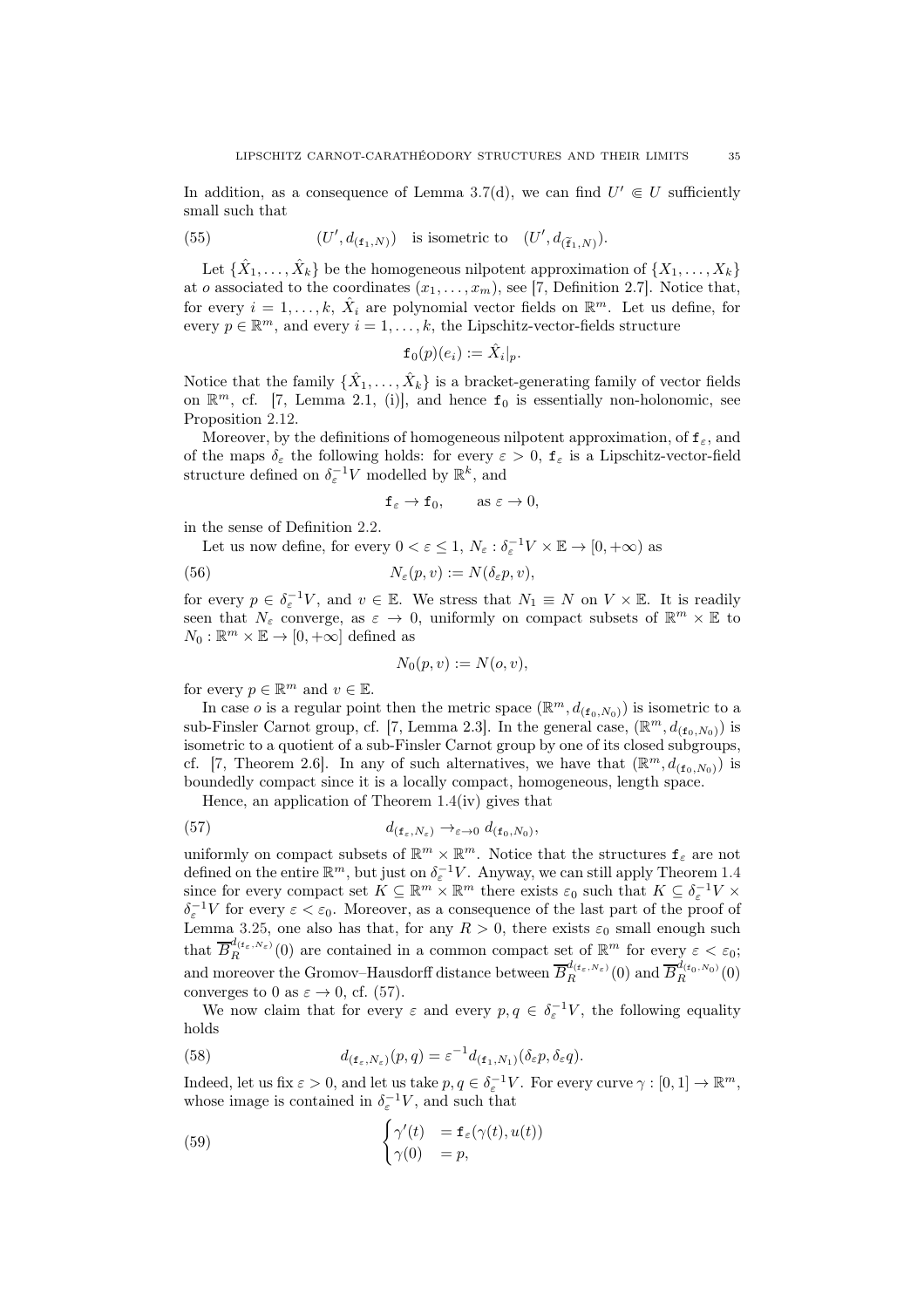for almost every  $t \in [0,1]$ , we let  $\gamma_{\varepsilon} := \delta_{\varepsilon} \circ \gamma$ . We notice that  $\gamma_{\varepsilon}$  has support contained in V and, from the definition of  $f_{\varepsilon}$ , we have

(60) 
$$
\begin{cases} \gamma'_{\varepsilon}(t) = \mathbf{f}_1(\gamma_{\varepsilon}(t), \varepsilon u(t)), & \text{for almost every } t \in [0, 1], \\ \gamma_{\varepsilon}(0) = \delta_{\varepsilon} p. \end{cases}
$$

Since we have that  $\gamma_{\varepsilon} \subseteq V$ , by taking into account the previous computation, the definition of the norms  $N_{\varepsilon}$ , see [\(56\)](#page-34-1), and the definition of the distance, see [\(24\)](#page-18-6), we finally get [\(58\)](#page-34-2) for every  $p, q \in \delta_{\varepsilon}^{-1}V$ .

The latter reasoning implies that for every  $R > 0$  there exists  $\varepsilon_0$  small enough such that for every  $\varepsilon < \varepsilon_0$  one has

(61) 
$$
\left(\overline{B}_{R}^{d_{\{f_{\varepsilon}, N_{\varepsilon})}}}(0), d_{\{f_{\varepsilon}, N_{\varepsilon}\}}\right)
$$
 is isometric to  $\left(\overline{B}_{R}^{\varepsilon^{-1}d_{\{f_{1}, N\}}}(0), \varepsilon^{-1}d_{\{f_{1}, N_{1}\}}\right)$ ,

and the isometry is given by  $\delta_{\varepsilon}$ .

Thus, the latter, together with the convergence in [\(57\)](#page-34-0), and [\(55\)](#page-34-3), directly implies that the Gromov–Hausdorff tangent of  $(M, d_{(\tilde{f}_1, N)})$  at  $o$  is  $\mathbb{R}^n$  equipped with the sub-Finsler distance induced by the vector fields  $\hat{X}_1, \ldots, \hat{X}_k$  and the norm  $N(o, \cdot)$ , which is what we wanted.

Remark 4.3. We stress that our convergence result Theorem [1.4](#page-3-0) holds in the Lipschitz cathegory, provided the essentialy non-holonomicity of the limit. Hence, whenever one has some analogues of priviliged coordinates while dealing with less regular vector fields, the proof of Theorem [1.5](#page-5-0) is very likely to be adapted.

<span id="page-35-0"></span>4.3. Left-invariant CC distances on Lie groups. Let G be a connected Lie group, and let  $\mathfrak g$  be its Lie algebra. Given a vector subspace  $\mathcal H \subseteq \mathfrak g$  of  $\mathfrak g$ , and a norm b on H, we associate to  $(H, b)$  a left-invariant sub-Finsler structure  $(D, b)$  as in [\(6\)](#page-5-4). Moreover, we define  $d^{(\mathcal{H},b)}$  as in [\(7\)](#page-5-3).

Let us denote by k the dimension of H. Choose a basis  $\{v_1, \ldots, v_k\}$  of H and define  $X_i$  to be the left-invariant extension of  $v_i$ , for every  $i = 1, \ldots, k$ . Let  $\mathbb{E} := \mathbb{R}^k$ with the canonical basis  $\{e_1, \ldots, e_k\}$ . Define a Lipschitz-vector-field structure f modelled by  $\mathbb{R}^k$  as

 $f_p(e_i) := X_i(p)$ , for all  $p \in \mathbb{G}$ , and  $i = 1, \ldots, k$ .

Define the continuously varying norm  $N : \mathbb{G} \times \mathbb{E} \to \mathbb{R}$  as

<span id="page-35-1"></span>
$$
N(p, w) := b\left(\sum_{i=1}^{k} w_i v_i\right), \text{ for all } p \in \mathbb{G}, \text{ and } w = \sum_{i=1}^{k} w_i e_i \in \mathbb{E}.
$$

By virtue of Corollary [3.19](#page-26-1) we deduce that

(62) 
$$
d_{(\mathbf{f},N)}(p,q) = d^{(\mathcal{H},b)}(p,q), \text{ for all } p,q \in \mathbb{G}.
$$

We now give the proof of Theorem [1.6.](#page-6-1)

*Proof of Theorem [1.6.](#page-6-1)* Let us choose a bracket-generating basis  $\{v_1, \ldots, v_k\}$  of H. By the fact that  $\mathcal{H}_n \to \mathcal{H}$ , we have that, for every  $n \in \mathbb{N}$ , there exists a basis  $\{v_1^n,\ldots,v_k^n\}$  of  $\mathcal{H}_n$  such that  $v_i^n \to v_i$  as  $n \to +\infty$  for every  $i=1,\ldots,k$ . Let  $X_i$  be the left-invariant extension of  $v_i$  for every  $i = 1, ..., k$ , and let  $X_i^n$  be the left-invariant extension of  $v_i^n$  for every  $i = 1, ..., k$ , and every  $n \in \mathbb{N}$ . Let us fix  $\mathbb{E} := \mathbb{R}^k$  with basis  $\{e_1, \ldots, e_k\}.$ 

For every  $n \in \mathbb{N}$ , we define the Lipschitz-vector-field structure  $f_n$  modelled by  $\mathbb{R}^k$  as

 $(\mathbf{f}_n)_p(e_i) := X_i^n$ for all  $p \in \mathbb{G}$ , for all  $i = 1, \ldots, k$ ,

and the Lipschitz-vector-field structure  $\texttt{f}$  modelled by  $\mathbb{R}^k$  as

$$
f_p(e_i) := X_i(p)
$$
, for all  $p \in \mathbb{G}$ , for all  $i = 1, ..., k$ .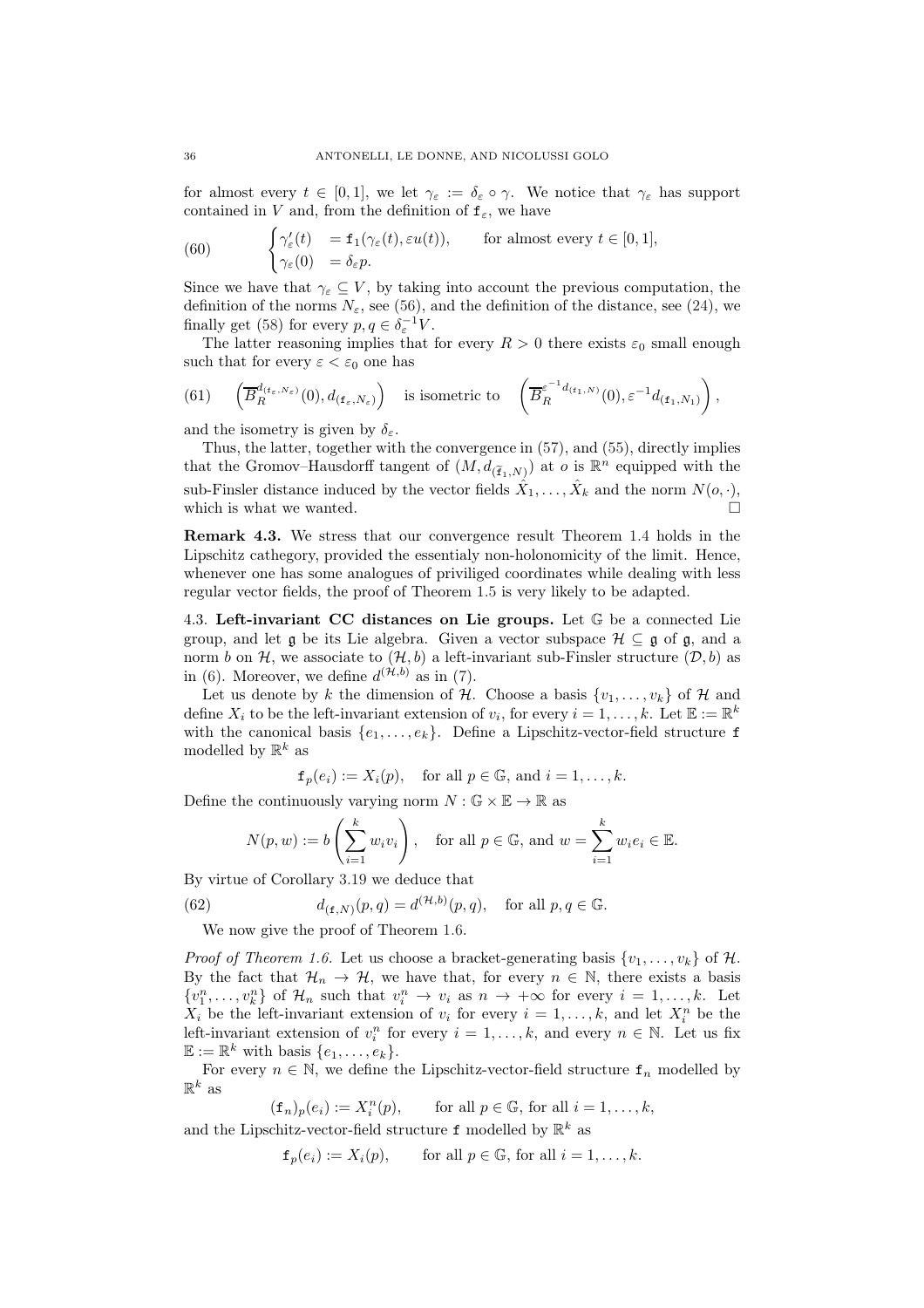By the convergence  $v_i^n \to v_i$  in  $\mathfrak{g}$ , we have that  $\mathbf{f}_n \to \mathbf{f}$  in the sense of Definition [2.2.](#page-7-2) For every  $n \in \mathbb{N}$  we define the continuously varying norm  $N_n : \mathbb{G} \times \mathbb{E}$  as

$$
N_n(p, w) := b_n\left(\sum_{i=1}^k w_i v_i\right), \text{ for all } p \in \mathbb{G}, \text{ and } w = \sum_{i=1}^k w_i e_i \in \mathbb{E},
$$

and the continuously varying norm  $N$  as

$$
N(p, w) := b\left(\sum_{i=1}^{k} w_i v_i\right), \text{ for all } p \in \mathbb{G}, \text{ and } w = \sum_{i=1}^{k} w_i e_i \in \mathbb{E}.
$$

By the fact that  $b_n \to b$  uniformly on compact sets it follows that  $N_n \to N$  uniformly on compact sets.

Hence we showed that  $(f_n, b_n) \to (f, b)$  as  $n \to +\infty$ . Let us finally check that the remaining hypotheses of Theorem [1.4](#page-3-0) are met. Indeed, f is essentially non-holonomic due to Proposition [2.12.](#page-12-1) Moreover,  $(\mathbb{G}, d^{(\mathcal{H},b)})$  is boundedly compact because, by homogeneity and Theorem [1.4\(](#page-3-0)ii), there exists  $\varepsilon > 0$  such that for every  $p \in \mathbb{G}$  the closed ball  $\overline{B}_{d^{(\mathcal{H},b)}}(p,\varepsilon)$  is compact. Hence an application of Theorem [1.4\(](#page-3-0)iv), together with the equality [\(62\)](#page-35-1), gives the sought conclusions.  $\Box$ 

**Remark 4.4.** As a special case of Theorem [1.6,](#page-6-1) when  $b_n \equiv b$  is a norm coming from a scalar product, it follows that the Condition 3.9 conjectured in [\[8\]](#page-45-9) is always true.

<span id="page-36-0"></span>4.4. Limit of sub-Finsler distances on a manifold. In this section we prove a general convergence result that is a consequence of Theorm [1.4.](#page-3-0)

<span id="page-36-1"></span>**Theorem 4.5.** Let  $M^m$  be a smooth connected manifold of dimension m. Let  $k \in \mathbb{N}$ . For every  $\lambda \in [0,1)$  consider  $\mathcal{X}^{\lambda} := \{X_1^{\lambda}, \ldots, X_k^{\lambda}\}\$ a family of smooth vector-fields such that

- (1)  $X_i^{\lambda}$  are locally equi-Lipschitz for every  $i = 1, ..., k$ , and every  $\lambda \in [0, 1)$ ;
- (2)  $X_i^{\lambda} \to X_i^0$  uniformly on compact sets as  $\lambda \to 0$ , for every  $i = 1, ..., k$ .

Let us assume that  $\{X_1^0, \ldots, X_k^0\}$  is a bracket-generating set of vector fields.

Let  $\mathbb{E} := \mathbb{R}^k$  with basis  $\{e_1, \ldots, e_k\}$  and, for every  $\lambda \in [0, 1)$ , let  $N_\lambda : M \times \mathbb{E} \to$  $[0, +\infty)$  be a continuously varying norm. Assume that  $N_{\lambda} \rightarrow N_0$  uniformly on compact sets. For each  $\lambda$ , let  $|\cdot|_{\lambda}$  the sub-Finsler metric defined by

$$
|v|_{\lambda} = \inf \left\{ N_{\lambda} \left( p, \sum_{j=1}^{k} x_j e_j \right) : v = \sum_{j=1}^{k} x_j X_j^{\lambda}(p) \right\}
$$

for every  $v \in T_pM$ , and  $p \in M$ . Let  $d_\lambda$  be the sub-Finsler distance associated to the sub-Finsler metric  $|\cdot|_{\lambda}$  (cf. [\(5\)](#page-5-2)). Hence,  $d_{\lambda} \to d_0$  locally uniformly on compact sets of  $M \times M$ , as  $\lambda \to 0$ .

Moreover, if  $(M, d_0)$  is a complete metric space, we have that  $d_{\lambda} \to d_0$  uniformly on compact sets of  $M \times M$ , as  $\lambda \to 0$ , and for every  $p \in M$ , we have that  $(M, d_\lambda, p) \rightarrow (M, d_0, p)$  in the pointed Gromov–Hausdorff topology as  $\lambda \rightarrow 0$ .

*Proof.* For every  $\lambda \in [0, 1)$ , let  $f_{\lambda} \in \text{Lip}\Gamma(\mathbb{E}^* \otimes TM)$  be defined as

 $f_{\lambda}(p)(e_i) := X_i^{\lambda}(p)$ , for all  $p \in M$ , and for every  $i = 1, ..., k$ .

From the hypotheses we get that  $(f_{\lambda}, N_{\lambda}) \rightarrow (f_0, N_0)$  as  $\lambda \rightarrow 0$ , where the convergence of the first components has to be intended in the sense of Definition [2.2,](#page-7-2) and the convergence of the second components has to be intended in the uniform sense on compact sets. Moreover, as a consequence of Corollary [3.19,](#page-26-1) we have that  $d_{\lambda} = d_{(\mathbf{f}_{\lambda}, N_{\lambda})}$  for every  $\lambda \in [0, 1)$ . Hence the results follow from Theorem [1.4\(](#page-3-0)iii) and Theorem [1.4\(](#page-3-0)iv).  $\Box$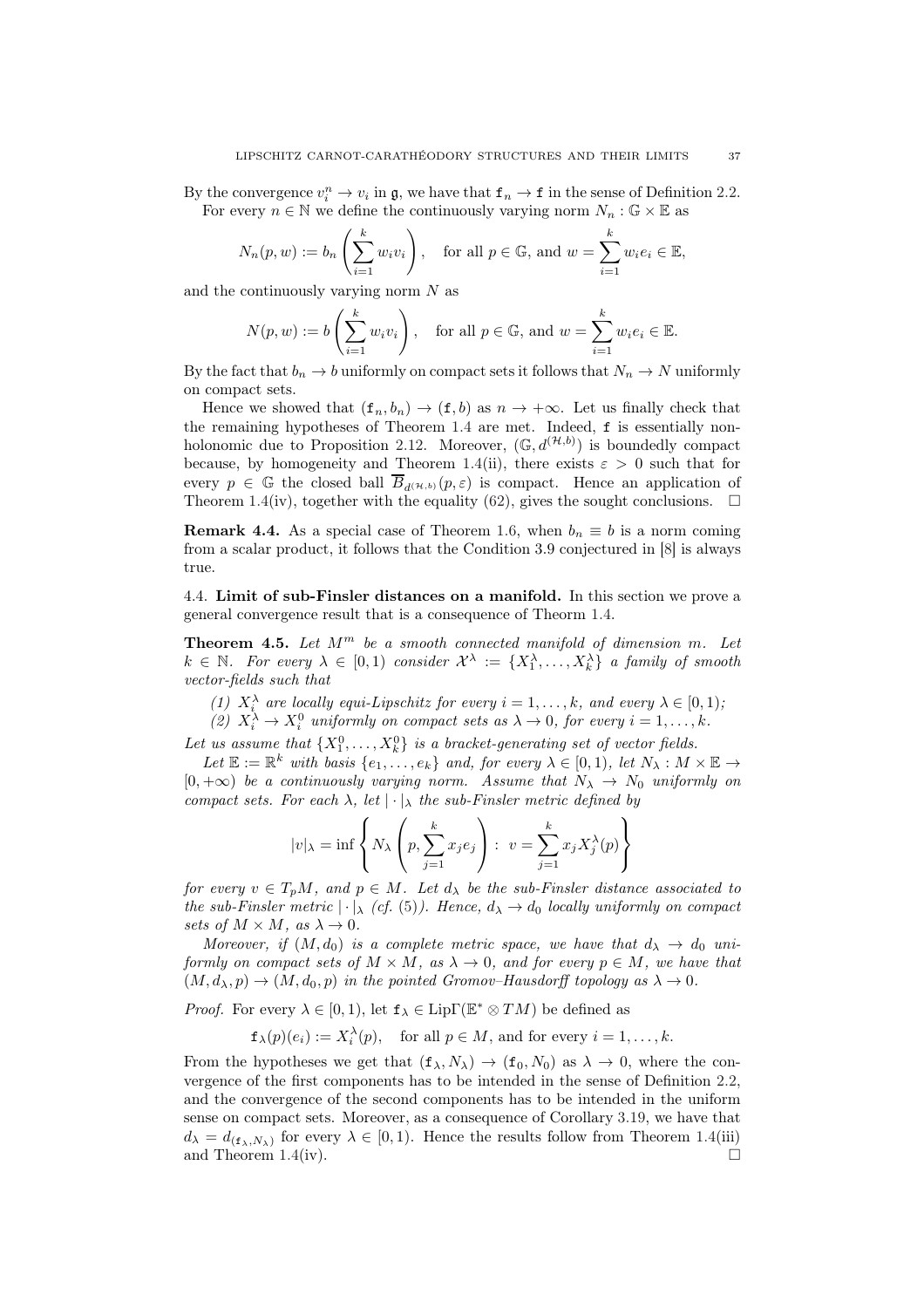Appendix A. Gronwall Lemma

<span id="page-37-3"></span><span id="page-37-0"></span>**Lemma A.1.** Let  $\Omega \subset \mathbb{R}^n$ , and  $X, Y : \Omega \times [0, T] \to \mathbb{R}^n$ . Let  $\|\cdot\|$  be the standard Euclidean norm on  $\mathbb{R}^n$ . Fix  $o \in \Omega$ .

Suppose that there are  $E, K > 0$  be such that for all  $p, q \in \Omega$  and all  $t \in [0, T]$ 

 $||X(p, t) - Y(q, t)|| \leq E + K||p - q||.$ 

Let  $\gamma, \eta : [0, T] \to \Omega$  be two absolutely continuous curves such that  $\gamma(0) = \eta(0) =$ o,  $\gamma'(t) = X(\gamma(t), t)$ , and  $\eta'(t) = Y(\eta(t), t)$  for almost every  $t \in [0, T]$ . Then

$$
\|\gamma(t) - \eta(t)\| \le E\frac{e^{Kt} - 1}{K}, \qquad \forall t \in [0, T].
$$

*Proof.* Define  $f(t) := ||\gamma(t) - \eta(t)||$ . Notice that  $f : [0, T] \to \mathbb{R}$  is absolutely continuous and  $f(0) = 0$ . Moreover, for almost every  $t \in [0, T]$  we have

$$
2f(t)f'(t) = \frac{d}{dt}(f(t)^{2}) =
$$
  
=  $2\langle \gamma(t) - \eta(t), \gamma'(t) - \eta'(t) \rangle \le 2 \cdot ||\gamma(t) - \eta(t)|| \cdot ||\gamma'(t) - \eta'(t)|| =$   
=  $2f(t) \cdot ||\gamma'(t) - \eta'(t)|| \le 2f(t) \cdot ||X(\gamma(t), t) - Y(\eta(t), t)|| \le$   
 $\le 2f(t) \cdot (E + K||\gamma(t) - \eta(t)||) \le 2f(t) \cdot (E + Kf(t)).$ 

So, whenever  $f(t) \neq 0$  we have

<span id="page-37-4"></span>
$$
f'(t) \le E + Kf(t).
$$

Let  $g(t) := e^{-Kt} f(t)$ . Then, whenever  $g(t) \neq 0$ , i.e., whenever  $f(t) \neq 0$ , we have  $g'(t) = -Ke^{-Kt}f(t) + e^{-Kt}f'(t) \le -Ke^{-Kt}f(t) + e^{-Kt}(E + Kf(t)) = e^{-Kt}E.$ We claim

(63) 
$$
g(t) \leq \int_0^t e^{-Ks} E \, ds,
$$

for almost all  $t \in [0, T]$ . Indeed, if  $g(t) = 0$ , then there is nothing to show because the right-hand side is positive. If  $g(t) > 0$  instead, since g is absolutely continuous, there is a maximal  $\hat{t} < t$  such that  $g(\hat{t}) = 0$ , and we have

$$
g(t) = g(\hat{t}) + \int_{\hat{t}}^{t} g'(s) ds \le \int_{\hat{t}}^{t} e^{-Ks} E ds \le \int_{0}^{t} e^{-Ks} E ds,
$$

and [\(63\)](#page-37-4) is proved.

Finally we obtain

$$
e^{-Kt}f(t) = g(t) \le \int_0^t e^{-Ks} E \, ds = \frac{E}{K}(1 - e^{-Kt})
$$

<span id="page-37-1"></span>hence the thesis.  $\Box$ 

#### Appendix B. Lemma about open mappings

We recall a few facts about degree theory. The *n*-th homology group  $H_n(\mathbb{S}^n)$  of the *n*-dimensional sphere  $\mathbb{S}^n$  is isomorphic to  $\mathbb{Z}$ . If  $\phi : \mathbb{S}^n \to \mathbb{S}^n$  is continuous, then it induces a group morphism  $\phi_* : H_n(\mathbb{S}^n) \to H_n(\mathbb{S}^n)$  of the form  $\phi_*(x) = ax$  for some  $a \in \mathbb{Z}$ . This coefficient a is called the *degree* of  $\phi$  and it is denoted by  $deg(\phi)$ .

<span id="page-37-2"></span>**Lemma B.1.** Let  $\Omega \subset \mathbb{R}^m$  be an open set containing 0. Let  $f_{\infty} : \Omega \to \mathbb{R}^m$  be a continuous map with  $f_{\infty}(0) = 0$ . Suppose that there is  $r > 0$  such that  $B(0, r) \in \Omega$ ,  $0 \notin f_{\infty}(\partial B(0, r)),$  and the map

$$
\phi : \mathbb{S}^{m-1} \to \mathbb{S}^{m-1}, \qquad \phi(x) := \frac{f_{\infty}(rx)}{|f_{\infty}(rx)|}
$$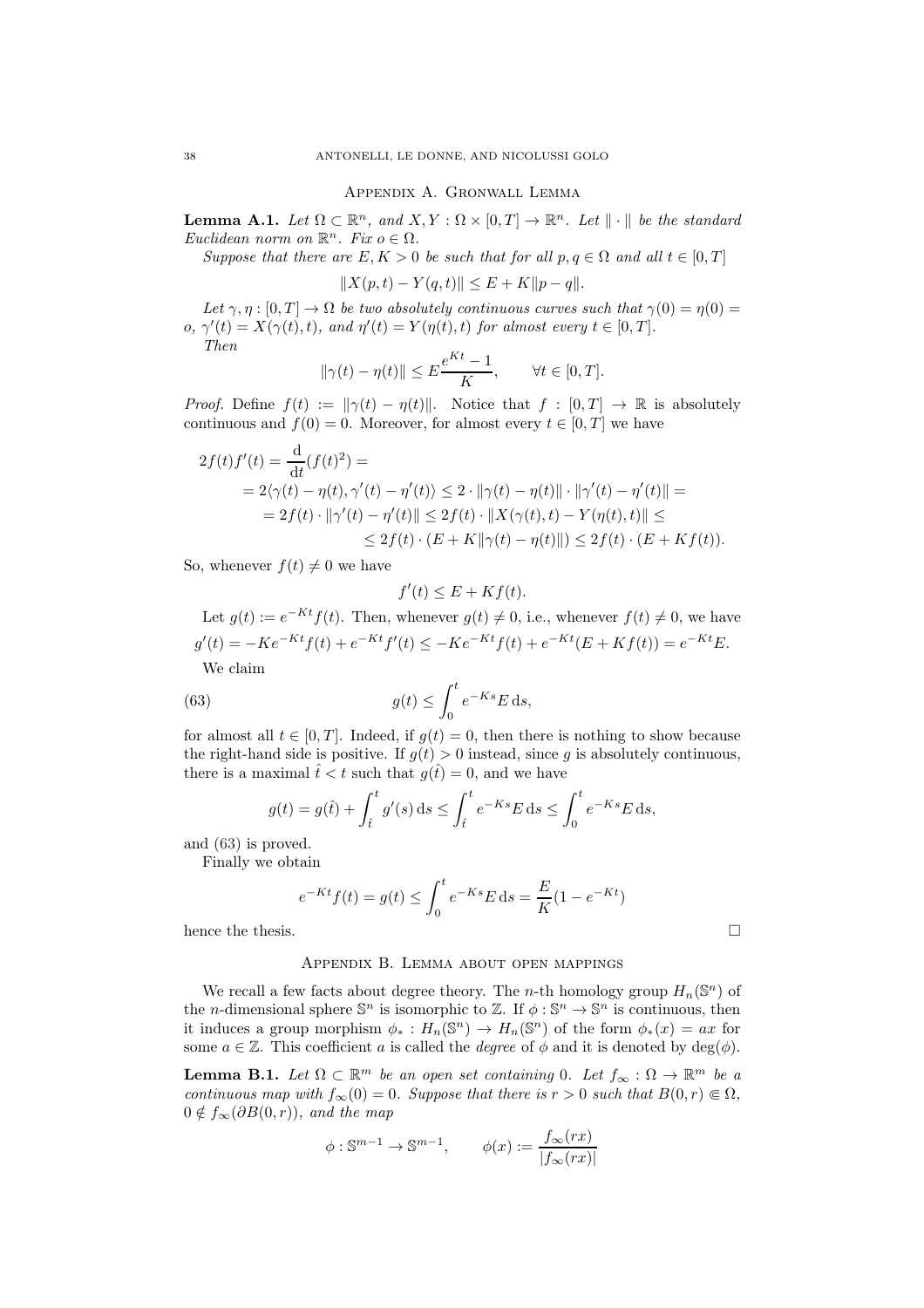has nonzero degree. Let  $f_n : \Omega \to \mathbb{R}^m$  be continuous functions that converge uniformly on  $\Omega$  to  $f_{\infty}$ .

Then there exist  $\delta > 0$  and  $N \in \mathbb{N}$  such that for all  $n \geq N$ , we have

$$
B(0,\delta)\subset f_n(\Omega).
$$

*Proof.* Let  $B := B(0, r) \in \Omega$  and, for every  $n \in \mathbb{N} \cup \{\infty\}$ , define  $S_n := f_n(\partial B)$ . Since  $S_{\infty}$  is compact and it does not contain 0 by assumption, we have that  $\delta := d(S_{\infty}, 0) > 0$ . Hence, there exists N' such that for  $n \geq N'$  we have  $||f_n$  $f_{\infty}||_{L^{\infty}(\Omega)} \leq \delta/2$ . This means that for every  $x \in \partial B$  and every  $n \geq N'$ , we have

$$
|f_n(x)| \ge |f_{\infty}(x)| - |f_n(x) - f_{\infty}(x)| \ge \delta - \delta/2 = \delta/2,
$$

from which we deduce that  $d(S_n, 0) \geq \delta/2$  for every  $n \geq N'$ . Hence, for every  $n \in \mathbb{N} \cup \{\infty\}$  such that also  $n \geq N'$ , we can define  $g_n : \partial B \to \mathbb{S}^{m-1}$  as

$$
g_n(x) := \frac{f_n(x)}{|f_n(x)|}.
$$

From the hypothesis we have that  $g_n \to g_\infty$  uniformly on  $\partial B$ . Hence, for some  $N \geq N'$ , we have that, for every  $n \geq N$ , the map

$$
\alpha_{n,t}(x) := \frac{tg_n(x) + (1-t)g_{\infty}(x)}{|tg_n(x) + (1-t)g_{\infty}(x)|}
$$

is a homotopy from  $\alpha_{n,1} = g_n$  to  $\alpha_{n,0} = g_\infty$  and thus  $\deg(g_n) = \deg(g_\infty) =$  $i(f_{\infty}, 0) \neq 0.$ 

Now we claim that

(64) 
$$
B(0, \delta/2) \subset f_n(B) \quad \forall n \ge N.
$$

Fix  $n \geq N$  and suppose by contradiction that [\(64\)](#page-38-1) is not true. Then there exists  $p \in B(0, \delta/2) \setminus f_n(\overline{B})$ . For every  $0 \leq \eta \leq 1$  let us define  $\phi_{\eta}: \partial B \to \mathbb{S}^{m-1}$  as

<span id="page-38-1"></span>
$$
\phi_{\eta}(x) := \frac{f_n(\eta x) - p}{|f_n(\eta x) - p|},
$$

which is well defined since  $p \notin f_n(B)$ . Clearly, as  $\eta$  varies from 0 to 1, the maps  $\phi_n$  are an homotopy between the constant map  $\phi_0 \equiv p/|p|$  and  $\phi_1$ : therefore,  $\deg \phi_1 = 0$ . Moreover, for every  $0 \leq \eta \leq 1$ , we can define  $\psi_\eta : \partial B \to \mathbb{S}^{m-1}$  as

$$
\psi_{\eta}(x) := \frac{f_n(x) - \eta p}{|f_n(x) - \eta p|}.
$$

Notice that  $\psi_{\eta}$  is well-defined because  $|f_n(x)| \geq \delta/2 > \eta |p|$  for every  $0 \leq \eta \leq 1$ and for every  $x \in \partial B$ . Since the maps  $\psi_{\eta}$  are an homotopy from  $\psi_0 = g_n$  to  $\psi_1 = \phi_1$ , we obtain  $\deg g_n = \deg(\phi_1) = 0$ , which is in contradiction with the fact that  $deg(g_n) \neq 0$  for every  $n \geq N$ . Therefore, [\(64\)](#page-38-1) must be true, and it directly implies the assertion.  $\Box$ 

In order to apply the previous result, the following lemma gives a criterium to check the hypothesis of Lemma [B.1.](#page-37-2)

<span id="page-38-0"></span>**Lemma B.2.** Let  $\Omega \subset \mathbb{R}^m$  be an open set containing 0, and let  $f : \Omega \to \mathbb{R}^m$  a topological embedding with  $f(0) = 0$ . Let  $r > 0$  such that  $B(0,r) \in \Omega$  and define  $\phi: \mathbb{S}^{m-1} \to \mathbb{S}^{m-1}$  as

$$
\phi(x) = \frac{f(rx)}{|f(rx)|}.
$$

Then deg( $\phi$ )  $\in \{-1, 1\}$ .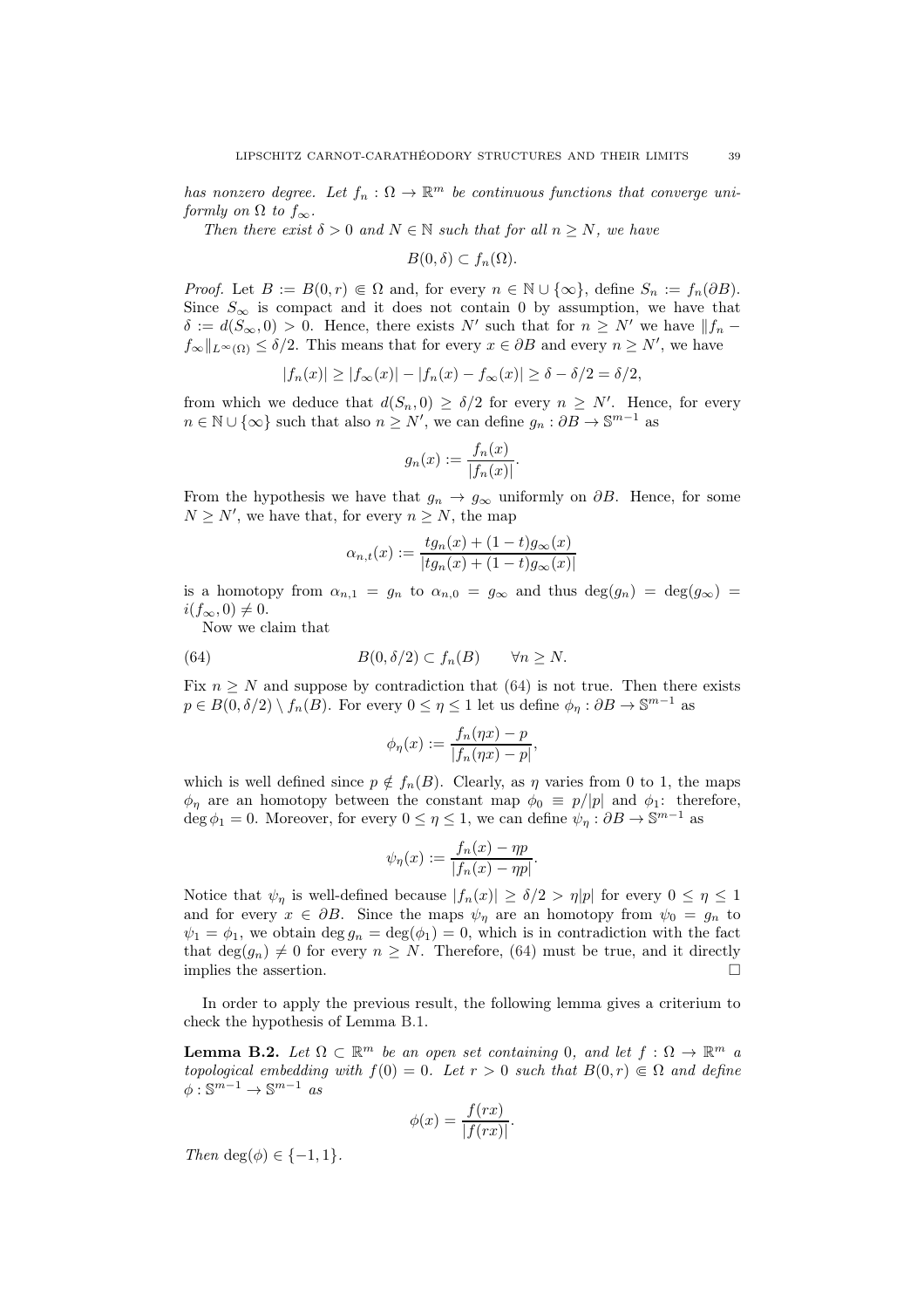*Proof.* The function  $\phi$  is the composition

$$
\mathbb{S}^{m-1} \xrightarrow{rx} \Omega \setminus \{0\} \xrightarrow{f} f(\Omega) \setminus \{0\} \hookrightarrow \mathbb{R}^m \setminus \{0\} \xrightarrow{x/|x|} \mathbb{S}^{m+1}.
$$

Notice that the maps  $x \mapsto rx$  and  $x \mapsto \frac{x}{|x|}$  are retracts of  $\mathbb{R}^m$  to  $\mathbb{S}^{m-1}$ , and thus they induce isomorphisms between the homology groups. Since  $f$  is an embedding and  $f(0) = 0$ , also f induces an isomorphism between the homology groups of  $\Omega \setminus \{0\}$  and those of  $f(\Omega) \setminus \{0\}$ . Finally, since  $f(\Omega)$  is open, every homology class of  $\mathbb{R}^m$  has a representative inside  $f(\Omega)$  and thus the immersion  $f(\Omega) \hookrightarrow \mathbb{R}^m$  defines a surjective morphism of the corresponding homology groups.

We conclude that the induced group morphism  $\phi_*: H_n(\mathbb{S}^{m-1}) \to H_n(\mathbb{S}^{m-1})$  is a surjective group morphism from  $\mathbb Z$  to  $\mathbb Z$  and thus  $\deg(\phi) \in \{-1,1\}.$ 

The following lemma should be compared with [\[11](#page-45-5), Proposition 3.5]. It gives a quantitative open mapping theorem for  $C<sup>2</sup>$  functions, where the bounds depend explictly on the first and second derivatives of the function. A non-quantitative statement for  $C<sup>1</sup>$  functions is in [\[11,](#page-45-5) Proposition 3.5]. Even if its proof is rather standard, we record it here for the reader's convenience. We give the statement for an arbitrary Banach space, and later we will apply it with  $\mathbb{B} = \mathbb{R}^k$ .

<span id="page-39-0"></span>**Lemma B.3.** Let  $(\mathbb{B}, \|\cdot\|)$  be a Banach space. For every  $\ell, L > 0$  there exist  $C_1 :=$  $1/(2\ell)$  and  $C_2 := 1/(2\ell L)$  such that the following holds. Let  $f : B(x_0, r) \subset \mathbb{B} \to \mathbb{B}$ be a  $C^2$  map such that

- The linear map  $Df_{x_0}$  is an isomorphism with  $|| (Df_{x_0})^{-1} || \leq \ell$ ,
- <span id="page-39-2"></span>• We have  $||(D^2f)_x|| \leq L$  for every  $x \in B(x_0, r)$ .

Hence

(65) 
$$
B(f(x_0), C_1 \rho) \subseteq f(B(x_0, \rho)), \quad \text{for all } \rho \in (0, \min\{r, C_2\}).
$$

*Proof.* Let us denote for simplicity  $A := Df_{x_0}$ . Define, for  $x \in B(0, r)$ ,

<span id="page-39-1"></span>
$$
\widetilde{f}(x) := A^{-1}(f(x + x_0) - f(x_0)) - x.
$$

Notice that  $f(0) = 0$ ,  $(Df)_0 = 0$ , and

(66) 
$$
(Df)_x = A^{-1}((Df)_{x+x_0} - A).
$$

Notice that, given  $\rho \leq r$ , for every  $x \in B(0, \rho)$  we have

$$
||(Df)_{x+x_0} - A|| \le \sup_{x \in B(0,\rho)}||(D^2f)_{x+x_0}||||x|| \le L\rho.
$$

Since  $||A^{-1}|| < l$ , the previous inequality together with [\(66\)](#page-39-1) gives that for every  $x \in B(0, \rho)$ , with  $\rho \leq r$ , the following holds

$$
||(Df)_x|| \leq \ell L \rho.
$$

The latter implies that for every  $x, z \in B(0, \rho)$ , with  $\rho \leq r$ , we have

$$
\|\tilde{f}(x)-\tilde{f}(z)\|\leq \ell L\rho|x-z|.
$$

Let us now prove [\(65\)](#page-39-2). Fix  $\rho \leq \min\{1/(2\ell L), r\}$ . Take an arbitrary  $y \in$  $\overline{B}(0,(1-\ell L\rho)\rho)$ . Due to the previous inequality, the fact  $\tilde{f}(0)=0$ , and the triangle inequality, the function

$$
x \mapsto -f(x) + y
$$

maps  $\overline{B}(0, \rho)$  into  $\overline{B}(0, \rho)$ . Moreover, the latter function is a contraction, then it has a fixed point. Namely, for every  $y \in B(0, (1 - \ell L \rho)\rho)$ , there exists  $x \in B(0, \rho)$ such that

$$
f(x + x_0) = f(x_0) + Ay
$$

Now we claim that the set made by Ay's, when y runs in  $B(0,(1-\ell L\rho)\rho)$ , contains the ball  $B(0,(2\ell)^{-1}\rho)$ . Indeed, if  $\eta \in B(0,(2\ell)^{-1}\rho)$  we claim that we can take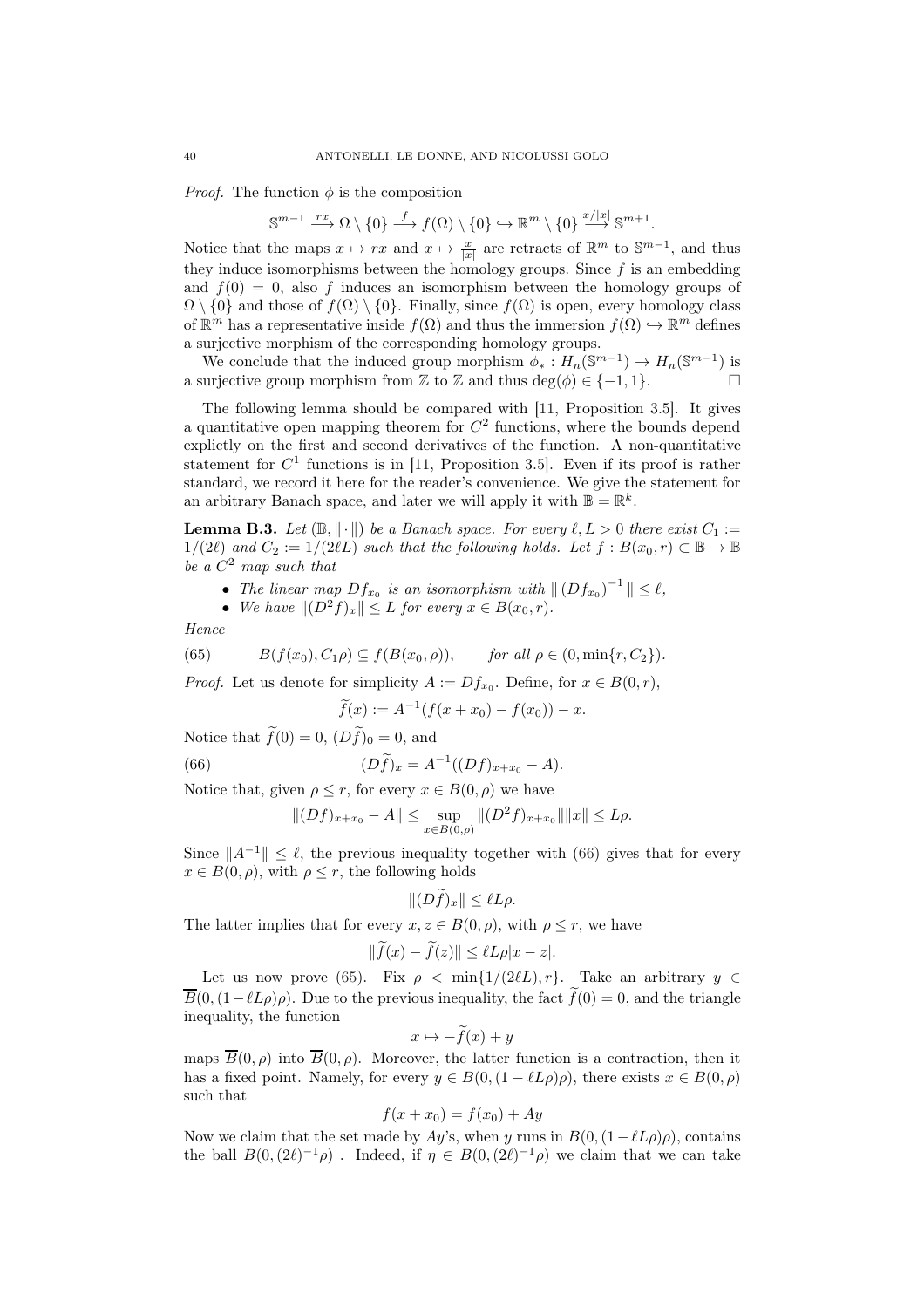$y = A^{-1}\eta$ . Indeed,  $A^{-1}\eta \in B(0, (2\ell)^{-1}\rho\ell)$ , since  $||A^{-1}|| \leq \ell$ , and  $2^{-1}\rho < (1 - \ell L\rho)\rho$ by how we chose  $\rho$ .

# <span id="page-40-0"></span>Appendix C. A shorter proof of the convergence result for smooth vector fields

In this section we offer a shorter proof of Theorem [1.4](#page-3-0) in the case in which the vector fields are smooth. For the ease of notation, let us introduce the following terminology, useful for the discussion of this section. Let us fix  $\mathbb{E} := \mathbb{R}^k$ , for  $k \in \mathbb{N}$ , with canonical basis  $\{e_1, \ldots, e_k\}.$ 

Let  $M$  be a smooth manifold. Let

$$
\mathbf{f}: M \times \mathbb{E} \to TM,
$$

be a smooth morphism of bundles. Notice that in particular we have that  $f(p, \cdot)$ :  $\mathbb{E} \to T_pM$  is a linear map for every  $p \in M$ , and moreover, for every  $i = 1, \ldots, k$ , we have that  $f(\cdot, e_i)$  is a smooth vector field. Let

$$
N: M \times \mathbb{E} \to [0, +\infty),
$$

be a continuous function such that  $N(p, \cdot)$  is a norm for every  $p \in M$ .

Any couple  $(f, N)$  satisfying the two above conditions will be called CC-bundle structure, and it induces an energy function J, a length functional  $\ell$  and a distance  $d_{(f,N)}$  as discussed in Definition [3.3,](#page-16-3) and Definition [3.6.](#page-18-2)

<span id="page-40-1"></span>**Definition C.1** (Continuosuly varying CC-bundle structure). Let  $\Lambda$  be a compact space, which will be called *set of parameters*. Let M be a smooth manifold endowed with a Riemannian metric  $\rho$ . Endow TM with the bundle metric induced by  $\rho$ .

Let  $f: \Lambda \times M \times \mathbb{E} \to TM$  and  $N: \Lambda \times M \times \mathbb{E} \to [0, +\infty)$  be such that for every  $\lambda \in \Lambda$  we have that  $(f_{\lambda}, N_{\lambda})$  is a CC-bundle structure, where  $f_{\lambda} := f(\lambda, \cdot, \cdot)$  and  $N_{\lambda} := N(\lambda, \cdot, \cdot)$ . We say that the family  $\{(\mathbf{f}_{\lambda}, N_{\lambda})\}_{\lambda \in \Lambda}$  is a *continuously varying* CC-bundle structure if

- (1) In coordinates around every point  $p \in M$ , all the partial derivatives in q of  $X_{\lambda}^{i}(q) := \mathbf{f}_{\lambda}(q, e_i)$  of order at most two are continuous in  $(\lambda, q)$ , for every  $i=1,\ldots,k;$
- <span id="page-40-3"></span>(2)  $N \in C^0(\Lambda \times M \times \mathbb{E})$  and  $\mathbf{f} \in C^0(\Lambda \times M \times \mathbb{E})$ ;

From item (1) above we consequently have the following. For every compact  $K_1 \subseteq$ M, and every compact  $K_2 \subseteq \Lambda \times \mathbb{E}$  there exists L such that for every  $(\lambda, v) \in K_2$ the vector field

(67) 
$$
K_1 \ni p \mapsto \mathbf{f}(\lambda, p, v) \in TM
$$

is L-Lipschitz with respect to the Riemannian distances.

We now prove the following theorem, that is essentially a restatement of Theorem [1.4\(](#page-3-0)iv) for smooth vector fields.

<span id="page-40-2"></span>**Theorem C.2.** Let  $\Lambda$  be a compact space, and let  $\{(\mathbf{f}_{\lambda}, N_{\lambda})\}_{\lambda \in \Lambda}$  be a continuously varying CC-bundle structure on a smooth manifold M. Let  $d_{\lambda} := d_{(\mathbf{f}_{\lambda}, N_{\lambda})}$  for  $\lambda \in \Lambda$ . Let  $\lambda_0 \in \Lambda$  be such that  $\{f(\lambda_0, M, e_i)\}_{i=1,\dots,k}$  is bracket-generating, and assume that the metric space  $(M, d_{\lambda_0})$  is boundedly compact.

Then  $d_{\lambda} \to d_{\lambda_0}$  uniformly on compact sets of M as  $\lambda \to \lambda_0$ .

We give a direct proof of the previous theorem using the following crucial lemma, that contains some ideas already used in Lemma [3.21,](#page-27-0) and Proposition [3.22.](#page-28-0) We stress that the proof given below is more direct because we are essentially able to bypass the use of Theorem [2.5.](#page-8-1)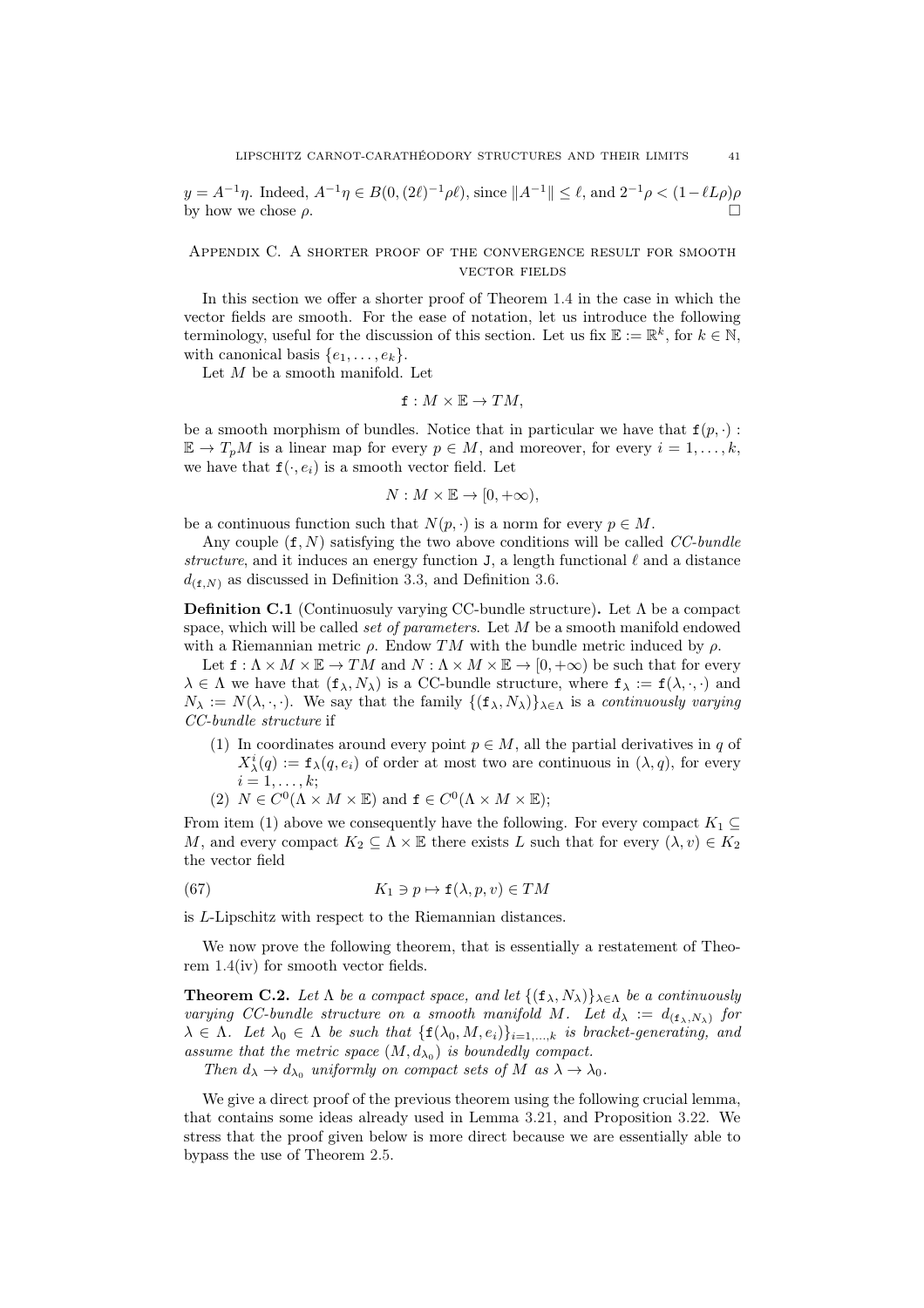<span id="page-41-3"></span>**Lemma C.3.** Let  $\Lambda$  be a compact space, and let  $\{(\mathbf{f}_{\lambda}, N_{\lambda})\}_{\lambda \in \Lambda}$  be a continuously varying CC-bundle structure on a smooth manifold M. Let  $d_{\lambda} := d_{(\mathbf{f}_{\lambda}, N_{\lambda})}$  for  $\lambda \in \Lambda$ . Assume  $\{f(\lambda_0, M, e_i)\}_{i=1,\dots,k}$  is bracket-generating for some  $\lambda_0 \in \Lambda$ .

For every compact set  $K \subseteq M$  and every Riemannian metric  $\rho$  on M there exist a compact neighborhood  $I_{\lambda_0} \subseteq \Lambda$  of  $\lambda_0$  and a continuous nondecreasing function  $\beta$ :  $(0, +\infty) \to (0, +\infty)$ , with  $\lim_{s\to 0^+} \beta(s) = 0$ , such that

<span id="page-41-2"></span>(68) 
$$
d_{\lambda}(p,q) \leq \beta(\rho(p,q)), \quad \text{for all } p,q \in K, \text{ and } \lambda \in I_{\lambda_0}.
$$

*Proof.* Fix such  $\rho$  and K. Let us denote, for  $\lambda \in \Lambda$  and  $p \in M$ ,

$$
X_i^{\lambda}(p) := \mathbf{f}(\lambda, p, e_i),
$$

where  $\{e_1, \ldots, e_k\}$  is the standard basis of  $\mathbb{E} = \mathbb{R}^k$ .

We know that  $\{X_i^{\lambda_0}\}_{i=1}^k$  is a bracket-generating set of vector fields on M. Hence, there exists a compact neighborhood  $I_1$  of  $\lambda_0$  such that  $\{X_i^{\lambda}\}_{i=1}^k$  is a bracketgenerating set of vector fields on  $B<sub>o</sub>(K, 1)$ .

*Claim 1.* For every  $x \in K$ , for every  $\lambda' \in I_1$ , and for every  $\varepsilon > 0$  there exist  $\delta > 0$  and a compact neighborhood  $I_{\lambda'} \subseteq I_1$  of  $\lambda'$  such that

(69) 
$$
B_{\rho}(x,\delta) \subseteq B_{d_{\lambda}}(x,\varepsilon), \text{ for all } \lambda \in I_{\lambda'}.
$$

Let us prove the claim. Let us fix  $x \in K$  and  $\lambda' \in I_1$  from now on. Hence, since  ${X_i^{\lambda'}}_{i=1}^k$  are bracket-generating on  $B_\rho(K,1)$ , the following holds, due to [\[1](#page-44-2), Lemma 3.33]. For every  $0 < \eta < 1$ , there exist  $\{i_1, \ldots, i_n\} \subseteq \{1, \ldots, k\}$  and  $\hat{t} := (\hat{t}_1, \ldots, \hat{t}_n)$ such that  $n := \dim M, |\hat{t}| < \eta$ , and

<span id="page-41-1"></span>
$$
\Phi: (t_1,\ldots,t_n)\mapsto \Phi^{t_n}_{X_{i_n}^{\lambda'}}\circ\cdots\circ \Phi^{t_1}_{X_{i_1}^{\lambda'}}(x),
$$

has a regular point at  $\hat{t}$ . Hence the map

$$
(t_1,\ldots,t_n)\mapsto \Phi_{X_{i_1}^{\lambda'_1}}^{-\hat t_1}\circ\cdots\circ \Phi_{X_{i_n}^{\lambda'_n}}^{-\hat t_n}\circ \Phi_{X_{i_n}^{\lambda'_1}}^{t_n}\circ\cdots\circ \Phi_{X_{i_1}^{\lambda'_1}}^{t_1}(x),
$$

has a regular point at  $\hat{t}$  and sends  $\hat{t}$  to x. Now, let  $\omega := \omega_1 \dots \omega_D$  be a word of D letters such that it contains as a subword every string of  $2n$  elements chosen among  $\{1, \ldots, k\}$ . Notice now that the map

(70) 
$$
\Psi: (\lambda, t_1, \dots, t_D) \mapsto \Phi_{X_{i_{\omega_D}}^*}^{t_D} \circ \cdots \circ \Phi_{X_{i_{\omega_1}}^*}^{t_1}(x),
$$

together with the maps  $D_T \Psi$ ,  $D_T^2 \Psi$  - where  $D_T$  denotes the differential with respect to the components in  $\mathbb{R}^D$  - are continuous and well defined on  $I_2 \times \overline{B}_{|\cdot|_1}(0,\xi)$ , where  $\overline{B}_{|\cdot|_1}(0,\xi)$  is the ball in  $\mathbb{R}^D$  with respect to the  $\ell_1$ -norm  $|\cdot|_1$  centered at 0 and with a sufficiently small radius  $\xi$ , and  $I_2 \subseteq I_1$  is a sufficiently small compact neighborhood of  $\lambda'$ . The last assertion is a consequence of an iterated application of Gronwall's Lemma (see Lemma [A.1\)](#page-37-3), and the fact that we have the continuity property in Definition [C.1\(](#page-40-1)1).

Define the compact set  $\widetilde{K} := \Psi(I_2 \times \overline{B}(0,\xi))$  in M. Hence, by continuity of the norm N, there exists  $L > 0$  such that

(71) 
$$
N(\lambda, p, v) \le L|v|_1
$$
, for all  $\lambda \in I_2$ ,  $p \in \widetilde{K}$ , and  $v \in \mathbb{E}$ .

<span id="page-41-0"></span>Let us now conclude the proof of the claim. Fix  $\varepsilon > 0$ . Let

$$
\nu := \min\{\xi/2, \varepsilon/(2DL)\},\
$$

where  $\xi$  is defined above. Notice that, by what we noticed above, we have that there exists  $\tilde{t} \in \mathbb{R}^D$  with  $|\tilde{t}|_1 < \nu$  such that  $\Psi(\lambda', \cdot)$  has a regular point at  $\tilde{t}$  and  $\Psi(\lambda', \tilde{t}) = x$ . In addition to this,  $\Psi(\lambda, t) \to \Psi(\lambda', t)$  as  $\lambda \to \lambda'$ , uniformly when  $t \in \overline{B}_{|\cdot|_1}(0,\xi) \subseteq \mathbb{R}^N$ , and the same convergence holds with  $D_T\Psi, D_T^2\Psi$ . The last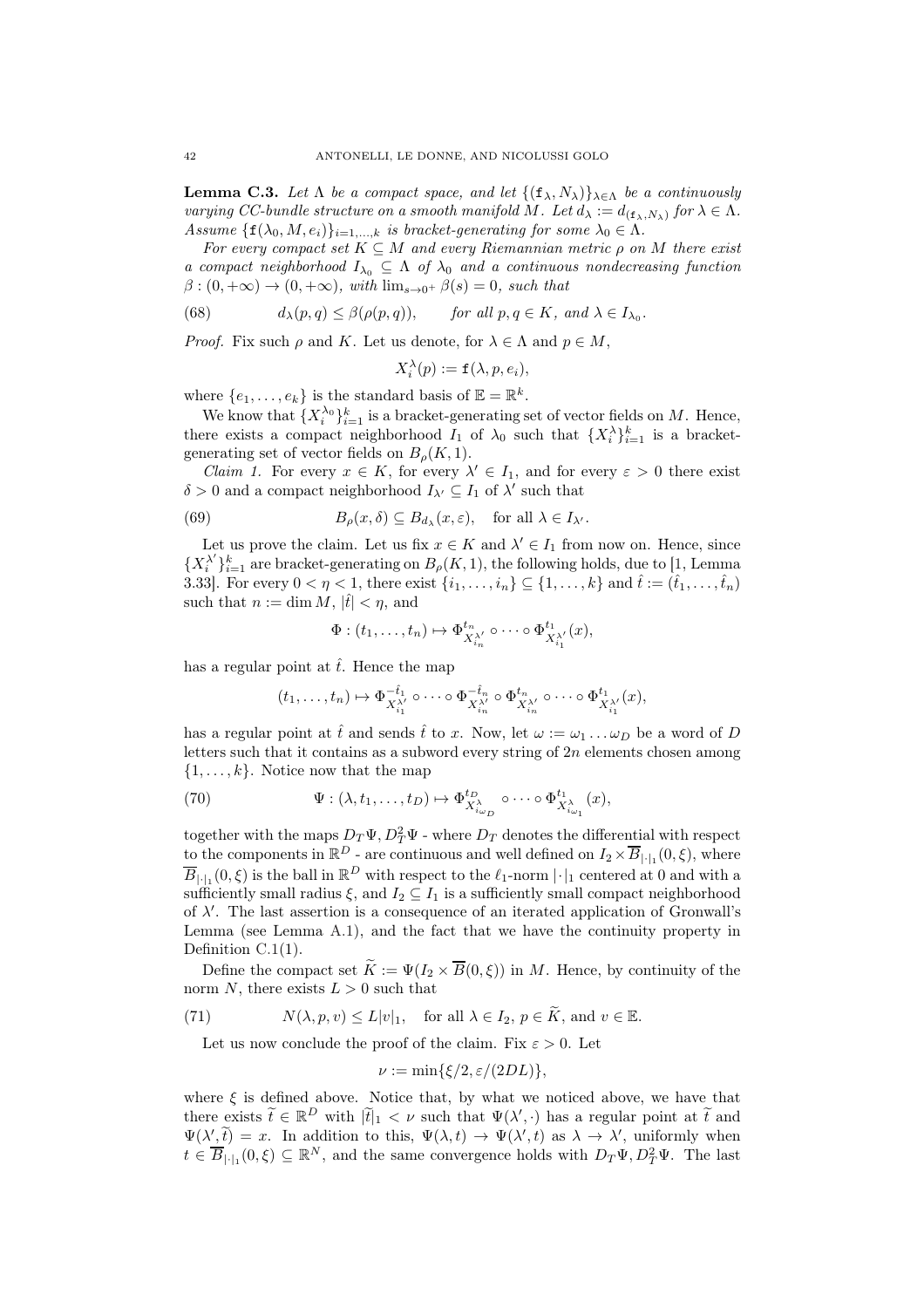assertion is a consequence of the fact that the maps  $\Psi$ ,  $D_T\Psi$ ,  $D_T^2\Psi$  are continuous, and thus uniformly continuous on compact sets.

Since  $\tilde{t}$  is a regular point for  $\Psi(\lambda', \cdot)$ , we can find an *n*-dimensional subspace  $\Pi$ of  $\mathbb{R}^D$  such that  $\Psi(\lambda', \cdot)$  restricted to  $B(\tilde{t}, \nu) \cap (\tilde{t} + \Pi)$  is a local diffeomorphism around  $\tilde{t}$ . Moreover, there exists a neighborhood of  $\lambda'$ , which we call  $I_{\lambda'}$ , such that the maps  $\Psi(\lambda, \cdot)$ , restricted to  $B(\tilde{t}, \nu) \cap (\tilde{t} + \Pi)$ , satisfy the bounds in the hypotheses of Lemma [B.3](#page-39-0) uniformly on  $\lambda \in I_{\lambda'}$ , and where  $\tilde{t}$  here is the  $x_0$  there. Notice that the bounds of Lemma [B.3](#page-39-0) hold uniformly on  $\lambda \in I_{\lambda'}$  for some neighborhood  $I_{\lambda'}$  of  $\lambda'$ , due to the continuity of  $D_T\Psi$ ,  $D_T^2\Psi$  discussed above.

Hence, by applying Lemma [B.3,](#page-39-0) we have that there exists  $\delta > 0$  and  $I_{\lambda'}$  a neighborhood of  $\lambda'$  such that

$$
B_{\rho}(x,\delta) \subseteq \Psi(\lambda, \tilde{t} + B_{|\cdot|_1}(0,\nu)), \text{ for all } \lambda \in I_{\lambda'}.
$$

Since  $t + B_{|\cdot|_1}(0, \nu) \subseteq B_{|\cdot|_1}(0, \xi)$ , we have that all the concatenation of the curves associated to  $\Psi(\lambda, \tilde{t} + B(0, \nu))$  is in K. Since the estimate [\(71\)](#page-41-0) holds, and since we also have  $t + B_{|\cdot|_1}(0, \nu) \subseteq B_{|\cdot|_1}(0, \varepsilon/(DL))$ , we get that the concatenation of the curves associated to  $\Psi(\lambda, t)$  (whose controls can be written explicitely as in [\(8\)](#page-8-5)), for every  $t \in t + B_{|\cdot|_1}(0, \nu)$  has length  $\leq \varepsilon$  for every  $\lambda \in I_{\lambda'}$ . Hence the sought claim [\(69\)](#page-41-1) holds.

From Claim 1 and a routine compatness argument, as already done at the end of Lemma [3.21,](#page-27-0) we have that for every  $\varepsilon > 0$  there exists  $\delta > 0$  such that for every  $x \in K$  and every  $\lambda \in I_1$  we have

(72) 
$$
B_{\rho}(x,\delta) \subseteq B_{d_{\lambda}}(x,\varepsilon).
$$

From [\(72\)](#page-42-0) the proof of the lemma follows with the following argument. Let  $\tilde{K}$ be a path-connected compact set containing K. For instance,  $\tilde{K}$  can be chosen to be a closed  $\rho$ -balls of sufficiently large radius.

The inequality in [\(68\)](#page-41-2) is trivially satisfied if we define  $\beta$  as

<span id="page-42-0"></span>
$$
\beta(s)=\sup\{d_\lambda(p,q): p,q\in \tilde K, \lambda\in I_1, \ \rho(p,q)\leq s\},
$$

for every  $s \in (0, +\infty)$ .

From [\(72\)](#page-42-0) we get that for every  $\varepsilon > 0$  there is  $\delta > 0$  such that  $\beta(\delta) < \varepsilon$ . In particular, this implies  $\lim_{s\to 0^+} \beta(s) = 0$ .

We also claim that  $\sup_{s>0} \beta(s) < \infty$ . Indeed, fix  $\delta > 0$  such that  $\beta(\delta) \leq 1$ , and let  $B_1, \ldots, B_N$  be a collection of  $\rho$ -balls of radius less than  $\delta/2$  that covers K. Since  $\tilde{K}$  is path-connected, given  $p, q \in \tilde{K}$ , there is a sequence  $p = p_0, p_1, \ldots, p_m = q$  with  $m \leq 2N$  such that for every  $i \in \{0, \ldots, m-1\}$  there is  $j \in \{1, \ldots, N\}$  such that  $p_i, p_{i+1} \in B_j$ . Therefore, for every  $\lambda \in I_1$ ,

$$
d_{\lambda}(p,q) \leq \sum_{i=0}^{m-1} d_{\lambda}(p_i, p_{i+1}) \leq 2N\beta(\delta) \leq 2N.
$$

Therefore,  $\sup_{s>0} \beta(s) \leq 2n$ .

We now give the proof of Theorem [C.2.](#page-40-2) The strategy is different with respect to the proof of Theorem  $1.4(iv)$  $1.4(iv)$ . There, we first proved the local uniform convergence, relying on the relaxation result in Proposition [3.20,](#page-26-2) and then we upgrade it to a uniform convergence on compact sets thanks to Lemma [3.25.](#page-29-1) Here, instead, we directly obtain the uniform convergence on compact sets by making a careful use of Gronwall's Lemma [A.1.](#page-37-3)

*Proof of Theorem [C.2.](#page-40-2)* We embed M smoothly isometrically into some  $\mathbb{R}^N$ , on which we denote with  $|\cdot|$  the standard norm. Let us fix a compact set K and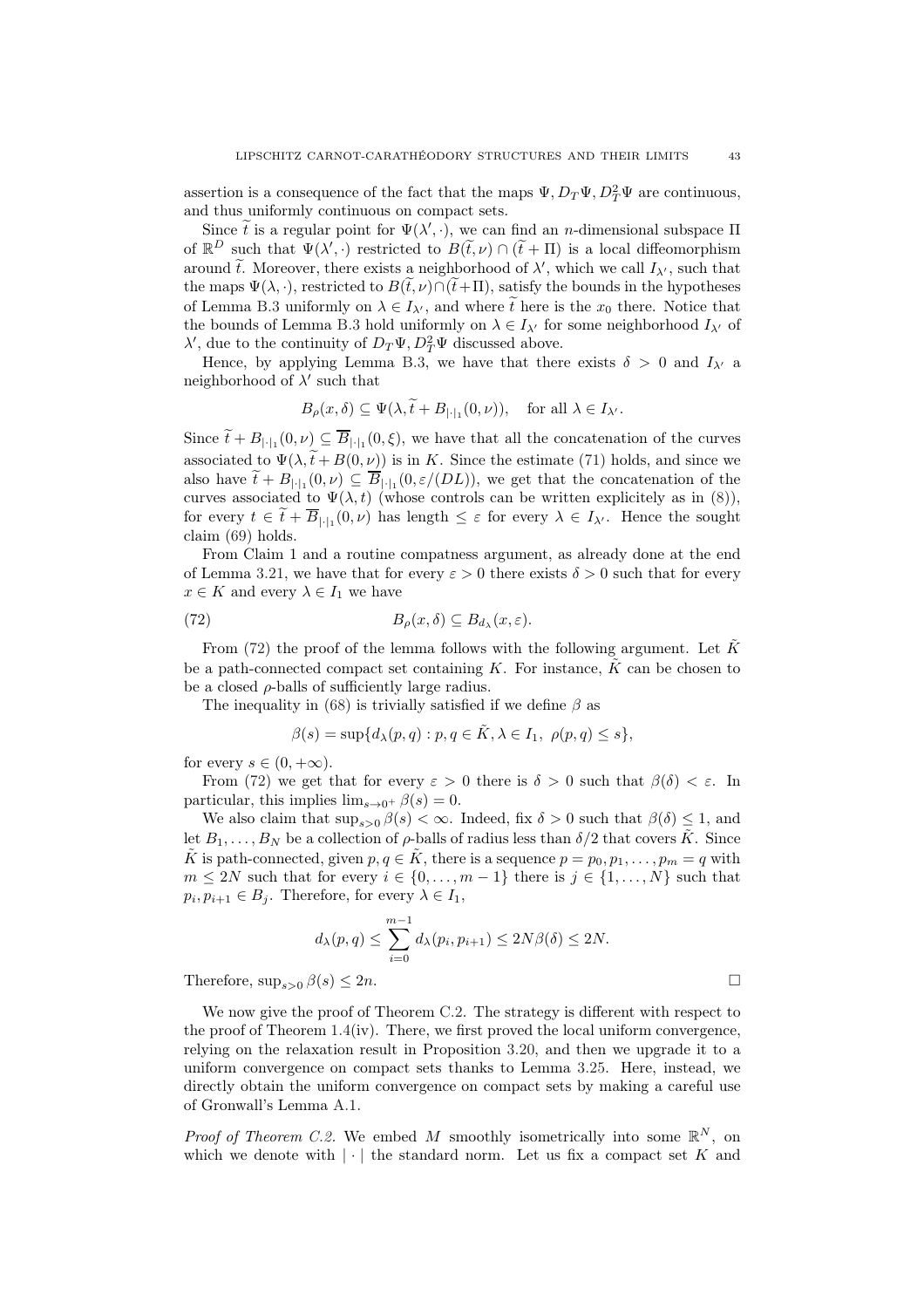a Riemannian metric  $\rho$  on M. Notice that on every compact set of M,  $\rho$  and  $|\cdot|$ are biLipschitz equivalent. Let us fix  $0 < \varepsilon < 1/2$ .

By continuity, there exists a constant  $C > 0$  such that  $d_{\lambda_0}(p,q) \leq C$  for every  $p, q \in K$ . Let  $K' := \overline{B}_{\lambda_0}(K, C+1)$  the closed tubular neighborhood of K of radius  $C+1$ . Since  $(M, d_{\lambda_0})$  is boundedly compact, we deduce that  $K'$  is compact.

Let  $\beta$  be the function, and  $I_{\lambda_0}$  be the compact neighborhood of  $\lambda_0$ , associated to K' given by Lemma [C.3.](#page-41-3) We have that, for some  $\vartheta > 0$ ,  $\rho(p,q) \leq \vartheta |p-q|$  for every  $p, q \in K'$ . Thus, up to renaming  $\beta$ , for every  $p, q \in K'$ , and for every  $\lambda \in I_{\lambda_0}$ ,

$$
d_{\lambda}(p,q) \leq \beta(|p-q|) \leq \beta(\text{diam}_{|\cdot|} K').
$$

Since  $N(\lambda, p, \cdot)$  is a norm for every  $\lambda \in I_{\lambda_0}$  and every  $p \in M$ , and since N is continuous, we get that there exists a compact set  $K'' \subseteq \mathbb{E}$  such that

<span id="page-43-1"></span>(73) if 
$$
N(\lambda, x, v) \leq \beta(\text{diam}_{\vert \cdot \vert} K') + 1
$$
 for some  $\lambda \in I_{\lambda_0}$  and  $x \in K'$ , then  $v \in K''$ .

Moreover, by definition of continuously varying CC-structures, [\(67\)](#page-40-3), we have that there exists  $L > 0$  such that for every  $\lambda \in I_{\lambda_0}$  and  $v \in K''$  the map

$$
K' \ni p \mapsto \mathbf{f}(\lambda, p, v),
$$

is L-lipschitz.

Because of continuity of the functions N and f we get that there exist  $0 < \delta_1 < \varepsilon$ and a compact neighborhood  $I'_{\lambda_0} \subseteq I_{\lambda_0}$  of  $\lambda_0$  with

(74)

<span id="page-43-3"></span>
$$
|N(\lambda_0, x, v) - N(\lambda, y, v)| < \varepsilon, \quad \text{for all } \lambda \in I'_{\lambda_0}, \, x \in K', \, v \in K'', \, y \in \overline{B}_{|\cdot|}(x, \delta_1),
$$

and

(75) 
$$
|\mathbf{f}(\lambda_0, x, v) - \mathbf{f}(\lambda, x, v)| < a, \text{ for all } \lambda \in I'_{\lambda_0}, x \in K', v \in K'',
$$

where a is chosen such that  $a \frac{e^L-1}{L} < \delta_1$ . We now prove the following claim. *Claim 1.* For every  $\lambda \in I'_{\lambda_0}$  and every  $p, q \in K$ , we have

$$
d_{\lambda_0}(p,q) \leq d_{\lambda}(p,q) + 2\varepsilon + \beta(\varepsilon).
$$

Fix  $p, q, \lambda$  as in the claim. Up to reparametrization, we can take a curve  $\gamma_{\lambda}$ connecting p and q such that  $\gamma'_{\lambda} = \mathbf{f}(\lambda, \gamma_{\lambda}, u_{\lambda})$  and

(76) 
$$
N(\lambda, \gamma_{\lambda}(t), u_{\lambda}(t)) \leq d_{\lambda}(p, q) + \varepsilon, \text{ for a.e. } t \in [0, 1].
$$

Let  $B := \overline{B}_{\lambda_0}(p, d_{\lambda_0}(p, q))$ . Notice that  $B \subseteq K'$ . Define

<span id="page-43-0"></span>
$$
\overline{t} := \max\{t \in [0,1] : \gamma_{\lambda}(s) \in B \,\,\forall s \in [0,t]\}.
$$

Denote  $q'_{\lambda} := \gamma_{\lambda}(\overline{t})$  and notice that  $d_{\lambda_0}(p,q'_{\lambda}) = d_{\lambda_0}(p,q)$ . Moreover notice that  $(\gamma_{\lambda})|_{[p,q'_{\lambda}]} \subseteq K'$ . Take now  $\gamma_{\lambda,0}$  such that  $\gamma'_{\lambda,0} = \mathbf{f}(\lambda_0, \gamma_{\lambda,0}, u_{\lambda})$  and  $\gamma_{\lambda,0}(0) =$ p. Call  $\overline{q}_{\lambda} := \gamma_{\lambda,0}(\overline{t})$ . Notice that as a consequence of Gronwall's Lemma, see Lemma [A.1,](#page-37-3) up to taking a slightly smaller neighborhood  $I'_{\lambda_0}$ , the curve  $\gamma_{\lambda,0}$  is defined up to time  $\overline{t}$ . We will use the same argument below.

We now want to estimate  $|\overline{q}_{\lambda}-q'_{\lambda}|$ . From [\(76\)](#page-43-0), [\(73\)](#page-43-1), and the fact that  $\gamma_{\lambda}([0,\overline{t}]) \subseteq$ K' we get that  $u_\lambda(t) \in K''$  for a.e.  $t \in [0, \overline{t}]$ . Hence we can estimate, for every  $x, y \in K'$  and a.e.  $t \in [0, \overline{t}],$ 

$$
|\mathbf{f}(\lambda, x, u_{\lambda}(t)) - \mathbf{f}(\lambda_0, y, u_{\lambda}(t))| \leq |\mathbf{f}(\lambda, x, u_{\lambda}(t)) - \mathbf{f}(\lambda_0, x, u_{\lambda}(t))|
$$
  
+ |\mathbf{f}(\lambda\_0, x, u\_{\lambda}(t)) - \mathbf{f}(\lambda\_0, y, u\_{\lambda}(t))|  

$$
\leq a + L|x - y|.
$$

Hence Gronwall Lemma in [A.1](#page-37-3) applied on  $K'$  directly implies that

<span id="page-43-2"></span>(78) 
$$
|\gamma_{\lambda}(t) - \gamma_{\lambda,0}(t)| \le a \frac{e^{Lt} - 1}{L} < \delta_1 < \varepsilon, \text{ for a.e. } t \in [0, \overline{t}],
$$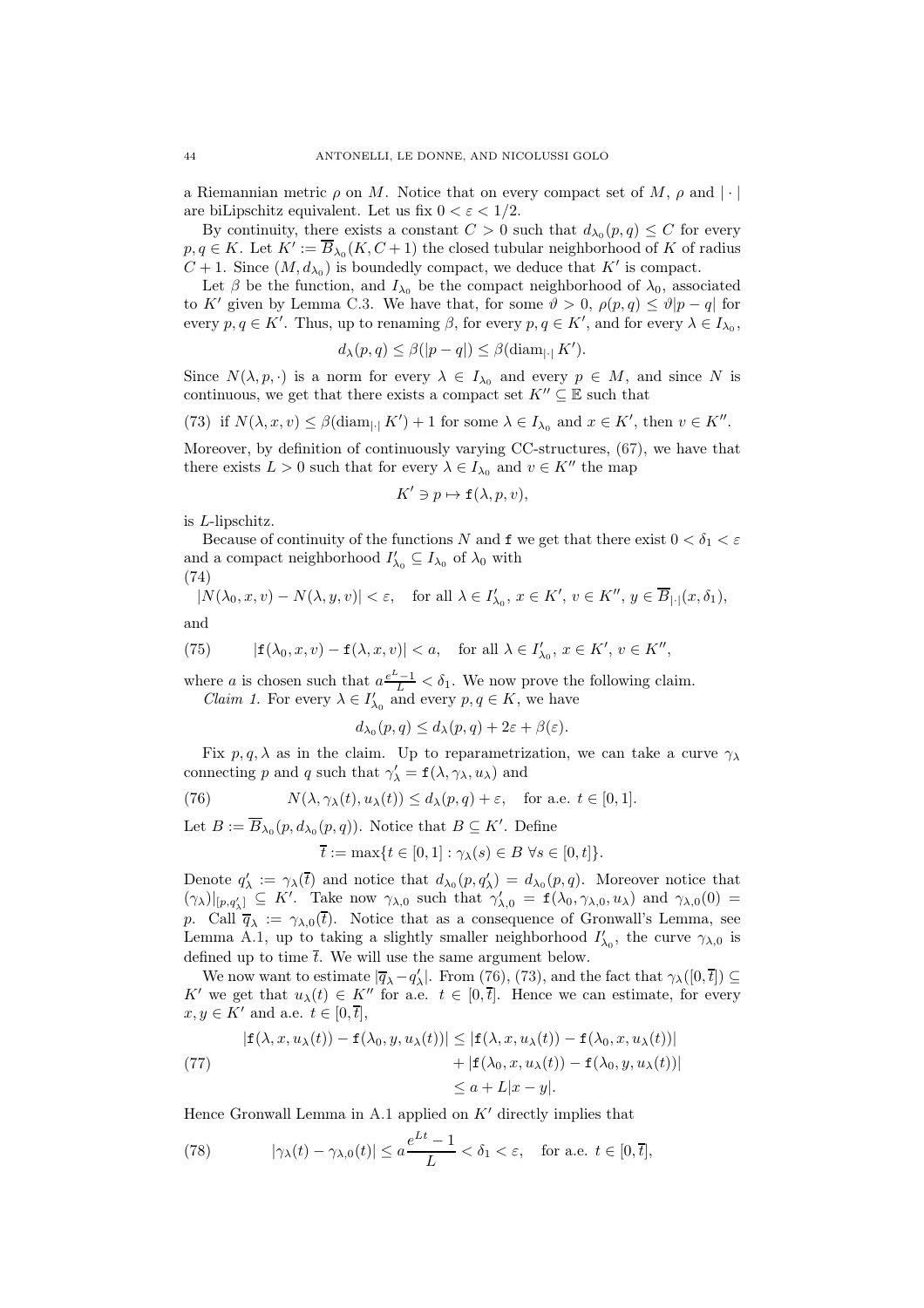and moreover that  $(\gamma_{\lambda,0})|_{[0,\overline{t}]} \subseteq K'$ . Now let us conclude the estimate of Claim 1. We have

(79)  
\n
$$
d_{\lambda_0}(p,q) = d_{\lambda_0}(p,q'_\lambda) \leq d_{\lambda_0}(p,\overline{q}_\lambda) + d_{\lambda_0}(\overline{q}_\lambda,q'_\lambda)
$$
\n
$$
\leq \int_0^{\overline{t}} N(\lambda_0, \gamma_{\lambda,0}(s), u_\lambda(s)) ds + \beta(|\overline{q}_\lambda - q'_\lambda|)
$$
\n
$$
\leq \int_0^{\overline{t}} N(\lambda, \gamma_\lambda(s), u_\lambda(s)) ds + \varepsilon + \beta(\varepsilon)
$$
\n
$$
\leq \int_0^1 N(\lambda, \gamma_\lambda(s), u_\lambda(s)) ds + \varepsilon + \beta(\varepsilon)
$$
\n
$$
\leq d_{\lambda}(p,q) + 2\varepsilon + \beta(\varepsilon),
$$

where we are using [\(78\)](#page-43-2), [\(74\)](#page-43-3), and [\(76\)](#page-43-0). We thus obtained the sought claim.

*Claim 2.* For every  $\lambda \in I'_{\lambda_0}$  and every  $p, q \in K$ , we have

<span id="page-44-6"></span>
$$
d_{\lambda}(p,q) \leq d_{\lambda_0}(p,q) + \varepsilon + \beta(\varepsilon).
$$

Fix  $p, q, \lambda$  as in the claim. Up to reparametrization, for every  $0 < \varepsilon < 1$  we can take a curve  $\gamma$  connecting p and q such that  $\gamma' = \mathbf{f}(\lambda_0, \gamma, u)$  and

(80) 
$$
N(\lambda_0, \gamma(t), u(t)) \leq d_{\lambda_0}(p, q) + \varepsilon, \text{ for a.e. } t \in [0, 1].
$$

Notice that  $\gamma \subseteq K'$ . Take now  $\gamma_{\lambda}$  such that  $\gamma'_{\lambda} = f(\lambda, \gamma_{\lambda}, u)$  and  $\gamma_{\lambda}(0) = p$ . Again, as a consequence of Gronwall Lemma, the curve  $\gamma_{\lambda}$  is defined up to time  $t = 1$ . Call  $\overline{q}_{\lambda} := \gamma_{\lambda}(1)$ .

<span id="page-44-5"></span>We now want to estimate  $|\overline{q}_{\lambda} - q|$ . Arguing verbatim as before we obtain

(81) 
$$
|\gamma_{\lambda}(t) - \gamma(t)| \le a \frac{e^{Lt} - 1}{L} < \delta_1 < \varepsilon, \text{ for a.e. } t \in [0, 1],
$$

and moreover  $\gamma_{\lambda} \subseteq K'$ . Now let us conclude the estimate of Claim 2. We have

(82)  
\n
$$
d_{\lambda}(p,q) \leq d_{\lambda}(p,\overline{q}_{\lambda}) + d_{\lambda}(\overline{q}_{\lambda},q)
$$
\n
$$
\leq \int_0^1 N(\lambda, \gamma_{\lambda}(s), u(s)) ds + \beta(|\overline{q}_{\lambda} - q|)
$$
\n
$$
\leq \int_0^1 N(\lambda_0, \gamma(s), u(s)) ds + \varepsilon + \beta(\varepsilon)
$$
\n
$$
\leq d_{\lambda_0}(p,q) + 2\varepsilon + \beta(\varepsilon),
$$

where we are using  $(81)$ ,  $(74)$ , and  $(80)$ . Thus we obtained the sought claim.

From Claim 1 and Claim 2 jointly with the fact that  $\beta(\varepsilon) \to 0$  as  $\varepsilon \to 0$  we get the proof of the Theorem.

## <span id="page-44-0"></span>**REFERENCES**

- <span id="page-44-2"></span>[1] A. Agrachev, D. Barilari, and U. Boscain. A comprehensive introduction to sub-Riemannian geometry. Vol. 181. Cambridge Studies in Advanced Mathematics. From the Hamiltonian viewpoint, With an appendix by Igor Zelenko. Cambridge University Press, Cambridge, 2020, pp. xviii+745.
- <span id="page-44-3"></span>[2] A. A. Agrachev and Y. L. Sachkov. Control theory from the geometric viewpoint. Vol. 87. Encyclopaedia of Mathematical Sciences. Control Theory and Optimization, II. Springer-Verlag, Berlin, 2004, pp. xiv+412.
- <span id="page-44-4"></span>[3] L. Ambrosio and P. Tilli. Topics on analysis in metric spaces. Vol. 25. Oxford Lecture Series in Mathematics and its Applications. Oxford University Press, Oxford, 2004, pp. viii+133.
- <span id="page-44-1"></span>[4] A. Bellaïche. "The tangent space in sub-Riemannian geometry". In: vol. 83. 4. Dynamical systems, 3. 1997, pp. 461–476.